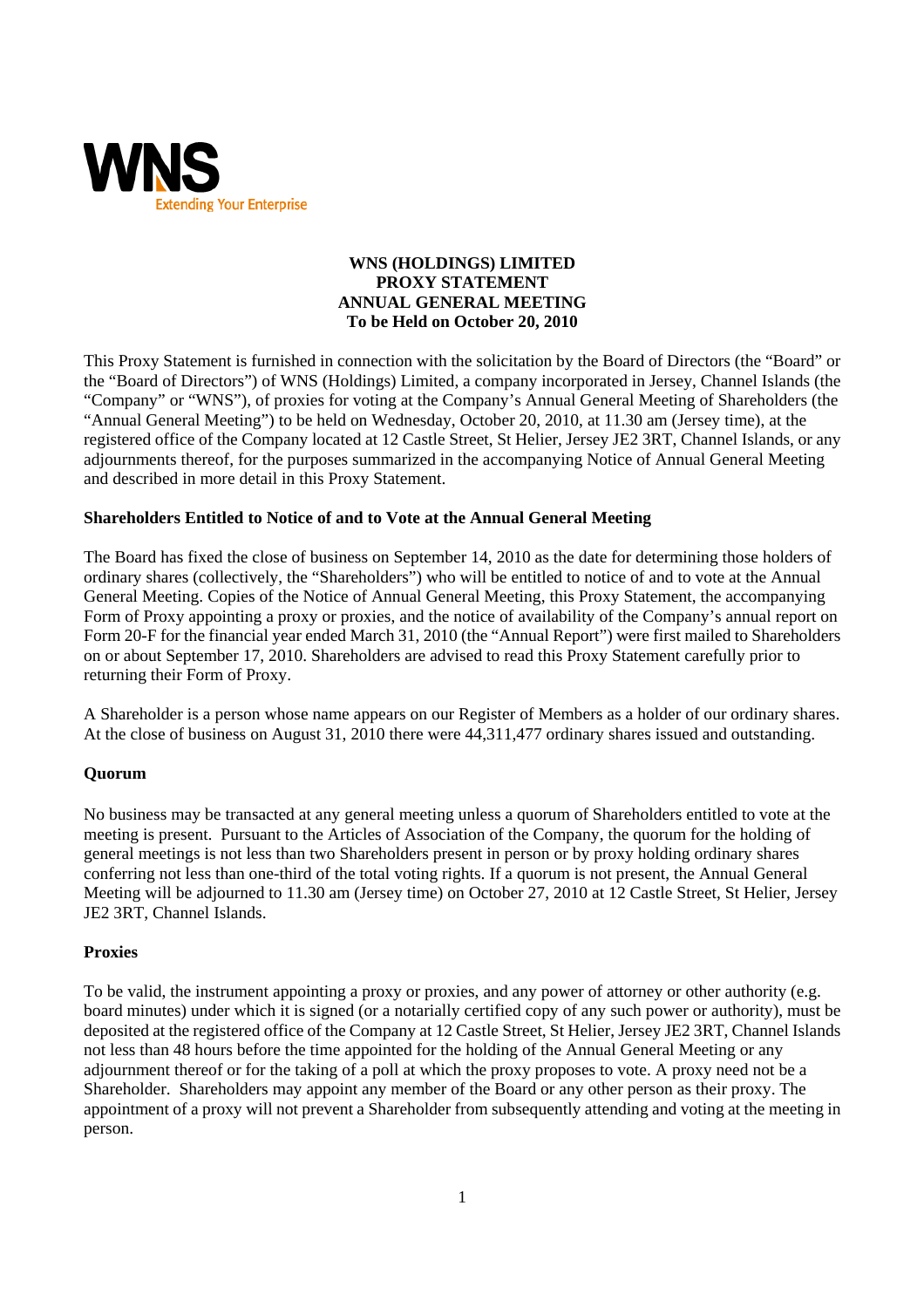A Shareholder may appoint more than one person to act as his proxy and each such person shall act as proxy for the Shareholder for the number of ordinary shares specified in the instrument appointing the person as proxy. If a Shareholder appoints more than one person to act as his proxy, each instrument appointing a proxy shall specify the number of ordinary shares held by the Shareholder for which the relevant person is appointed his proxy. Each duly appointed proxy has the same rights as the Shareholder by whom he was appointed to speak at a meeting and vote at a meeting in respect of the number of ordinary shares held by the Shareholder for which he was appointed as proxy.

A proxy may be revoked by: (i) giving the Company notice in writing deposited at the Company's registered office (care of Capita Secretaries Limited, attention: Dominic Hebert, at 12 Castle Street, St Helier, Jersey JE2 3RT, Channel Islands) before the commencement of the Annual General Meeting or any adjournment thereof or for the taking of a poll at which the proxy proposes to vote; (ii) depositing a new Form of Proxy with the Company Secretary before the commencement of the Annual General Meeting or any adjournment thereof or for the taking of a poll at which the proxy proposes to vote (although it should be noted that the new form of proxy will only be a valid proxy, as opposed to being capable of revoking an earlier Form of Proxy, if deposited not less than 48 hours before the time appointed for the Annual General Meeting or any adjournment thereof or for the taking of a poll at which the proxy proposes to vote); or (iii) attending in person and voting on a poll. No instrument appointing a proxy shall be revoked by the appointing Shareholder attending and participating in a meeting, unless the appointing Shareholder votes on a poll at the meeting in respect of the ordinary shares for which the relevant proxy is appointed his proxy.

## **Voting**

On a show of hands, every Shareholder present in person or by proxy shall have one vote and on a poll, every Shareholder present in person or by proxy shall have one vote for each ordinary share held or represented. On a poll, a Shareholder entitled to more than one vote need not use all his votes or cast all the votes he uses in the same way. A resolution put to the vote of Shareholders at the Annual General Meeting will be decided on a show of hands unless a poll is demanded by the Chairman of the Annual General Meeting or a Shareholder present in person or by proxy and entitled to vote at the Annual General Meeting. In the case of joint holders only one of them may vote and in the absence of election as to who is to vote, the vote of the holder whose name appears first in order in the Register of Members, whether in person or by proxy, will be accepted to the exclusion of the votes of the other joint holders.

Ordinary shares represented by a duly executed instrument appointing a proxy or proxies that is deposited with the Company at its registered office (at least 48 hours before the time appointed for the Annual General Meeting) will be voted at the Annual General Meeting in accordance with Shareholders' instructions contained in the instrument.

Resolutions 1 to 6 are proposed as ordinary resolutions. On a show of hands, each of the ordinary resolutions to be proposed at the Annual General Meeting will be duly passed by the affirmative vote of a simple majority of Shareholders present in person or by proxy and voting at the Annual General Meeting. If a poll is demanded in the manner described above, each of the ordinary resolution(s) to be proposed at the Annual General Meeting for which voting by poll is demanded will be duly passed by the affirmative vote of a simple majority of votes cast at the Annual General Meeting for each ordinary share held or represented, with each Shareholder present in person or by proxy having one vote for each ordinary share held or represented. In the event of an equality of votes, whether upon a show of hands or on a poll, the Chairman of the Annual General Meeting shall not be entitled to a second or casting vote.

## **General Information**

The entire cost of the solicitation of proxies for the Annual General Meeting will be borne by WNS.

In this Proxy Statement, references to "\$" or "US\$" mean United States dollars, the legal currency of the United **States**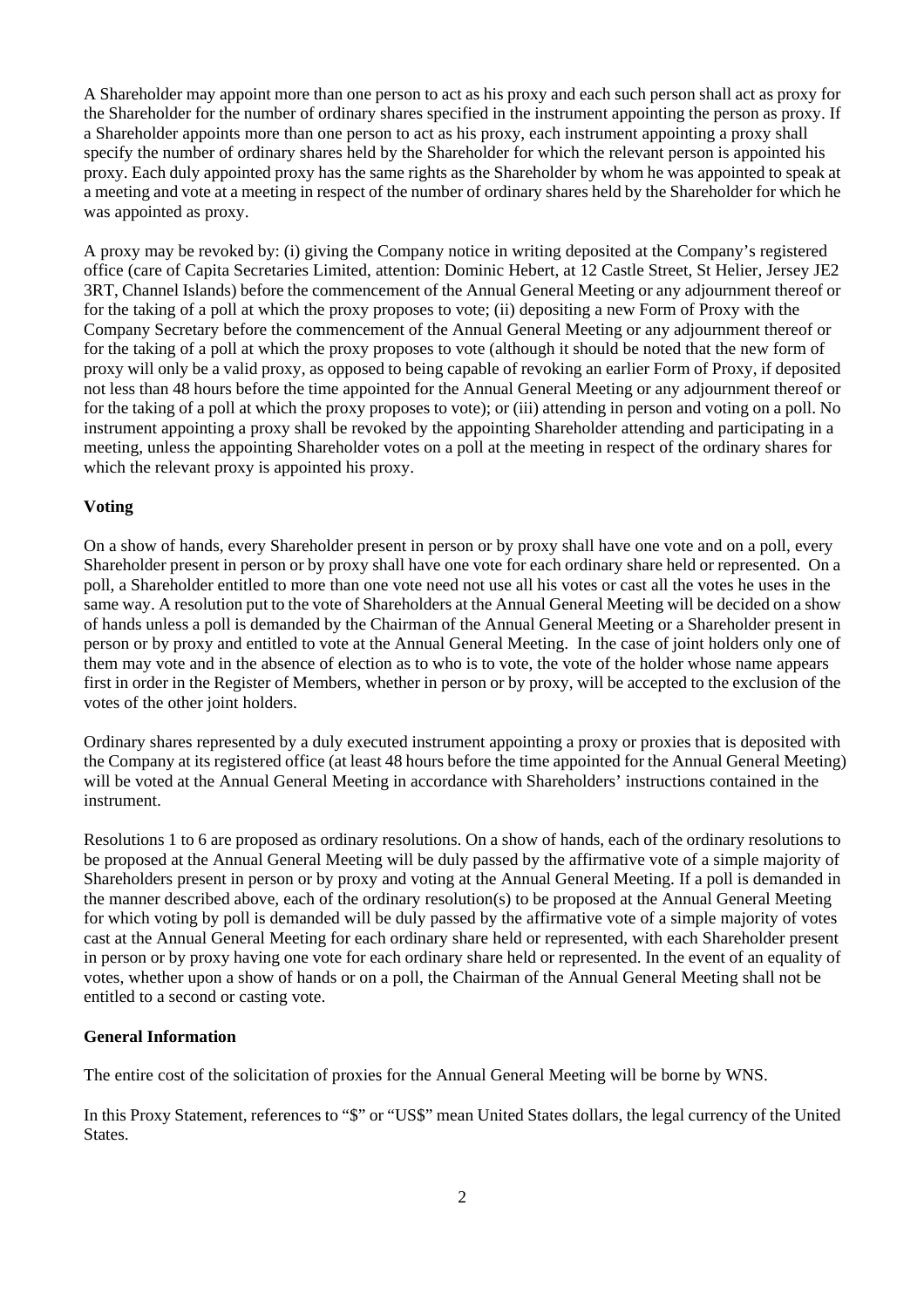### **SUMMARY OF PROPOSALS**

Shareholders will be requested to vote on the following proposals at the Annual General Meeting:

- 1. Adoption of the annual audited accounts of the Company for the financial year ended March 31, 2010, together with the auditors' report;
- 2. Ratification of the change in auditor from Ernst & Young to Grant Thornton, India:
- 3. Fixation of auditors' remuneration;
- 4. Re-election of the Class I Director, Sir Anthony Armitage Greener;
- 5. Re-election of the Class I Director, Mr. Richard O. Bernays;
- 6. Approval of Directors' remuneration for the financial year ending March 31, 2011.

### **PROPOSAL NO. 1**

### **THAT the audited accounts of the Company for the financial year ended March 31, 2010, including the report of the auditors, be and hereby are adopted.**

A company's auditors are required by the Companies (Jersey) Law 1991 (the "Jersey Companies Act") to make a report to the company's shareholders on the accounts examined by them. The auditors' report must state whether in their opinion the accounts have been properly prepared in accordance with the law and in particular whether either a true and fair view is given or the accounts are presented fairly in all materials respects

The Company's financial statements included in the Annual Report have been prepared in conformity with United States generally accepted accounting principles and are accompanied by the auditors' report from Ernst & Young. Shareholders are requested to adopt the audited accounts of the Company for the year ended March 31, 2010, together with the auditors' report.

## **The Board recommends a vote "FOR" the adoption of the audited accounts of WNS for the financial year ended March 31, 2010, together with the auditors' report.**

### **PROPOSAL NO. 2**

**THAT a change in auditor from Ernst & Young to Grant Thornton, India be ratified and the appointment of Grant Thornton, India as the Company's independent auditor until the next annual general meeting of the Company to be held in respect of financial year ending March 31, 2011 be and is hereby ratified.**

A public company incorporated under the laws of Jersey, Channel Islands, is required by the Jersey Companies Act at each annual general meeting to obtain shareholders' approval to appoint an auditor to hold office from the conclusion of that meeting to the conclusion of the next annual general meeting. The directors of a company may fill any casual vacancy in the office of the auditor.

The firm of Ernst & Young ("Former Auditor") served as the Company's "independent registered public accounting firm" for the financial year ended March 31, 2010. The Former Auditor was first appointed as independent registered public accounting firm of the Company in 2003. See "Principal Accountant Fees and Services" below for a discussion of the fees paid or accrued for the audit and other services provided by the Former Auditor for the financial years ended March 31, 2010 and 2009 and the Audit Committee pre-approval process relating to the scope and cost of all audit and permissible non-audit services performed by the independent auditors.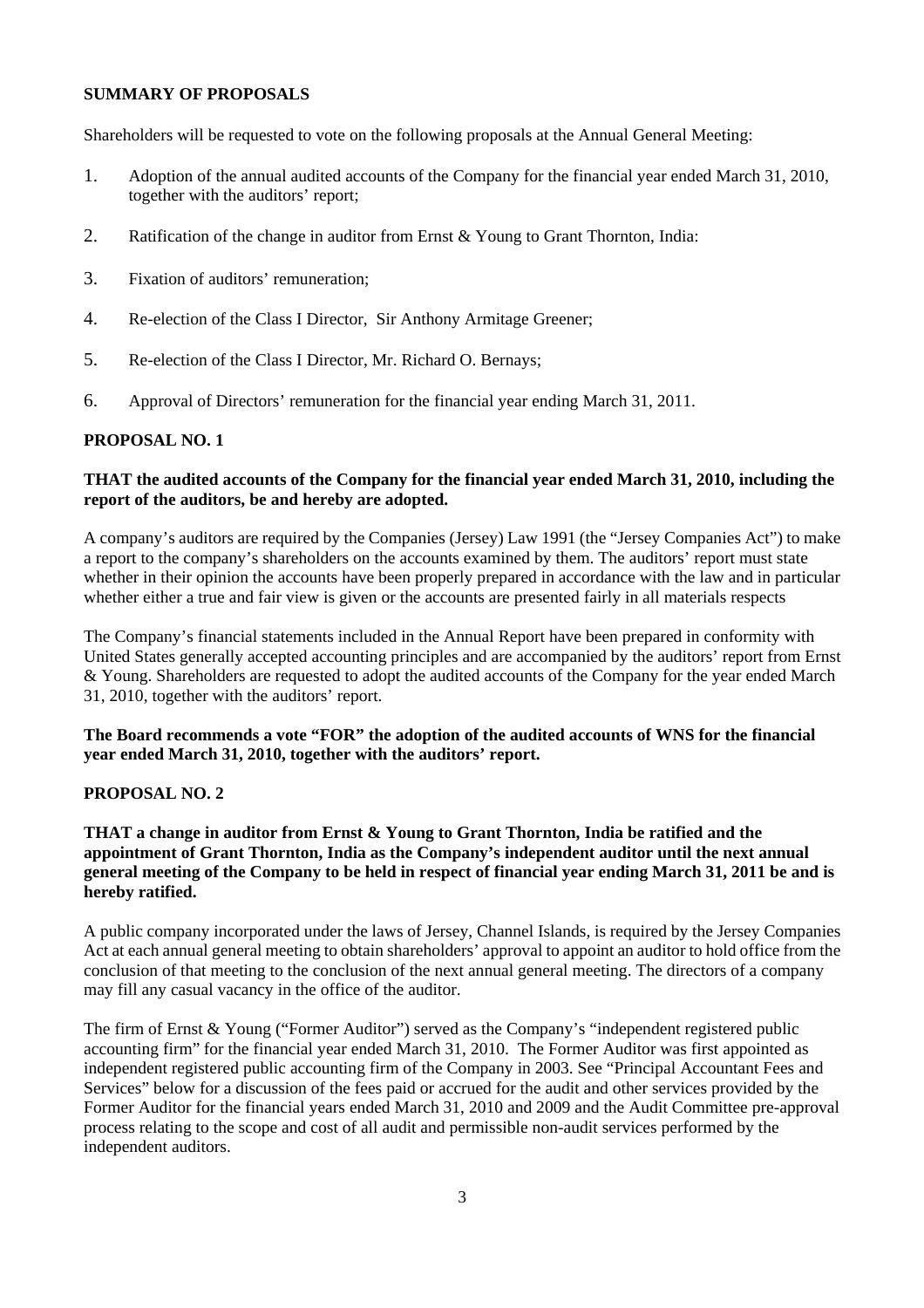On August 25, 2010, the Audit Committee decided not to recommend the Former Auditor for re-appointment as independent auditor of the Company and appointed the firm of Grant Thornton, India to serve as the Company's independent auditor until the next annual general meeting of the Company to be held in respect of financial year ending March 31, 2011. The decision was made by the Audit Committee following a tender process undertaken by the Audit Committee. On September 4, 2010, the Company received a letter dated August 31, 2010 from the Former Auditor confirming that the client-auditor relationship between the Company and the Former Auditor has ceased.

The Former Auditor's reports on the Company's consolidated financial statements for the financial years ended March 31, 2010 and 2009 did not contain an adverse opinion or a disclaimer of opinion, and were not qualified or modified as to uncertainty, audit scope or accounting principles, except that the audit report for the consolidated financial statements as of March 31, 2010 and 2009 and for each of the three years ended March 31, 2010 indicated that (i) the consolidated financial statements for the financial years ended March 31, 2009 and 2008 have been restated as discussed in Note 2 to the consolidated financial statements and (ii) as discussed in Note 3 to the consolidated financial statements, effective April 1, 2009 the Company adopted Financial Accounting Standards Board Statement ("FASB") No. 160 *Non-controlling interests in consolidated financial statements, as an amendment to ARB No. 51* (codified in FASB Accounting Standard Codification Topic 810 *Consolidation*) in respect of the redeemable non controlling interests of a subsidiary.

During the financial years ended March 31, 2010 and 2009, and the three months ended June 30, 2010, there were no disagreements (as such term is defined in Item  $16F(a)(1)(iv)$  of Form 20-F under the U.S. Securities Act of 1933, as amended ( "Form 20-F"), and the related instructions to Item 16F) with the Former Auditor on any matter of accounting principles or practices, financial statement disclosure or auditing scope or procedure, which disagreements, if not resolved to the satisfaction of the Former Auditor, would have caused the Former Auditor to make reference to the subject matter of the disagreements in its reports on our consolidated financial statements for such years.

During the financial years ended March 31, 2010 and 2009 and the three months ended June 30, 2010, there have been no "reportable events" (as such term is defined in Item  $16F(a)(1)(v)$  of Form 20-F) except as described below.

As reported in our Annual Report on Form 20-F for the financial year ended March 31, 2010 (the "FY2010 Form 20-F"), the Company, in consultation with its Audit Committee, concluded that (i) its previously issued financial statements for the financial years ended March 31, 2009, 2008, 2007 and 2006 and for the first, second and third quarters of the year ended March 31, 2010 and each of the quarters of the year ended March 31, 2009 should be restated to correct the Company's prior accounting treatment for referral fees earned from garages, and revenue and costs on completed but unbilled repairs, in its auto claims business, as described therein, (ii) the financial information included in the reports previously filed or furnished by the Company for periods from April 1, 2005 through December 31, 2009 should no longer be relied upon and are superseded by the information contained in the FY2010 Form 20-F, and (iii) as of March 31, 2010, the Company's internal control over financial reporting was not effective due to a material weakness identified in the design and operating effectiveness of the Company's controls over the recognition and accrual of repair payments to garages and related fees in its auto claims business, as a result of which the Company has restated its audited consolidated financial statements as summarized above and described in detail in the FY2010 20-F. The Former Auditor's report on internal control over financial reporting stated that the Company did not maintain effective internal control over financial reporting as of March 31, 2010. The Company is in the process of implementing certain measures described in the FY2010 20-F to remediate the material weakness described above. The Company has authorized the Former Auditor to respond fully to any inquiries of Grant Thornton, India regarding the reportable events discussed above.

During the financial years ended March 31, 2010 and 2009 and the three months ended June 30, 2010, the Company did not, nor did anyone on the Company's behalf, consult with Grant Thornton, India regarding (i) the application of accounting principles to a specified transaction, either completed or proposed, or the type of audit opinion that might be rendered on its financial statements, and neither a written report nor oral advice was provided to the Company that Grant Thornton, India concluded was an important factor considered by the Company in reaching a decision as to the accounting, auditing or financial reporting issue; or (ii) any matter that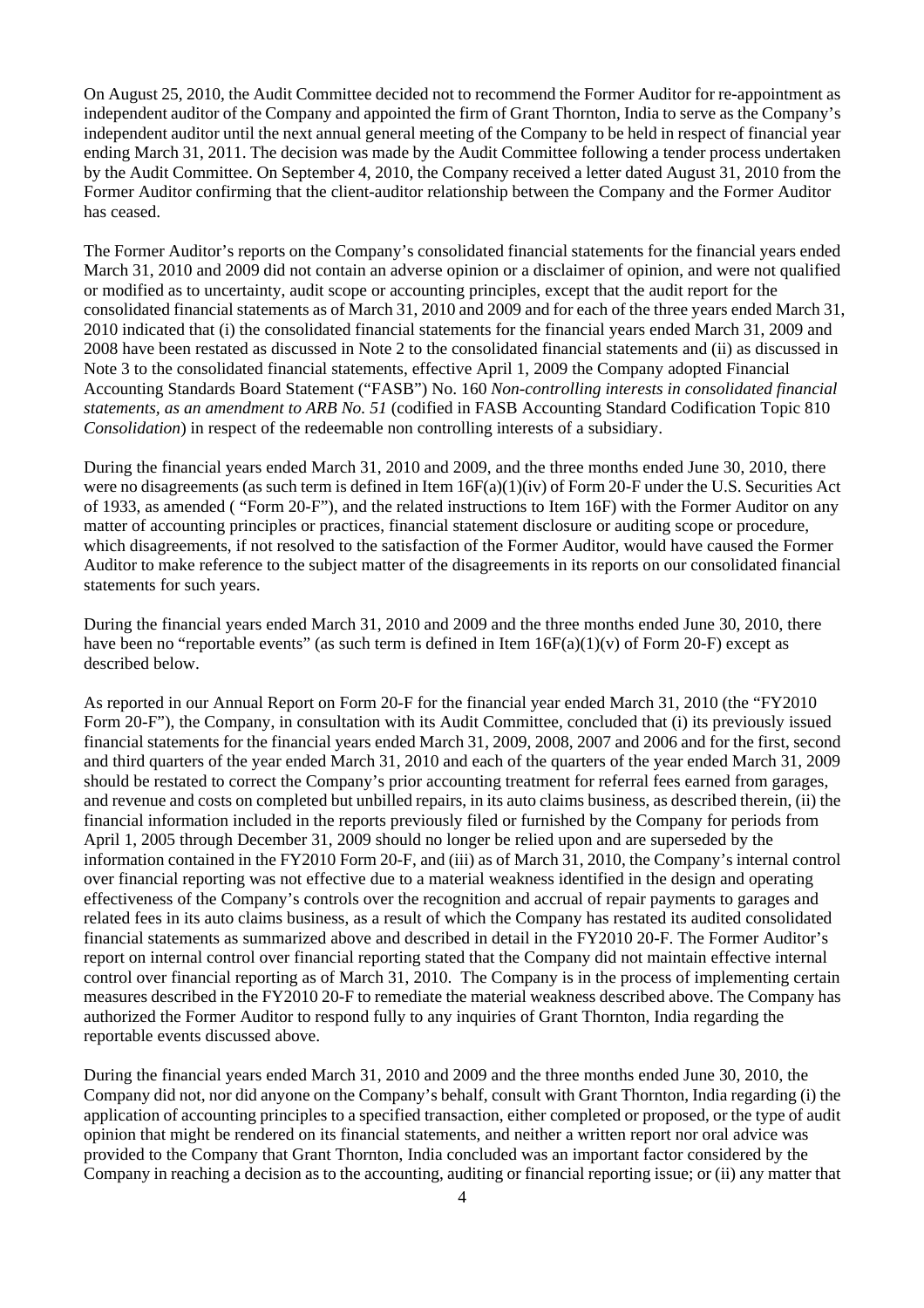was the subject of a disagreement (as defined in Item  $16F(a)(1)(iv)$  of Form 20-F and the related instructions to Item 16F) or a reportable event (as defined in Item  $16F(a)(1)(y)$  of Form 20-F), except as described below.

In March 2010, the Company engaged Grant Thornton, India to carry out an independent goodwill impairment test analysis regarding the recorded goodwill of (i) Chang Limited (that was acquired by the Company in April 2008), the holding company of Call 24/7 Limited ("Call 24/7") which is the key operating entity, and (ii) Business Applications Associates Limited ("BizAps") (that was acquired by the Company in June 2008). In May 2010, Grant Thornton, India issued valuation reports concluding that in its view, subject to the caveats set forth in the reports, the fair value of Call 24/7 and BizAps was significantly higher than the carrying value of businesses as on March 31, 2010, respectively, and accordingly, the goodwill relating to the acquisition of Call 24/7 and BizAps, respectively, was not impaired. The Company considered Grant Thornton, India's valuation reports on Call 24/7 and BizAps and concluded that the fair value of Call 24/7 and BizAps was significantly higher than the carrying value of businesses as on March 31, 2010, respectively, and accordingly, the goodwill relating to the acquisition of Call 24/7 and BizAps, respectively, was not impaired. The Company's valuation and goodwill impairment test analysis were subject to audit by the Former Auditor in connection with the Former Auditor's audit of the Company's consolidated financial statements as of and for the financial year ended March 31, 2010. The Former Auditor accepted the Company's valuation and goodwill impairment analysis. Grant Thornton has confirmed to us that these services do not impair Grant Thornton, India's independence for being appointed as independent auditor for the financial year ending March, 31, 2011.

The Company has provided the Former Auditor and Grant Thornton, India with a copy of the foregoing disclosures and they have each indicated to the Company that they have no disagreement with the disclosures.

Shareholders are requested to ratify a change in auditor from Ernst & Young to Grant Thornton, India and the appointment of Grant Thornton, India as the Company's independent auditor in respect of the financial year ending March 31, 2011 and until the annual general meeting of the Company to be held in 2011.

**The Board, upon the recommendation of the Audit Committee of the Board, recommends a vote "FOR" a ratification of the change in auditor from Ernst & Young to Grant Thornton, India and the appointment of Grant Thornton, India as the Company's independent auditor until the next annual general meeting of the Company to be held in respect of financial year ending March 31, 2011.**

## **PROPOSAL NO. 3**

**THAT a maximum sum of US\$1 million be and hereby is approved as being available for the payment of the remuneration of the Former Auditor and Grant Thornton, India following its appointment as the Company's independent auditor for their audit services to be rendered in respect of financial year ending March 31, 2011 and that the Board or a committee thereof is authorized to determine the remuneration payable from time to time to the auditors during this period subject to the maximum sum stipulated.**

Under the Articles of Association of the Company, the shareholders in general meeting fix the remuneration of the auditors. The level of fees to be charged by the auditors for audit services to be rendered in respect of the financial year ending March 31, 2011 is not known. Consequently, the approval of the Shareholders in a general meeting is sought for a maximum sum of US\$1 million to be available for payment of remuneration of the auditors for audit services to be rendered during the financial year ending March 31, 2011. The precise amount to be paid to the auditors for audit services, subject to a maximum fee of US\$1 million will be determined by the Board or a committee thereof.

**The Board upon the recommendation of the audit committee recommends a vote 'FOR' the fixation of auditor's remuneration for the audit services to be rendered in respect of the financial year ending March 31, 2011.**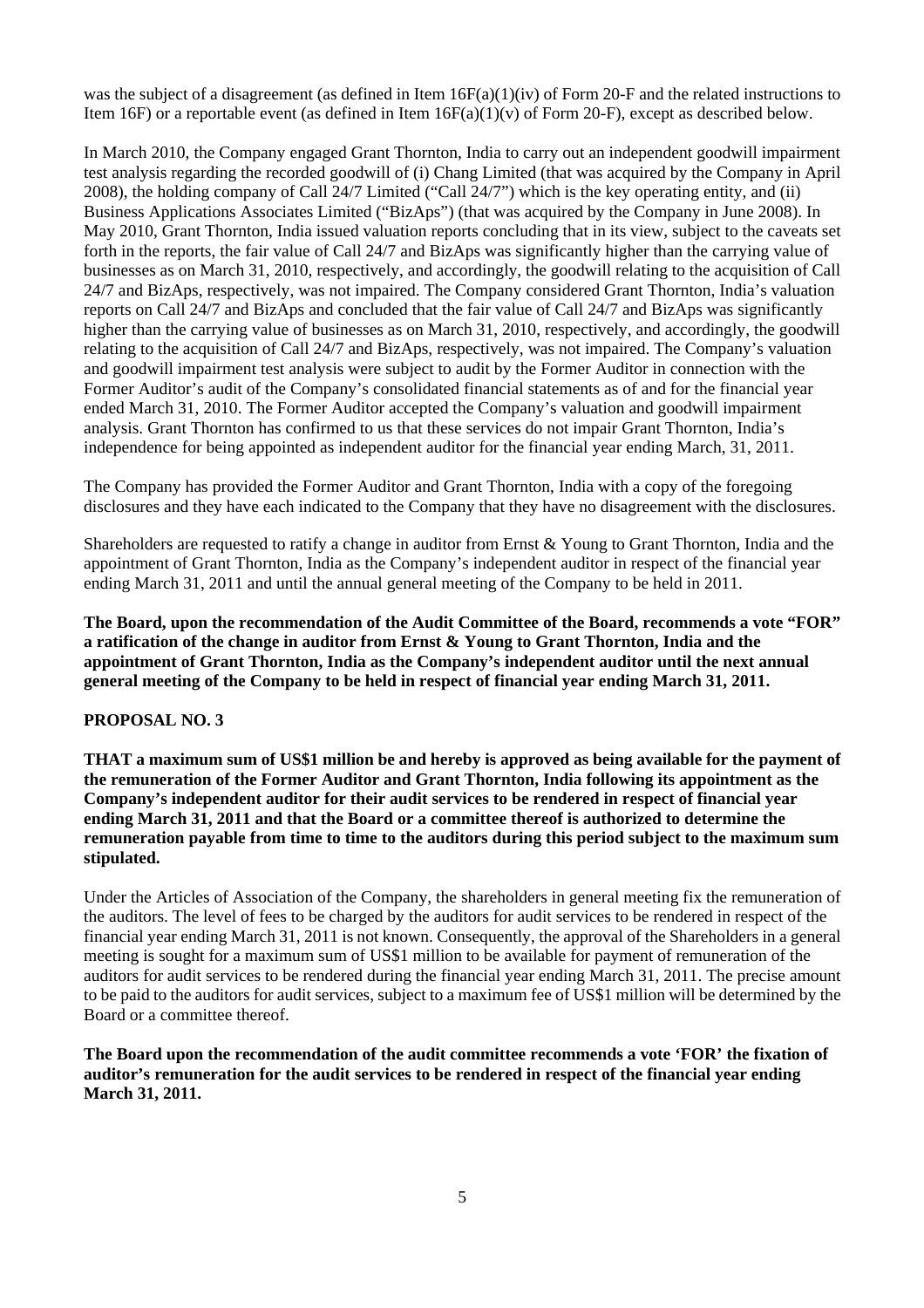### **PROPOSAL NO. 4**

## **THAT Sir Anthony Armitage Greener be and hereby is re-elected to hold office as a Class I Director from the date of the Annual General Meeting.**

Sir Anthony Armitage Greener is currently a Class I Director of the Company. The period of office of a Class I Director expires at this Annual General Meeting. Accordingly, it is proposed that Sir Anthony Armitage Greener be re-elected as a Class I Director.

The biography of Sir Anthony Armitage Greener and a complete listing of all our Directors are provided in this Proxy Statement.

**The Board recommends a vote "FOR" the re-election of Sir Anthony Armitage Greener to the Board of Directors.** 

### **PROPOSAL NO. 5**

### **THAT Mr. Richard O. Bernays be and hereby is re-elected to hold office as a Class I Director from the date of the Annual General Meeting**

Mr. Richard O. Bernays is currently a Class I Director of the Company. The period of office of a Class I Director expires at this Annual General Meeting. Accordingly, it is proposed that Mr. Richard O. Bernays be re-elected as a Class I Director.

The biography of Mr. Richard O. Bernays and a complete listing of all our Directors are provided in this Proxy Statement.

## **The Board recommends a vote "FOR" the re-election of Mr. Richard O. Bernays to the Board of Directors.**

#### **PROPOSAL NO. 6**

## **THAT:**

- **(a) an aggregate sum of US\$3 million be and hereby is approved as being available for the payment of remuneration and other benefits (excluding the making of awards of options and restricted share units referred to in (b) below) to the Directors of the Company, to be applied as the Directors may decide in their discretion, for the period from the Annual General Meeting until the next annual general meeting of the Company to be held in respect of the financial year ending March 31, 2011; and**
- **(b) as a further part of the Directors' remuneration, the making of awards of options and restricted share units ("Awards") under the Amended and Restated 2006 Stock Incentive Plan (the "Plan") to Directors by the compensation committee of the Board in its discretion for the period from the Annual General Meeting until the next annual general meeting of the Company to be held in respect of the financial year ending March 31, 2011 be and hereby is approved, provided that the maximum aggregate number of ordinary shares in the capital of the Company that may be issued or transferred pursuant to any Awards made or to be made to the Directors pursuant to the Plan is limited to four million.**

In accordance with Article 102 of the Articles of Association of the Company, the Company is requesting shareholders' approval for an aggregate sum of US\$3 million to be available for the payment of remuneration and other benefits (excluding the making of Awards pursuant to the Plan). Further, as part of the Directors' remuneration, the Company is also requesting for Awards to be granted by the compensation committee of the Board in its discretion (subject to a limit of four million) in accordance with the Plan to the Directors of the Company for the period from the Annual General Meeting until the next annual general meeting of the Company to be held in respect of the financial year ending March 31, 2011. The aggregate sum of remuneration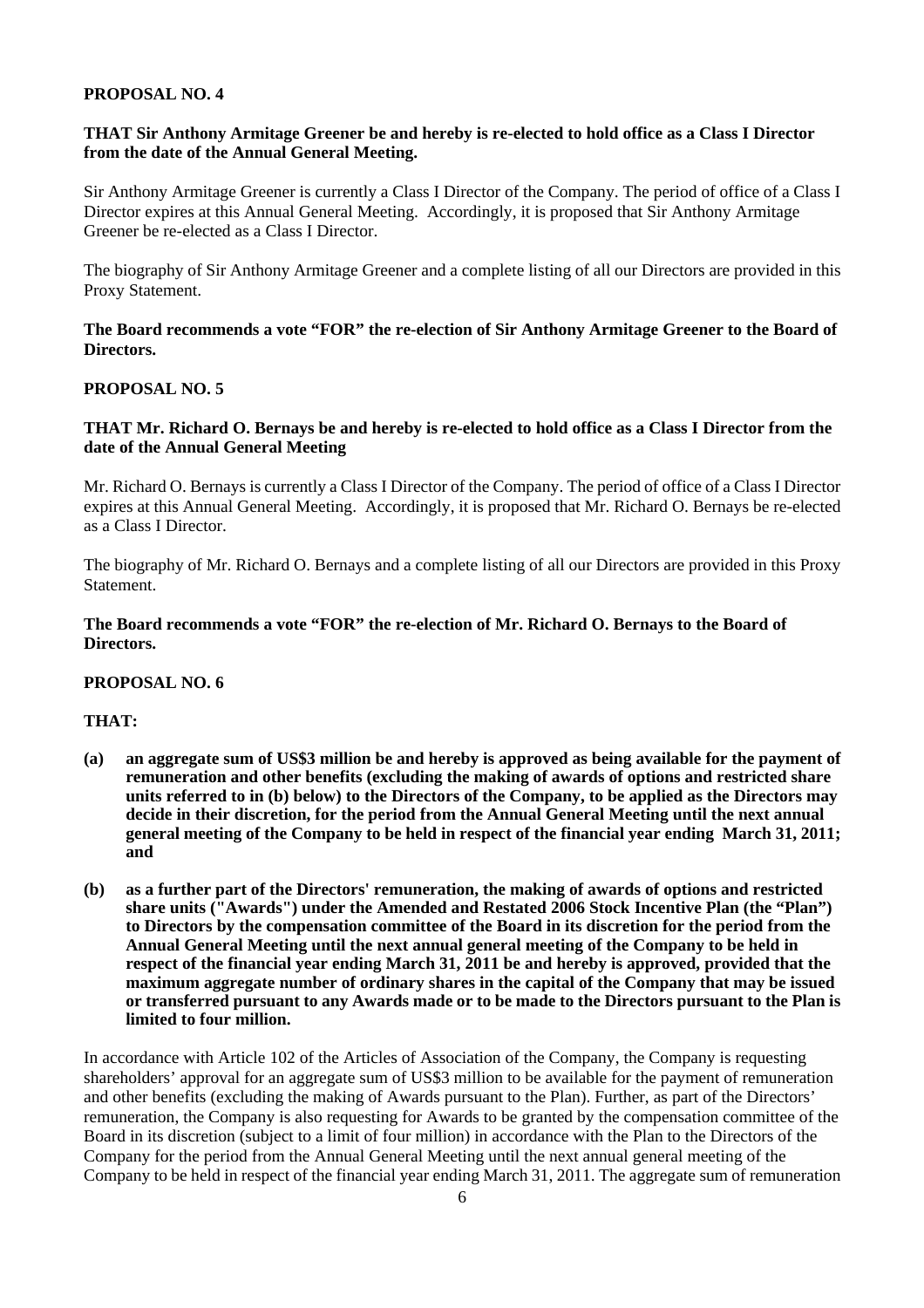and other benefits (excluding the making of Awards pursuant to the 2006 Incentive Award Plan which were made in accordance thereof) paid to the Directors for their services rendered during the financial year ended March 31, 2010 was US\$2.96 million. Our Directors were granted 405,383 restricted share units during the financial year ended March 31, 2010.

**The Board recommends a vote "FOR" the approval of (a) a maximum sum of US\$3 million as being available for the payment of Directors' remuneration and other benefits (excluding the making of Awards ) and (b) the making of Awards under the Plan to Directors by the compensation committee of the Board in its discretion (subject to a limit of four million) for the period from the Annual General Meeting until the next annual general meeting of the Company to be held in respect of the financial year ending March 31, 2011.** 

# **OTHER BUSINESS**

The Board does not presently intend to bring any other business before the Annual General Meeting, and so far as is known to the Board, no matters will be brought before the Annual General Meeting except as is specified in this Proxy Statement. As to any business that may properly come before the Annual General Meeting, however, it is intended that proxies, in the form enclosed, will be voted in respect thereof in accordance with the judgment of those persons voting such proxies.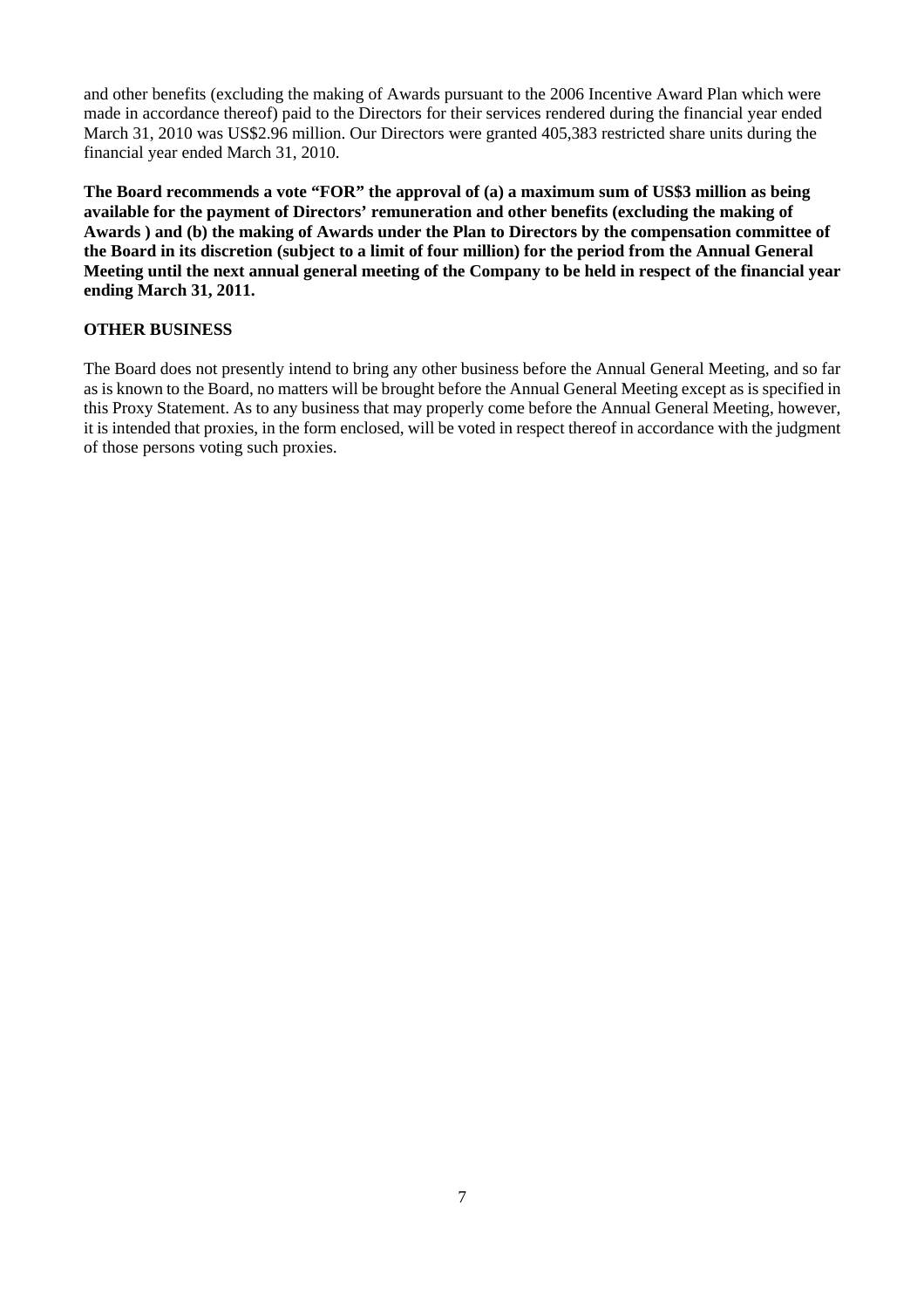### **Directors and Executive Officers**

Our Board of Directors consists of seven directors.

The following table sets forth the name, age (as of August 31, 2010) and position of each of our directors and executive officers as of the date hereof.

| <b>Name</b>                                          | Age | <b>Designation</b>                         |
|------------------------------------------------------|-----|--------------------------------------------|
| <b>Directors</b>                                     |     |                                            |
| Eric B. Herr <sup>(1)(2)(3)(4)</sup>                 | 62  | Non-Executive Chairman                     |
| Keshav R. Murugesh $(5)$                             | 47  | Director and Group Chief Executive Officer |
| Jeremy Young                                         | 45  | Director                                   |
| Deepak S. Parekh $^{(3)(7)}$                         | 65  | Director                                   |
| Richard O. Bernays <sup><math>(2)(4)(8)</math></sup> | 67  | Director                                   |
| Anthony Armitage Greener <sup>(2)(3)(4)(9)</sup>     | 70  | Director                                   |
| Albert Aboody <sup>(6)</sup>                         | 63  | Director                                   |
| <b>Executive Officers</b>                            |     |                                            |
| Keshav Murugesh <sup>(5)</sup>                       | 47  | Group Chief Executive Officer              |
| Alok Misra                                           | 43  | Group Chief Financial Officer              |
| J.J. Selvadurai                                      | 51  | Managing Director – Europe                 |

#### **Notes:**

- (1) Appointed as Chairman of the Board with effect from December 17, 2009 in place of Ramesh Shah. Mr. Shah resigned from the services of our company and as a director of the Board with effect from March 29, 2010.
- (2) Member of our nominating and corporate governance committee.
- (3) Member of our compensation committee.
- (4) Member of our audit committee.
- (5) Keshav R. Murugesh was appointed as the Group Chief Executive Officer of our company with effect from February 19, 2010.
- (6) Appointed as a director and Chairman of our audit committee in place of Sir Anthony Greener with effect from June 28, 2010.
- (7) Chairman of our nominating and corporate governance committee. Mr. Parekh also served as a member of our audit committee from July 2006 to May 31, 2010.
- (8) Chairman of our compensation committee.
- (9) Sir Anthony Greener served as Chairman of our audit committee from December 17, 2009 (upon Eric Herr stepping down as the Chairman) to June 28, 2010 (upon Albert Aboody taking over the office of Chairman of our audit committee).

On September 13, 2010, Steve Reynolds' employment agreement was terminated and he ceased to be the Managing Director – North America with immediate effect. Mr. Reynolds' responsibilities will temporarily be assumed by Ronald Strout, who joined the Company as Chief of Staff and Head - Americas in August 2010, Mr. Strout is not an executive officer of the Company. The Company intends to appoint a new Global Head of Sales and Marketing in due course.

On June 1, 2010, Mr. Parekh entered into a consulting arrangement with another party, whereupon he ceased to qualify as independent under Rule 10A-3 of the Securities Exchange Act of 1934, as amended, or the Exchange Act. Accordingly, Mr. Parekh stepped down from our audit committee effective June 1, 2010. Further, our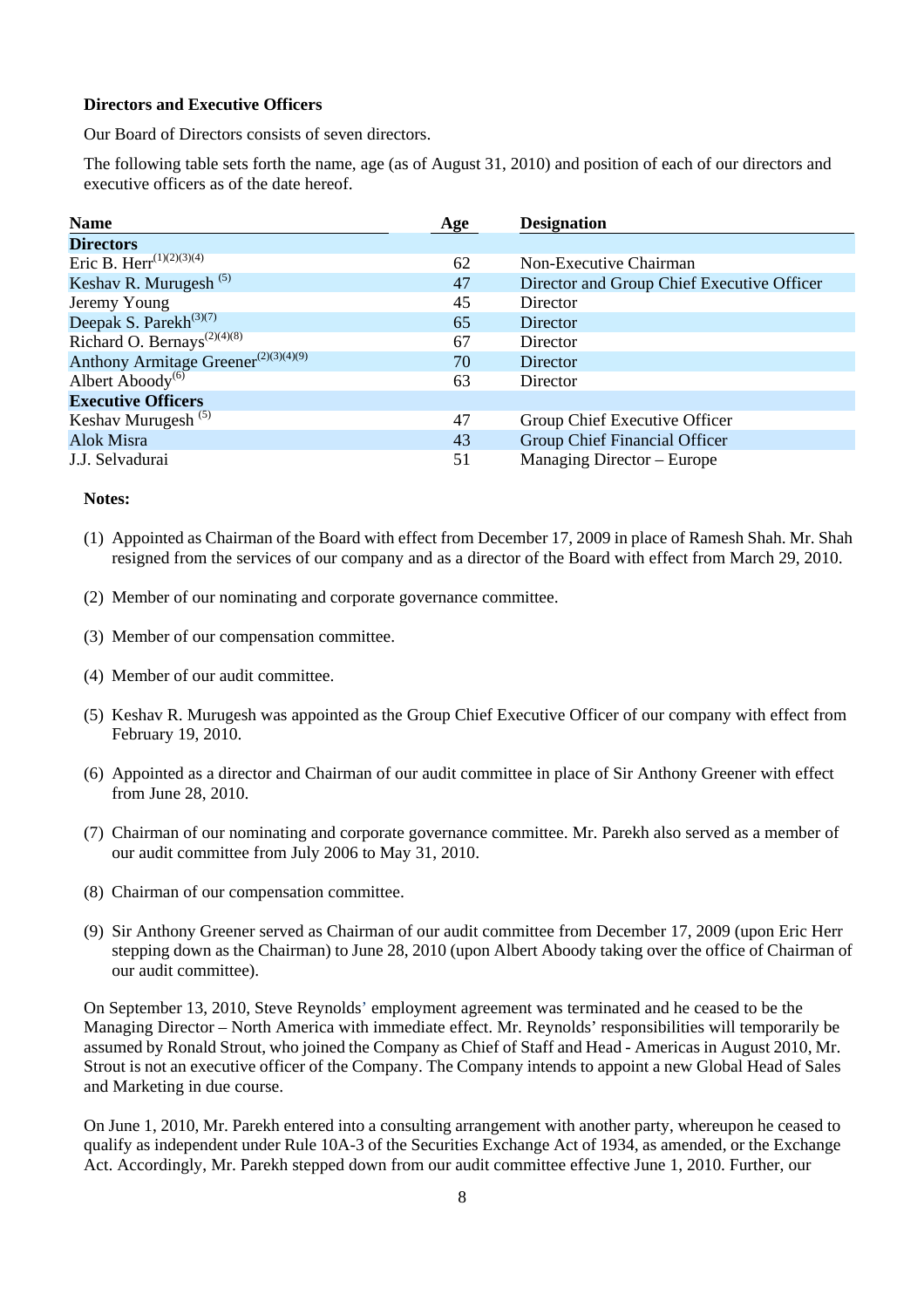Board of Directors has decided that it will not consider Mr. Parekh as an independent director under the NYSE listing standards effective June 1, 2010. Accordingly, our Board of Directors decided that from June 1, 2010 to June 27, 2010 (immediately prior to the appointment of Albert Aboody as a member of our Board of directors), it was not majority independent and effective June 1, 2010, our nominating and corporate governance committee and our compensation committee are no longer fully independent. From June 1, 2010 to June 27, 2010, we elected to follow our home country (Jersey, Channel Islands) practice, which does not impose a board or committee independence requirement.

We appointed Albert Aboody as a member of our Board of Directors and as Chairman of our audit committee effective June 28, 2010. Mr. Aboody satisfies the "independence" requirements of Rule 10A-3 of the Exchange Act and the NYSE listing standards. With Mr. Aboody's appointment as an independent director, our Board of Directors once again became majority independent effective June 28, 2010. We continue to follow home country practice in respect of committee independence requirement. Our nominating and corporate governance committee and our compensation committee continue to not be fully independent and our home country does not impose any committee independence requirement.

Summarized below is relevant biographical information covering at least the past five years for each of our directors and executive officers.

### **Directors**

*Eric B. Herr* was appointed to our Board of Directors in July 2006. On December 17, 2009 Mr. Herr was appointed as the Non-Executive Chairman of the Board. Mr. Herr is based in the United States. He currently serves on the board of directors of Taleo Corporation (since 2002), Starcite Private Limited (since 2007) and Regulatory Data Corporation (since 2009). He was a director of Workscape from 2005 to 2008. From 1992 to 1997, Mr. Herr served as Chief Financial Officer of Autodesk, Inc. Mr. Herr received a Master of Arts degree in Economics from Indiana University and a Bachelor of Arts degree in Economics from Kenyon College. The business address for Mr. Herr is P.O. Box 719, Bristol, NH 03222, USA.

*Keshav R. Murugesh* was appointed as our Group Chief Executive Officer and director in February 2010. Mr. Murugesh is based out of Mumbai. Prior to joining WNS, Mr. Murugesh was the Chief Executive Officer of Syntel Inc, a Nasdaq -listed information technology company. He holds a Bachelor of Commerce degree and is a Fellow of The Institute of Chartered Accountants of India. He was a director of Syntel Ltd and Syntel Global Pvt Ltd. He is a frequent industry speaker and serves as the Chairman of SIFE (Students in Free Enterprise) India, which is a global organization involved in educational outreach projects in partnership with businesses across the globe. The business address for Mr. Murugesh is Gate 4, Godrej & Boyce Complex, Pirojshanagar, Vikhroli West, Mumbai 400 079, India.

*Jeremy Young* was appointed to our Board of Directors as a nominee of Warburg Pincus, the principal shareholder of our Company, in May 2004. He is head of Warburg Pincus' German office as well as focuses on fund raising. Whilst at Warburg Pincus he has also been head of the firm's European investment activities in healthcare and business services. He held various positions at Baxter Healthcare International, Booz, Allen & Hamilton International and Cellular Transplant/Cytotherapeutics before he joined Warburg Pincus in 1992. He received a Master of Arts degree in English from Cambridge University and a Master of Business Administration from Harvard Business School. He is currently also a director of Warburg Pincus Roaming II S.A as well as a trustee of The Hemophilia Society. The business address for Mr. Young is Warburg Pincus International LLC, Almack House, 28 King Street, St. James, London SW1Y 6QW, England.

*Deepak S. Parekh* was appointed to our Board of Directors in July 2006. Mr. Parekh is based in Mumbai, India. He currently serves as the Chairman (since 1993) and Chief Executive Officer of Housing Development Finance Corporation Limited, a housing finance company in India which he joined in 1978. Mr. Parekh is the non-executive Chairman (since 1994) of one of our clients, GlaxoSmithKline Pharmaceuticals Ltd. Mr. Parekh is also a director of several Indian public companies such as Lafarge India Pvt. Limited (since 2005) Singapore Telecommunications Ltd (since 2004), Siemens Ltd. (since 2003), HDFC Chubb General Insurance Co. Ltd. (since 2002), Exide Industries Limited (since 2001), HDFC Standard Life Insurance Co. Ltd. (since 2000), HDFC Asset Management Co. Ltd (since 2000), The Indian Hotels Co. Ltd. (since 2000), Castrol India Ltd. (since 1997), Infrastructure Development Finance Co. Ltd (since 1997), Hindustan Lever Ltd. (since 1997), Borax Morarji Limited (since 1997), Bharat Bijlee Limited (since 1995), GlaxoSmithKline Pharmaceuticals Ltd.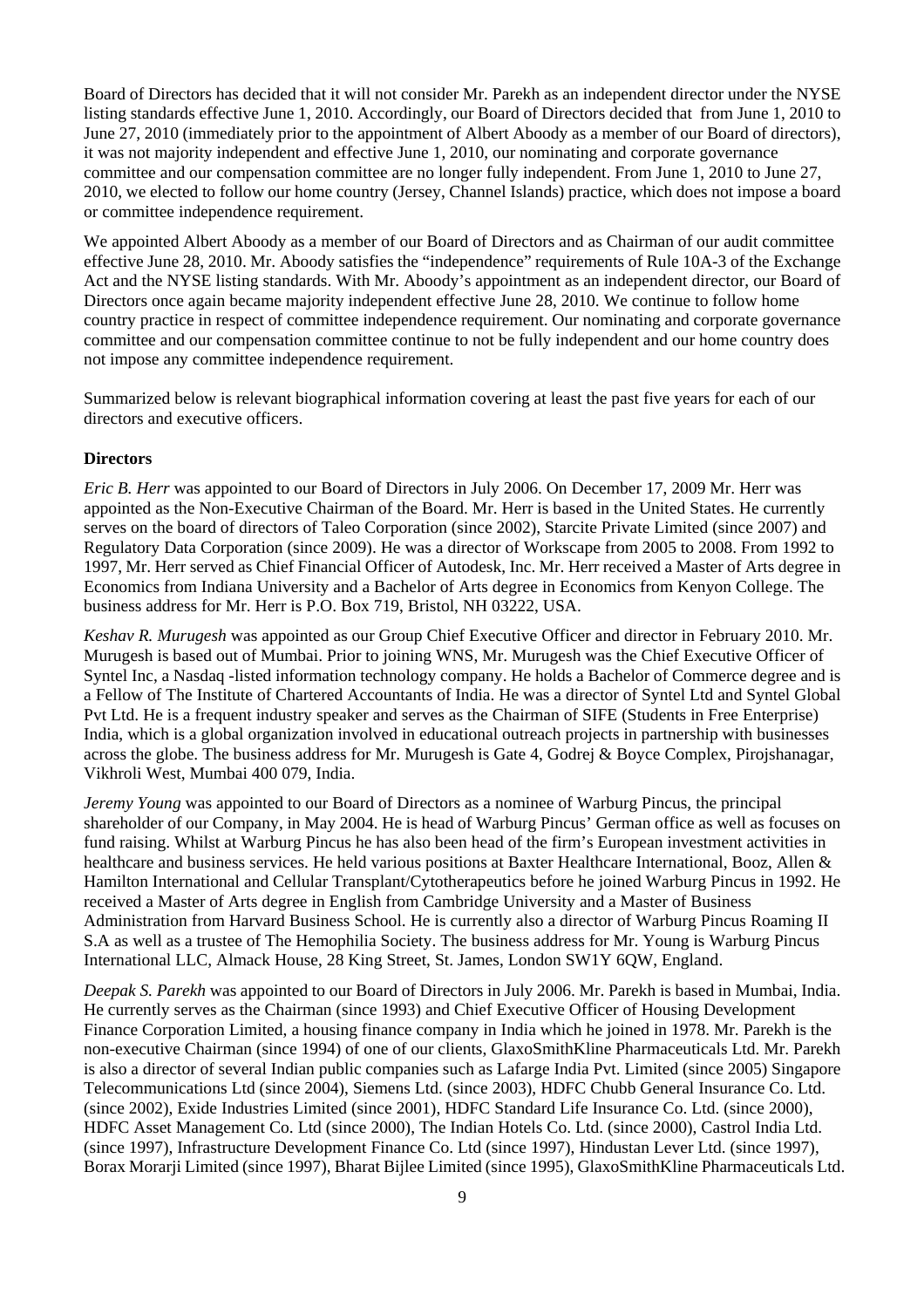(since 1994), Hindustan Oil Exploration Corporation Ltd. (since 1994), Zodiac Clothing Company Limited (since 1994), Mahindra & Mahindra Ltd. (since 1990), and Housing Development Finance Corporation Ltd (since 1985). He was a director of Satyam Computer Services Limited during 2009. Mr. Parekh received a Bachelor of Commerce degree from the Bombay University and holds a Chartered Accountant degree from the Institute of Chartered Accountants in England & Wales (ICAEW). The business address for Mr. Parekh is Housing Development Finance Corporation Limited, Ramon House, H.T. Parekh Marg, 169 Backbay Reclamation, Churchgate, Mumbai 400 020, India.

*Richard O. Bernays* was appointed to our Board of Directors in November 2006 and is based in London. Prior to his retirement in 2001, Mr. Bernays held various senior positions at Old Mutual, plc, a London-based international financial services company, and most recently served as Chief Executive Officer of Old Mutual International. Prior to that, he was with Jupiter Asset Management in 1996, Hill Samuel Asset Management from 1991 to 1996, and Mercury Asset Management from 1971 to 1992. Mr. Bernays currently serves on the board of directors of several public companies, including The NMR Pension Trustee Limited (since 2009), The American Museum in Britain (since 2008), Beltone MENA Equity Fund Limited (since 2007), Charter Pan European Trust plc (since 2004), Impax Environmental Markets Trust plc (since 2002), Gartmore Global Trust plc (since 2001), Taikoo Developments Limited (since 1997), The Throgmorton Trust (since 2002), MAF Trust (since 2005) and GFM Cossack Bond Company Limited (since 1997). He was a director of Hermes Pension Management from 2005 to 2007, Singer and Friendlander from 2003 to 2005 and Martin Curie Income and Growth Trust from 1997 to 2008. Mr. Bernays is also a member of the Supervisory Board of the National Provident Life. He received a Masters of Arts degree from Trinity College, Oxford University. The business address of Mr. Bernays is E72 Montevetro, 100 Battersea Church Road, London SW11 3YL

*Sir Anthony Armitage Greener* was appointed to our Board of Directors in June 2007. He served as Chairman of the audit committee from December 17, 2009 (upon Mr. Herr steping down as the Chairman) to June 28, 2010 (upon Mr. Aboody taking over the office of Chairman of the audit committee). Sir Anthony is based in London. He was the Deputy Chairman of British Telecom from 2001 to 2006 and the Chairman of the Qualifications and Curriculum Authority from 2002 to 2008 and Diageo plc from 1997 to 2000. Prior to that, Sir Anthony was the Chairman and Chief Executive of Guinness plc from 1992 to 1997 and the Chief Executive Officer of Dunhill Holdings from 1974 to 1986. Sir Anthony is presently a director of Nautor AB (since 2009), Williams Sonoma (since 2007), United Learning Trust (since 2005), United Church Schools (since 2005) and SF Trust (since 2005). He was a director of Robert Mondavi from 2000 to 2005. Sir Anthony was honored with a knighthood in 1999 for his services to the beverage industry. Sir Anthony is a Fellow Member of the Chartered Institute of Management Accountants, and Vice-President of the Chartered Institute of Marketing. The business address of Sir Anthony is the Minton Trust, 26 Hamilton House, Vicarage Gate, London W8 4HL.

*Albert Aboody* was appointed to our Board of Directors in June 2010. He was also appointed as the Chairman of the audit committee. Mr. Aboody is based in United States. He was Partner, KPMG LLP (USA) from 1986 to 2009. Albert is Certified Public Accountant since 1979 and is a Member, American Institute of Certified Public Accountants. He received undergrduate degree from Priceton University and Postgraduate Research Studentship from Cambridge University. Albert Co-authored chapters on SEC Reporting Requirements published in Corporate Controller's Manual (Thompson Reuters) 2001-2008 annual editions. The Business address for Mr. Aboody is 424 E 57th St #3D, NewYork, NY 10022.

Our Board believes that each of our company's directors is highly skilled, experienced and qualified to serve as a member of the Board and its committees. Each of the directors, because of their diverse business experience and background, contribute significantly in managing the affairs of our company. The Board of Directors has not adopted any formal policy with respect to diversity, however, our Board of Directors believes that it is important for its members to represent diverse viewpoints and contribute in the Board's decision making process. Our Board evaluates candidates for election to the Board; the Board seeks candidates with certain qualities that it believes are important, including experience, integrity, an objective perspective, business acumen and leadership skills. The continuing service by our directors promotes stability and continuity in the boardroom and gives us the benefit of their familiarity and insights into our business.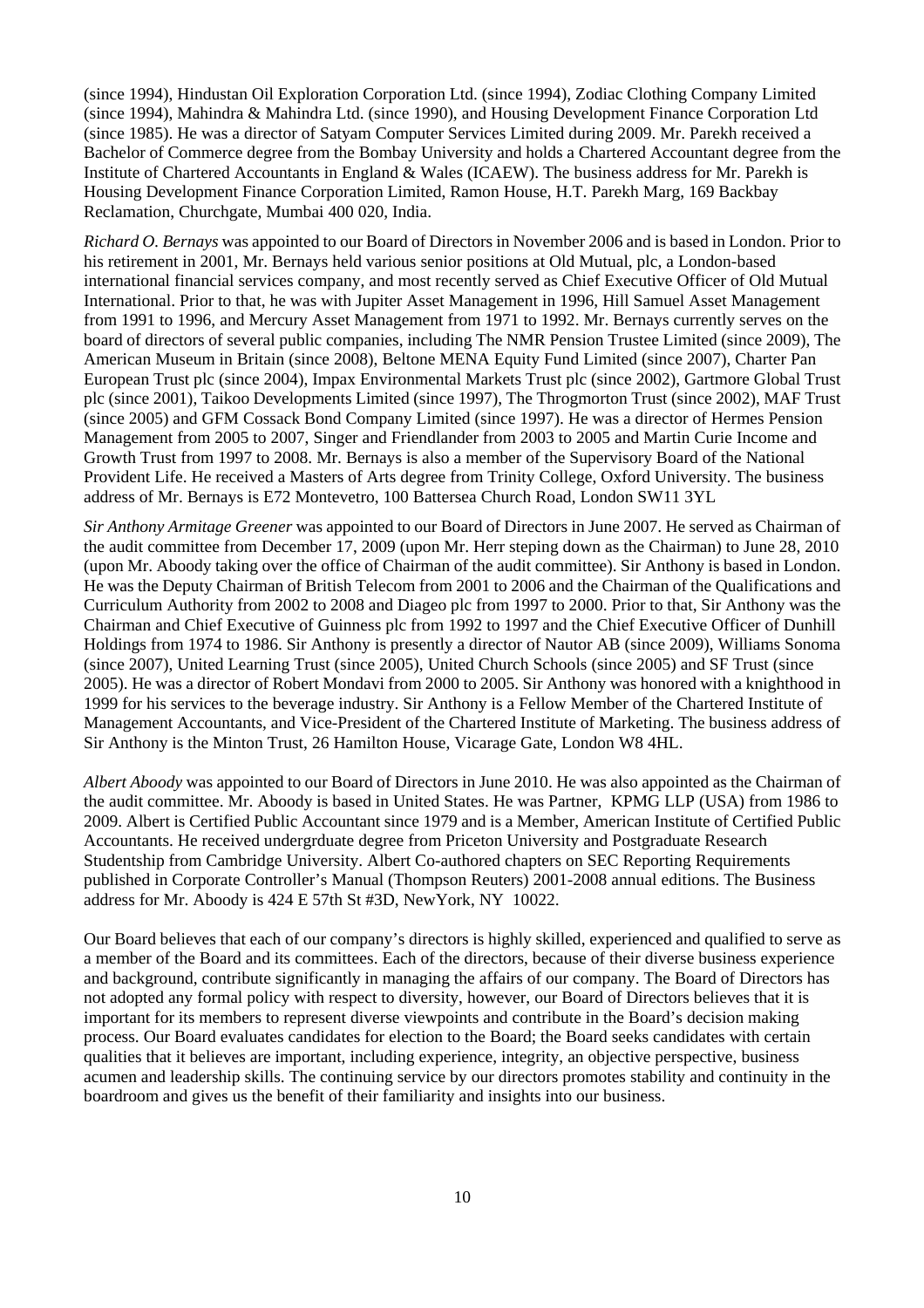# **Executive Officers**

Keshav R. Murugesh is our Group Chief Executive Officer. Please see "— Directors" above for Mr. Murugesh's biographical information.

*Alok Misra* serves as our Group Chief Financial Officer. Mr. Misra is based in Mumbai, India and joined WNS in February 2008. Mr. Misra's responsibilities as Group Chief Financial Officer include finance and accounting, legal and regulatory compliance and risk management. Prior to joining WNS, Mr. Misra was group chief financial officer at MphasiS Limited (a subsidiary of Electronic Data Systems, now a division of Hewlett-Packard) and financial controller at ITC Limited. Mr. Misra is presently director of Value and Budget Housing Corporation (India) Private Limited (since 2009). He is a Fellow of the Institute of Chartered Accountants in India. Mr. Misra received an honors degree in commerce from Calcutta University. The business address for Mr. Misra is Gate 4, Godrej & Boyce Complex, Pirojshanagar, Vikhroli West, Mumbai 400 079, India.

*J.J. Selvadurai* is Managing Director of European Operations. Prior to that, he was the Chief Executive Officer of our enterprise services business unit until September 2007. Mr. Selvadurai is a business process outsourcing industry specialist with over 20 years of experience in offshore outsourcing. He pioneered such services in Sri Lanka and set up and managed many processing centers in the Philippines, India, Pakistan and the UK. Mr. Selvadurai is a certified electronic data management and processing trainer. Prior to joining WNS in 2002, Mr. Selvadurai was Asia Managing Director (Business Process Outsourcing services) of Hays plc, a FTSE 100 B2B services company. Mr. Selvadurai is presently director in Business forms (Private) Limited, Sri Lanka (since 1984) and Data Cap (Private) Limited, India (since 2000) Mr. Selvadurai is certified in data management and is a member of the data processing institute. The business address for Mr. Selvadurai is The Lodge, Harmondsworth Lane, West Drayton, Middlesex, UB7 0AB UK.

## **B. Compensation**

## **Compensation Discussion and Analysis**

## *Compensation Objectives*

Our compensation philosophy is to align employee compensation with our business objectives, so that compensation is a strategic tool, rather than just an expense. The key focus of our compensation philosophy is to align the incentives of our employees with our business objectives while minimizing the risks from external market dynamics. We also use compensation to reinforce a high performance work ethic and to attract, motivate and engage high performing individuals and teams.

Compensation is determined by keeping in mind our philosophy, internal parity, external equity and market dynamics. Our compensation structures and policies differ by country or geography. These policies are designed to pay compensation that we would pay to our employees based out of that location and to comply with the local employment laws.

It is critical that we attract, motivate and retain highly talented individuals, at all levels of the organization, who are committed to our core values of commitment, equality, innovation, development and mutual respect. We believe that our compensation programs are integral to achieving these goals.

The following objectives guide us in establishing and maintaining all of our compensation programs:

- *Pay for Performance:* We design compensation to pay for performance in order to provide for better compensation against higher performance levels; conversely, where individual performance and/or our company performance falls short of expectations, the programs should deliver lower compensation. In periods of temporary downturns in our performance, our programs continue to ensure that successful, high-performing employees remain motivated and committed.
- *External Market Dynamics; Linked with Shareholder Value:* Our equity-based compensation is awarded to employees with higher levels of responsibility and greater influence on long-term results, thereby making a significant portion of their total compensation dependent on long-term share appreciation.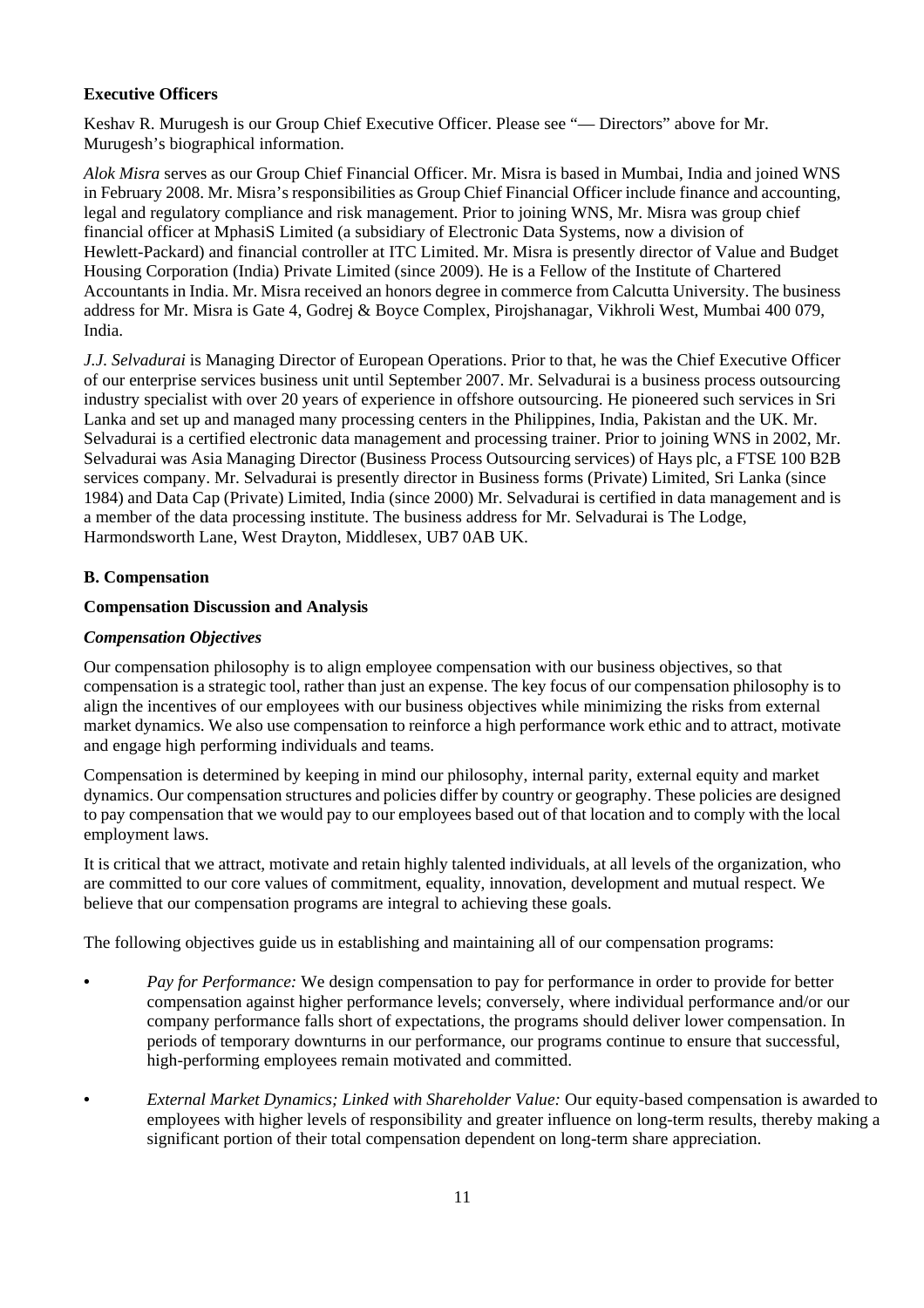- *Pay Differentiation: Based on Individual Performance and our Performance*. As employees progress in the hierarchy of our company, they will be able to more directly affect the company results. Therefore, an increasing proportion of their pay is linked to company performance and shareholder value.
- *Competitiveness Value of the Job in the Marketplace:* In order to attract and retain a highly skilled work force, we remain competitive with the pay of other employers who compete with us for talent in the relevant markets.

### *Assessment Processes*

We have established a number of processes to assist in ensuring that our compensation programs operate in line with their objectives. Among those are:

- *Assessment of Company Performance:* Financial performance measures are used to determine a significant portion of the size of payouts under our cash incentive bonus program. The financial performance measures, adopted on improving both top-line revenues and bottom-line earnings, are pre-established by our compensation committee annually at the beginning of the fiscal year and are applied uniformly across the company. When the pre-determined financial measures are achieved as set forth in our annual plan, employees who are eligible for cash incentive bonuses receive amounts that are at target. The cash incentive bonus for each senior management who has responsibility for a business unit is also tied to the financial performance of the business unit headed by such senior managers. These measures reflect targets that are intended to be aggressive but attainable. The remainder of an individual's payout under our cash incentive bonus program is determined by individual performance. Our senior management refers to our business unit and enabling unit leaders.
- *Assessment of Individual Performance:* The evaluation of an individual's performance determines a portion of the size of payouts under our cash incentive bonus program and also influences any changes in base salary. At the beginning of each fiscal year, our compensation committee, along with our Group Chief Executive Officer, set the respective performance objectives for the fiscal year for the executive officers and senior management. The performance objectives are initially proposed by our Group Chief Executive Officer and modified by our compensation committee based on the performance assessment conducted for the preceding fiscal year and also looking at targets for the current fiscal year. Every evaluation metric is supplemented with key performance indicators. At the end of the fiscal year, our Group Chief Executive Officer discusses respective achievement of the pre-established objectives as well as the senior management's contribution to our company's performance and other leadership accomplishments. This evaluation is shared with our compensation committee and then with our executive officers and senior management. After the discussion, our compensation committee, in discussion with our Group Chief Executive Officer, assigns a corresponding numerical performance rating that translates into specific payouts under our cash incentive bonus program and also influences any changes in base salary.

# *Benchmarking and Use of Compensation Consultant*

In general, our compensation committee reviews our executive compensation programs relative to publicly available compensation data compiled directly for our compensation committee by our Chief People Officer for a group of companies that provide business and technology services. For fiscal 2010, our Chief People Officer prepared the information for our compensation committee based on inputs from Kepler Associates, a leading independent adviser and consultant on executive remuneration. Our Chief People Officer, in discussion with our compensation committee and the independent advisor Kepler Associates, agreed on the specific set of comparator companies for the benchmark. The list of companies against which we benchmarked the compensation of our executive officers and senior management in fiscal 2010 included the following companies:

- Cognizant Technology Solutions;
- **EXL Service Holdings;**
- First Source solutions Limited;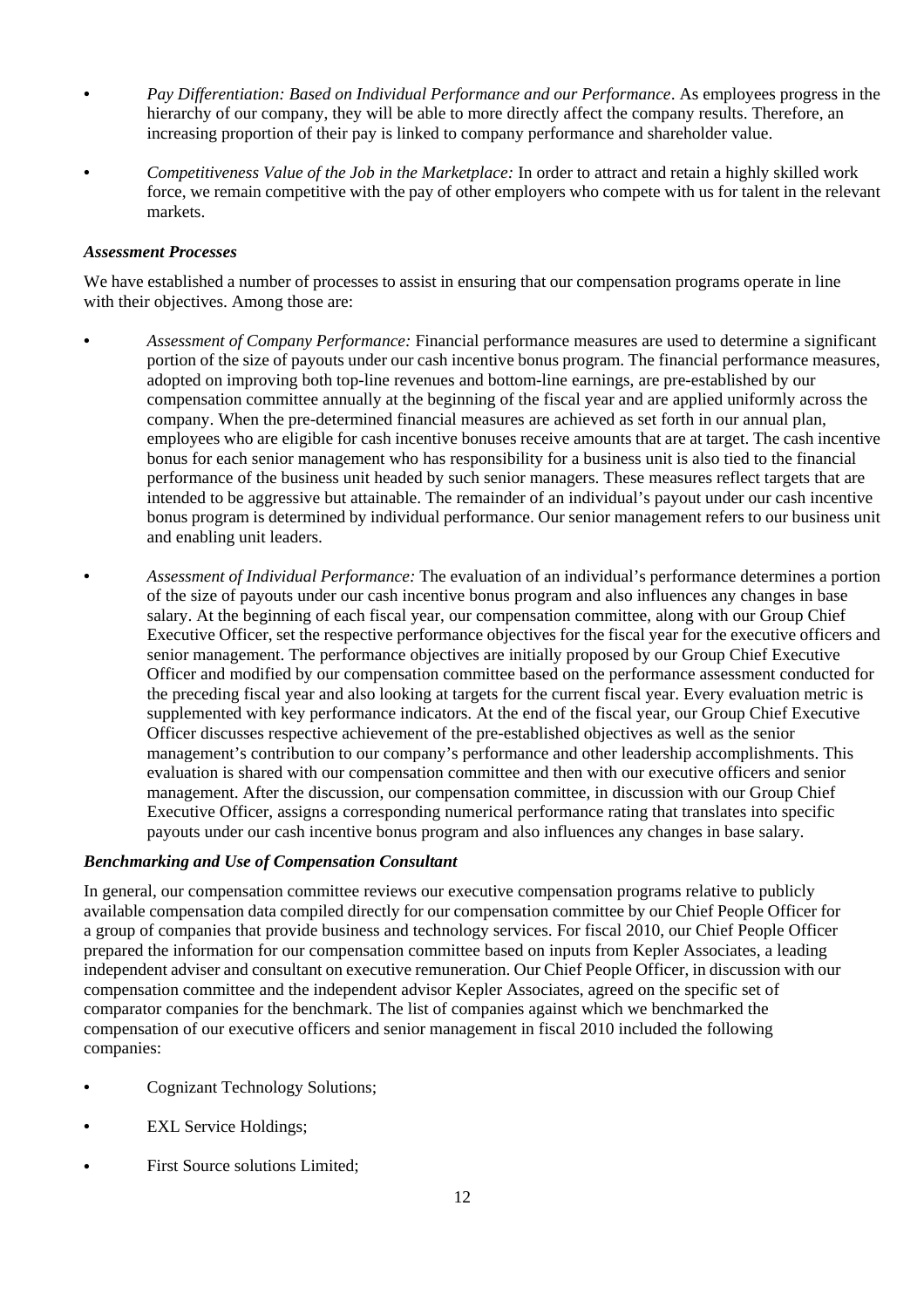- Genpact Limited;
- Infosys Technologies Limited;
- Syntel Inc.;
- Tata Consultancy Services Limited; and
- Wipro Limited.

Our compensation committee will review and revise as appropriate from time to time the list of companies with publicly available compensation information against whom we will benchmark our compensation programs, to ensure that such list includes those companies that are most comparable to us with regard to services provided and relevant geographic areas.

Our compensation committee uses the data primarily to ensure that our executive compensation programs, including those for our executive officers and our senior management are competitive. There is enough flexibility in the existing compensation programs to respond and adjust for the evolving business environment. Accordingly, an individual's executive compensation elements could be changed by our committee based on changes in job responsibilities of the executive.

For fiscal 2010, our compensation committee concluded that there would be no increase in the base salaries (fixed compensation in the case of India — based officers) for the executive officers and senior management. Our committee however approved the grant of shares in the form of RSUs to the executive officers and senior management.

Although many compensation decisions are made in the first quarter of the fiscal year, our compensation planning process neither begins nor ends with any particular compensation committee meeting. Compensation decisions are designed to promote our fundamental business objectives and strategy. Our compensation committee periodically reviews related matters such as succession planning, evaluation of management performance and consideration of the business environment and considers such matters in making compensation decisions.

## **Components of Executive Compensation for Fiscal 2010**

For fiscal 2010, the compensation of our executive officers and senior management consisted of the following five primary components:

- Base salary or, in the case of executive officers based in India, fixed compensation;
- Cash bonus;
- Equity incentives of RSUs;
- Benefits and perquisites; and
- Severance benefits.

The mix of compensation elements is designed to reward short-term results, motivate long-term performance and encourage our employees to remain with us for longer terms. Base salaries and cash incentive bonuses are designed to reward annual achievements and be commensurate with the responsibilities, demonstrated leadership abilities, management experience and expertise.

Other elements of compensation focus on motivating and challenging each executive officer to achieve sustained and longer-term results. Individuals are assessed on the achievement of objectives and pre-established financial performance measures, in determining a significant portion of the cash incentive bonuses for our executive officers and senior management.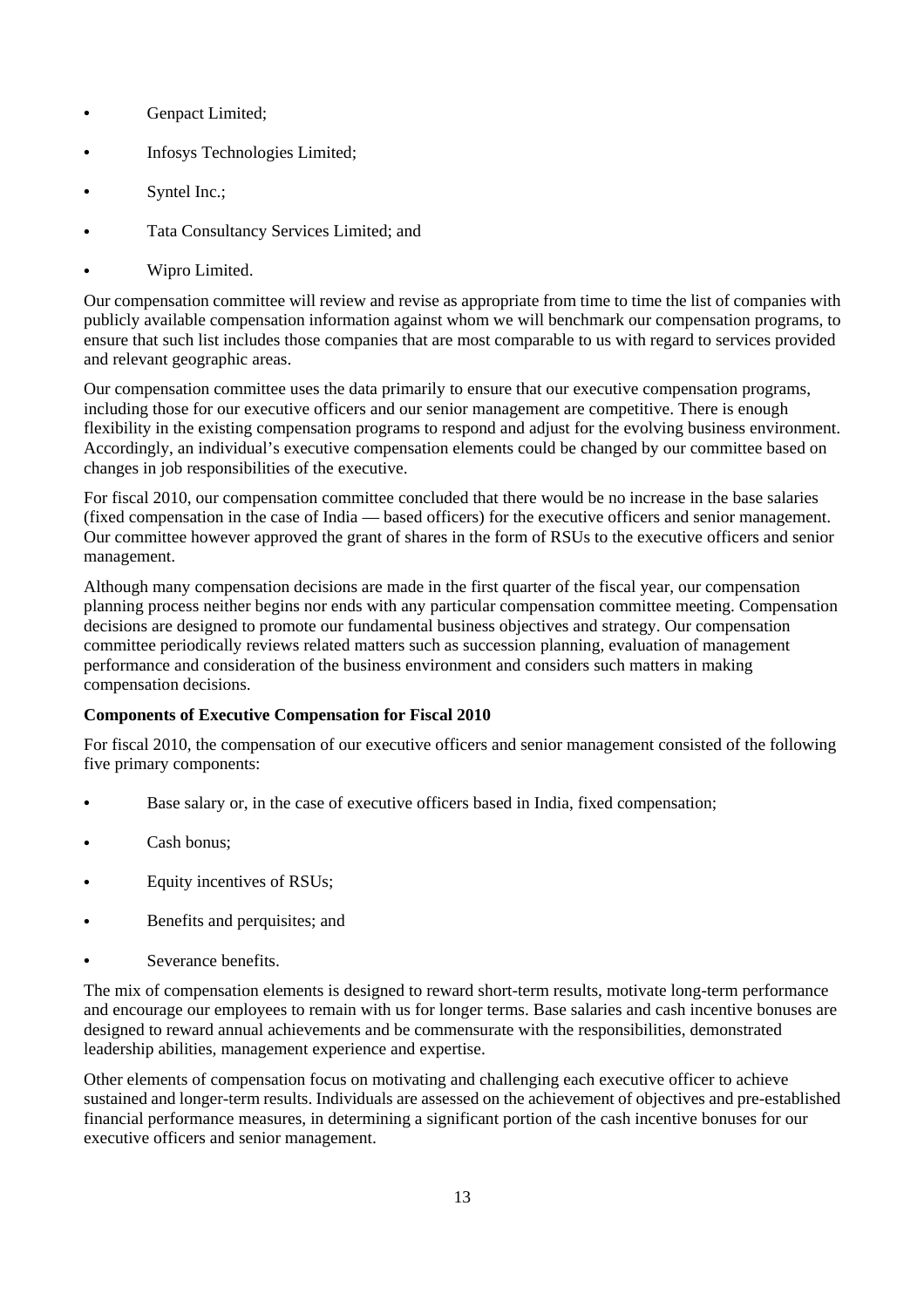The following is a discussion of our considerations in determining each of the compensation components for our executive officers and senior management.

# *Base Salary*

Base salary is a fixed element of our employees' annual cash compensation, the payment of which is not tied to our performance. We provide the opportunity for each of our executive officers and senior management to earn a competitive annual base salary. We provide this opportunity to attract and retain an appropriate caliber of talent for the position and to provide a base wage that is not subject to our performance risk.

# *Cash Bonus*

Cash performance bonuses are awarded at the end of each fiscal year based upon the achievement of individual and company performance targets. The cash performance bonuses payable are accrued every month. Statutorily applicable taxes and contributions payable on these amounts are deducted before payment. Our executive officers and senior management have a diverse set of measurable goals that are designed to promote the interests of our five key constituencies: shareholders, customers, creditors, society and employees. Our cash bonuses are also designed to build our organizational capabilities and achieve other strategically important initiatives.

These goals reflect their key responsibilities during the year, which range from sales targets to operational goals, and are typically listed as each individual's key performance indicators. The key performance indicators are identified during the individual's annual performance review process.

The key performance indicators include (and are not limited to) the following key financial metrics:

- Adjusted net income, or net income attributable to WNS shareholders excluding amortization of intangible assets, share-based compensation, gain/loss attributable to redeemable noncontrolling interest;
- Operating margins;
- Fiscal fourth quarter results;
- Support cross sell and corporate initiatives; and
- People attrition rate.

The aggregate amount of all cash bonuses paid for fiscal 2010 did not exceed the aggregate cash incentive bonus pool approved by our compensation committee for the fiscal year. Under the plan, bonus target amounts, expressed as a percentage of base salary, are established for participants at the beginning of each fiscal year, unless employment agreements contain different terms. Funding of possible bonus payouts for the fiscal year is determined by our financial results for the fiscal year relative to the achievement of pre-determined target for adjusted net income. This may be increased or decreased depending upon the executive's individual performance against his or her non-financial goals.

When our performance falls short of target, our aggregate funding of the annual cash bonus incentive pool declines, with no funding of the bonus pool if we do not achieve the floor of our target adjusted net income. At the end of the performance period, our compensation committee has discretion to adjust an award payout from the amount yielded by the pre-determined formula.

Our compensation committee considered the following when establishing the awards for fiscal 2010:

*Bonus Targets:* Bonus targets are based on job responsibilities and comparable market data. Consistent with our executive compensation policy, individuals with greater job responsibilities had a greater proportion of their total cash compensation tied to our performance through the bonus plan. Bonuses were normally paid to our employees in April/May every year. Some employees are on a half-yearly cycle and are paid in October/November and April/May.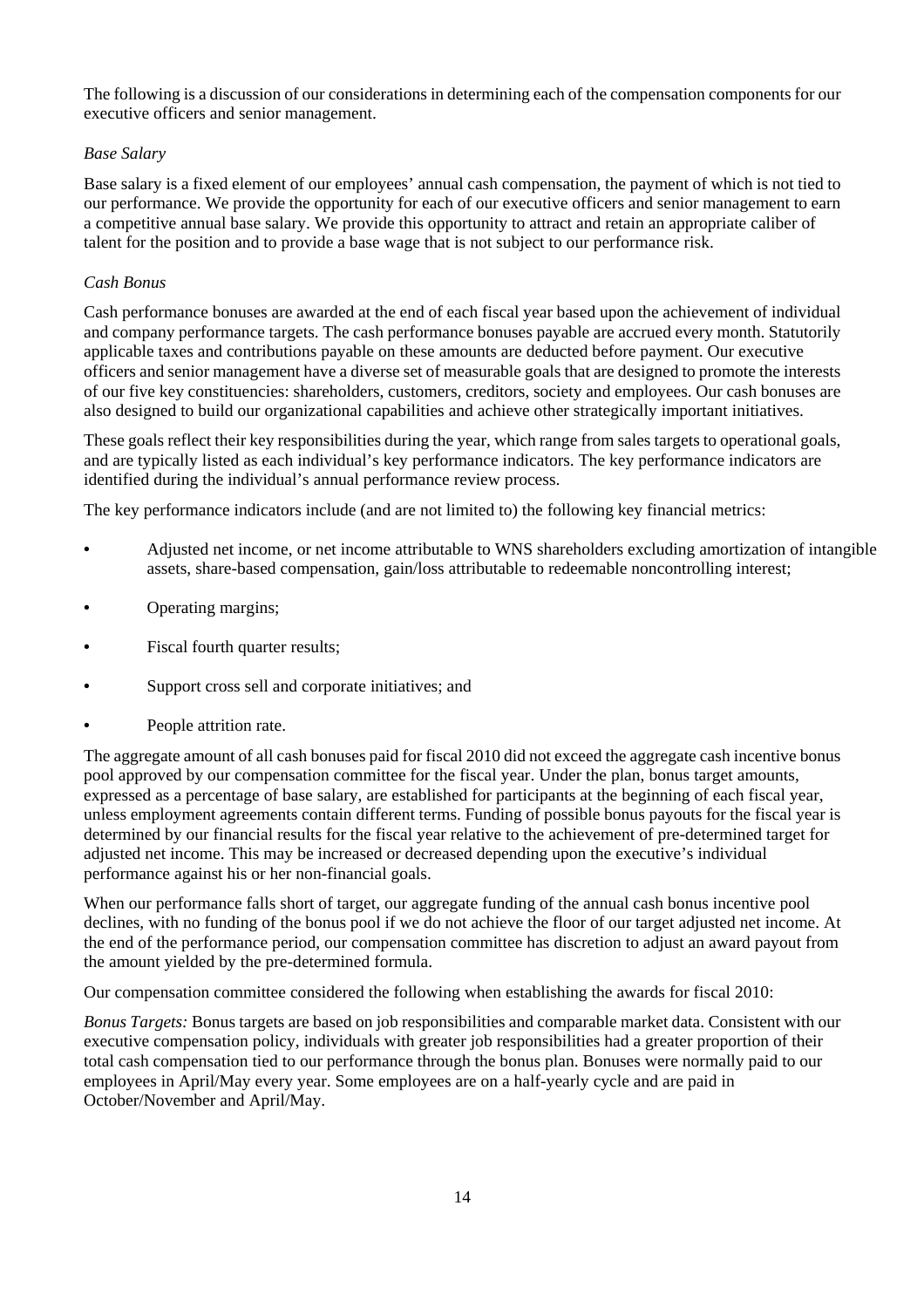# *Equity Incentives*

We provide the opportunity for our executive officers and senior management to earn long-term equity incentive awards. Long-term incentive awards provide employees with the incentive to stay with the company for longer periods of time, which, in turn, provides us with greater stability during our period of growth.

We review long-term equity incentives for our executive officers and senior management and periodically and make grants to them at one or more pre-scheduled meetings of our compensation committee in March or April.

# *Restricted Share Units (RSUs)*

Awards of RSUs offer executive officers and senior management the opportunity to receive our ordinary shares on the date that the restriction lapses and serve both to reward and retain such executive officers and senior management.

In determining equity compensation, our compensation committee first determines the maximum equity dilution that may result from equity awards and the maximum amount of equity-based compensation expense that may be incurred for the fiscal year. Thereafter, based upon the recommendations of our Group Chief Executive Officer and our Chief People Officer, we determine the proportion of RSUs to be granted for each level of our executive officers and senior management. Finally, with the approval of our compensation committee, we determine the total number of RSUs to be granted to each level of our executive officers and senior management based on the fair market value of the award on the grant date. The grant of these awards is based upon an individual's performance and typically occurs after the end of the fiscal year as a part of the annual performance appraisal process. For fiscal 2010, most of the grants were made in May 2009 in respect of services rendered in fiscal 2009.

Consistent with our equity grants to our executive officers and senior management, in the preceding fiscal year, we awarded 928,923 RSUs to each executive officer and senior management, The following table sets forth the vesting schedule of these grants.

| <b>Total RSUs Granted</b> | <b>Vesting Schedule</b>                                                                                                   |
|---------------------------|---------------------------------------------------------------------------------------------------------------------------|
| 628,923                   | 20% will vest at the end of first year, another 20% at the end of second                                                  |
|                           | year and the balance at the end of third year                                                                             |
| 260,000                   | 20% will vest at the end of first year, another 35% at the end of second<br>year and the balance at the end of third year |
| 40,000                    | Vested immediately upon grant                                                                                             |
|                           |                                                                                                                           |

### **928,923**

## *Benefits and Perquisites*

The perquisites and benefits granted to our executive officers and senior management are designed to comply with the tax regulations of the applicable country and therefore vary from country to country in which we operate. To the extent consistent with the tax regulations of the applicable country, the benefits include:

- Medical insurance;
- Accident and life insurance;
- Retirement benefits as mandated by law (such as provident fund in India, 401(k) in the US, pension in the UK);
- Telephone expenses reimbursement;
- Company provided car;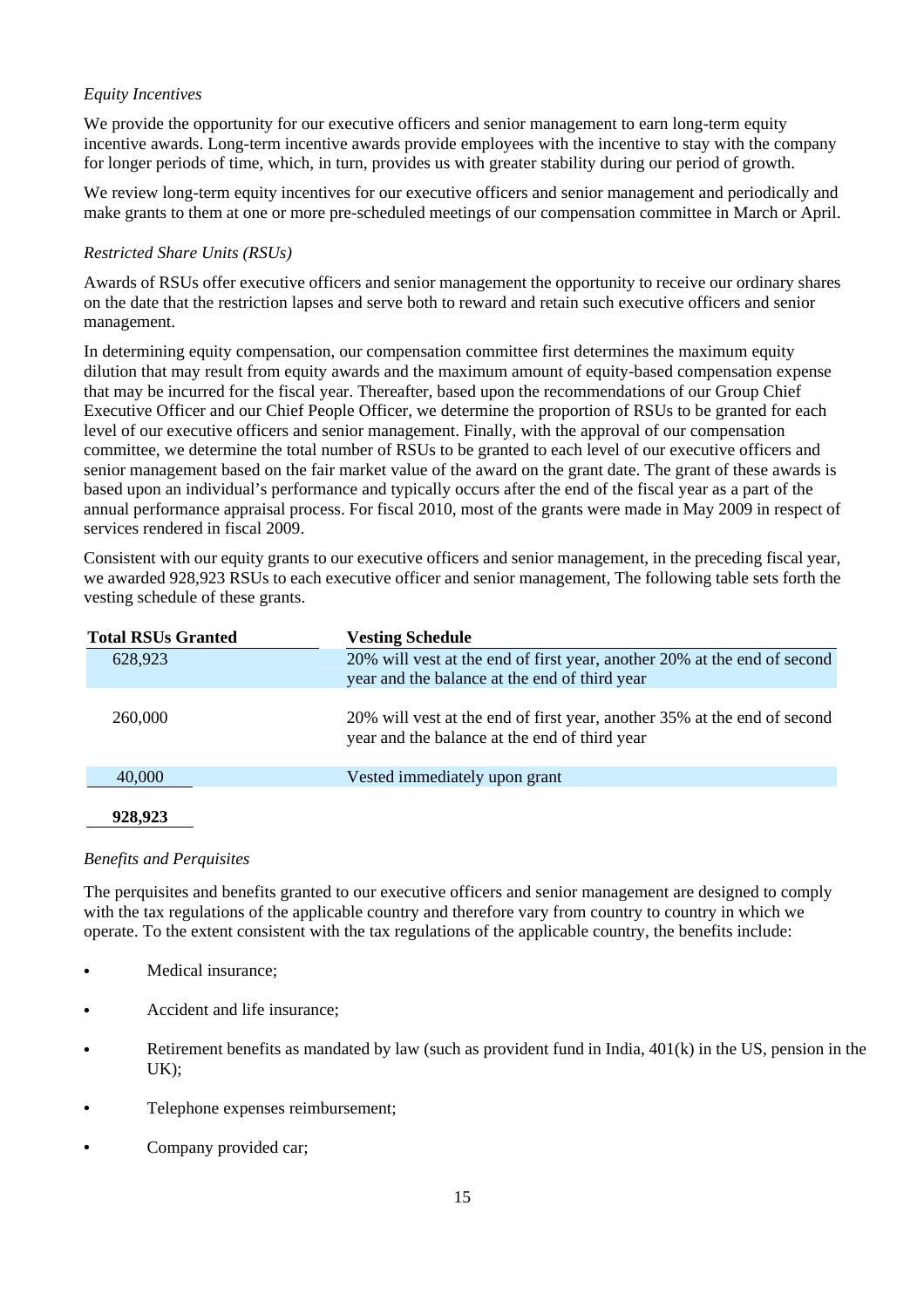- Fuel and maintenance for car;
- Leased residential accommodation; and
- Relocation benefits (as individually negotiated in their employment agreements).

We review and adjust our benefits based upon the competitive practices in the local industry, inflation rates, and tax regulations every fiscal year. Our underlying philosophy is to provide the benefits that are ordinarily required by our employees for their well-being in their daily lives and to negotiate group-level discounted rates so that all of our employees will be able to pay less than what they would otherwise pay as individuals for the same level of benefits, to maximize the overall value of their compensation package.

# *Severance Benefits*

We are obligated to pay severance or other enhanced benefits to our executive officers upon termination of their employment under the terms of their respective employment agreements that were negotiated. A discussion of the severance and other enhanced benefits provided to our executive officers currently employed by us is set forth below.

We have provided change in control severance protection for our executive officers and certain other officers. Our compensation committee believes that such protection is intended to preserve employee morale and productivity and encourage retention in the face of the disruptive impact of an actual or rumored change in control. In addition, for executive officers, the program is intended to align executive officers' and shareholders' interests by enabling executive officers to consider corporate transactions that are in the best interests of our shareholders and other constituents without undue concern over whether the transactions may jeopardize the executive officers' own employment.

Our executive officers globally, have enhanced levels of benefits based on their job level, seniority and probable loss of employment after a change in control. Executive officers generally are paid severance for a longer period:

- *Accelerated vesting of equity awards*. All granted but unvested share options and RSUs would immediately vest and become exercisable by our executive officers subject to certain conditions set out in the applicable equity incentive plans.
- *Severance and notice payment.* Eligible terminated executive officers receive severance and notice payments as reflected in their individual employment agreements.
- *Benefit continuation.* Eligible terminated executive officers receive basic employee benefits such as health and life insurance and other perquisites as reflected in their individual employment agreements.

## **Compensation of Directors and Executive Officers**

The aggregate compensation (including contingent or deferred payment) paid to our directors and executive officers for services rendered in fiscal 2010 was \$5.13 million, which was comprised of \$2.44 million paid towards salary, \$2.30 million paid towards bonus and \$0.39 million paid towards social security, medical and other benefits. The total compensation paid to our most highly compensated executive officer in fiscal 2010 was \$3.35 million (which was comprised of \$1.47 million paid towards salary, \$1.62 million paid towards bonus payments and \$0.26 million paid towards social security, medical and other benefits).

The following table sets forth the total compensation paid to each of our executive directors and executive officers for services rendered in fiscal 2010. The individual compensation of Mr. Keshav R. Murugesh and Mr. Alok Misra are disclosed in the statutory / annual accounts of our subsidiary, WNS Global, filed with the Registrar of Companies in the state of India where its registered office is located. We are voluntarily disclosing the individual compensation of our other executive officers.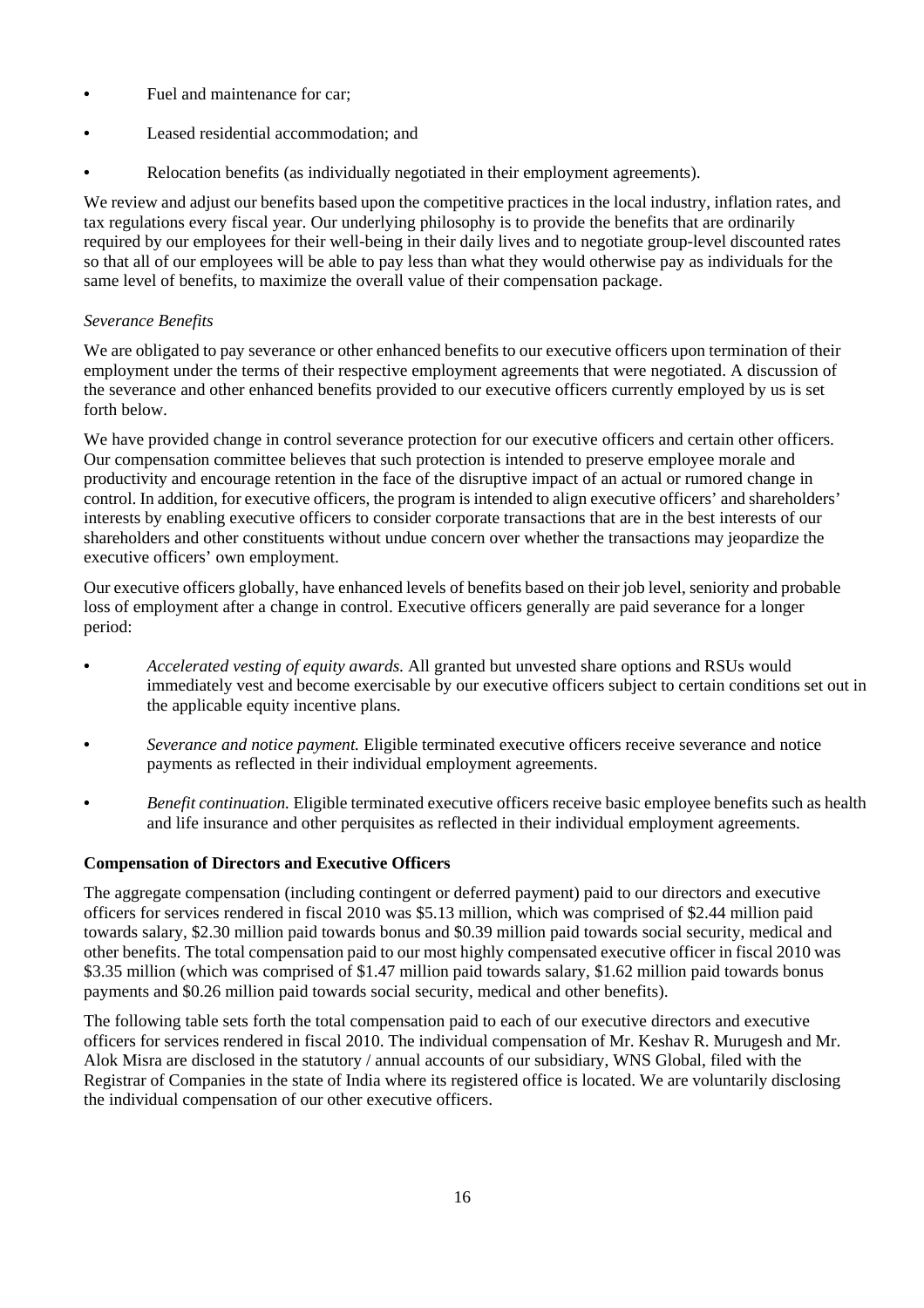| <b>Name</b>                                 | <b>Salary</b> | <b>Bonus</b>           | <b>Other Benefits</b> |
|---------------------------------------------|---------------|------------------------|-----------------------|
| Keshav R. Murugesh $^{(1)}$                 | 68,100        | \$421,674              | 3,480                 |
| Neeraj Bhargava <sup><math>(2)</math></sup> | \$440,000     | \$188,173              | 89,869                |
| Ramesh Shah <sup><math>(3)</math></sup>     | \$700,000     | \$563,314              | 154,960               |
| Anup Gupta $^{(4)}$                         | \$330,137     | \$868,022              | 16,968                |
| Alok Misra                                  | \$300,756     | 77,287<br>S.           | 15,499                |
| Eric Selvadurai                             | \$288,000     | \$129,267              | 58,146                |
| Steve Reynolds <sup><math>(5)</math></sup>  | \$310,000     | 49,243<br><sup>S</sup> | 54,921                |

#### **Notes:**

- (1) Keshav R. Murugesh joined our company as Group Chief Executive Officer effective from February 19, 2010. He was also appointed as a Director of our company. He was paid a joining bonus which is refundable to our company in case he resigns within the first year of joining us.
- (2) With effect from January 31, 2010, Neeraj Bhargava resigned as Group Chief Executive Officer and Director of our company. Mr. Bhargava had assumed the role of Strategic Advisor from February 1, 2010 until April 30, 2010.
- (3) With effect from December 17, 2009, Ramesh Shah stepped down as Chairman and served as vice-chairman of the Board until March 29, 2010 when he resigned from our company. Bonus includes payment of a severance bonus.
- (4) With effect from March 26, 2010, Anup Gupta resigned as an executive officer of our company. Bonus includes payment of a severance bonus.
- (5) With effect from September 13, 2010, Steve Reynolds' employment agreement was terminated and he ceased to be the Managing Director – North America.

#### *Compensation paid to Non-executive Directors*

The aggregate compensation paid to our non-executive directors in fiscal 2010 was \$327,932 which comprised sitting fees.

#### *Grant of RSUs to Directors*

Our directors and executive officers were granted 541,256 RSUs under our amended 2006 Incentive Award Plan in fiscal 2010.

Future grants of awards will continue to be determined by our Board of Directors or our compensation committee under the Amended and Restated 2006 Incentive Award Plan.

### **Employment Agreements of our Executive Director**

We entered into an employment agreement with Mr. Keshav R. Murugesh in February 2010 to serve as our Group Chief Executive Officer for a five year term, which will renew automatically for three additional successive terms of three years each, unless either we or Mr. Murugesh elects not to renew the term. Under the agreement, Mr. Murugesh is entitled to receive compensation, health and other benefits and perquisites commensurate with his position. In addition, pursuant to the agreement, Mr. Murugesh was in February 2010 granted RSUs representing the right to receive an aggregate of 40,000 shares that vested immediately and 260,000 shares that will vest over a three-year period, subject to his continued employment with us through the vesting dates. If Mr. Murugesh's employment is terminated by us without cause (as defined in the employment agreement), he would be entitled to all accrued and unpaid salary, accrued and unused vacation and any unreimbursed expenses. Mr. Murugesh would also be entitled to vested benefits and other amounts due to him under our employee benefit plans.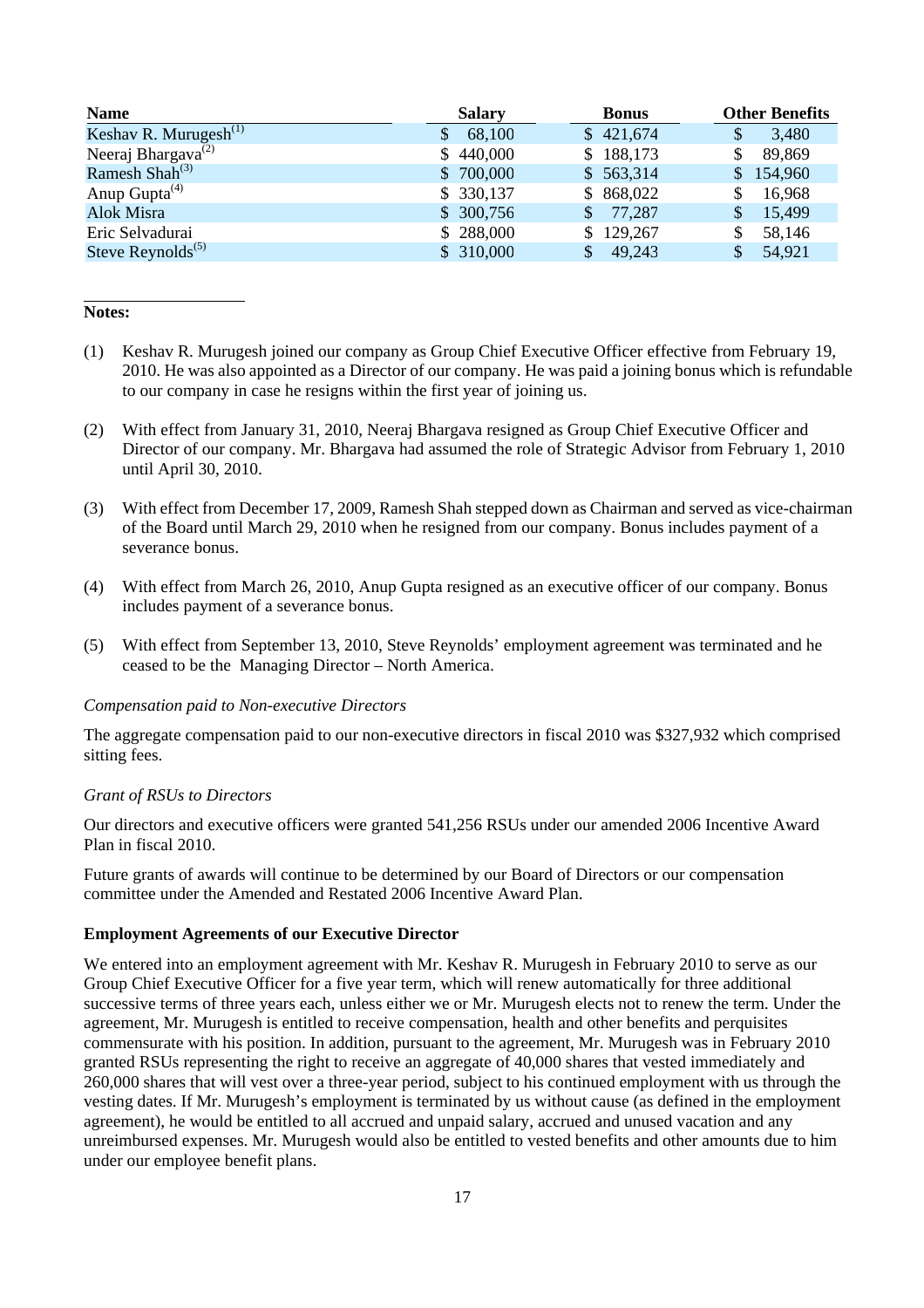If Mr. Murugesh's employment is terminated by us without cause or by Mr. Murugesh for good reason (each as defined in the employment agreement) and Mr. Murugesh executes a general release and waiver of claims against us, subject to his continued compliance with certain non-competition and confidentiality obligations, Mr. Murugesh would be entitled to receive severance payments and benefits from us as follows:

- a. In the case where the termination occurs during the first year from the effective date of the employment agreement, he would be eligible to receive (i) his base salary for a period of 30 months from the effective date of termination in monthly installment in arrears; and (ii) the bonus for the period of 30 months on the basis of his target bonus as set in the year in which the termination occurs, such bonus shall be paid along with the payment of accrued obligations (as defined in the employment agreement);
- b. In the case where the termination occurs during second year from the effective date of the employment agreement, he would be eligible to receive (i) his base salary for a period of 18 months from the effective date of termination in monthly installment in arrears; and (ii) the bonus for the period of 18 months on the basis of target bonus as set in the year in which the termination occurs, such bonus would be paid along with the payment of accrued obligations (as defined in the employment agreement);
- c. In the case where the termination occurs during the years after the second year from the effective date of the employment agreement, he would be eligible to receive (i) his base salary for a period of 12 months from the effective date of termination in monthly installment in arrears; and (ii) his target bonus for the year in which the termination occurs, such bonus would be paid along with the payment of accrued obligations (as defined in the employment agreement).

If we experience a change in control while Mr. Murugesh is employed under the employment agreement, all of the share options and RSUs granted to Mr. Murugesh under the employment agreement will vest and the stock options would become exercisable on a fully accelerated basis.

# **Options and Restricted Share Units Granted**

The following table sets forth information concerning RSUs granted to our directors and executive officers in fiscal 2010. No options were granted in fiscal 2010.

|                                 |                                         | Date of         |             | <b>Expiration</b> |
|---------------------------------|-----------------------------------------|-----------------|-------------|-------------------|
| <b>Position</b>                 | <b>Employee Name</b>                    | Grant           | <b>RSUs</b> | Date              |
| <b>Directors</b>                | Deepak Parekh                           | $4-May-09$      | 5,929       | $3-May-19$        |
|                                 | Eric Herr                               | $4-May-09$      | 5,929       | $3-May-19$        |
|                                 |                                         | $20$ -Jan- $10$ | 35,000      | $19-Jan-20$       |
|                                 | Keshav R. Murugesh $^{(1)}$             | 19-Feb-10       | 300,000     | 18-Feb-20         |
|                                 | Ramesh Shah <sup><math>(2)</math></sup> | $4-May-09$      | 46,667      | $3-May-19$        |
|                                 | <b>Richard Oliver Bernays</b>           | $4-May-09$      | 5,929       | $3-May-19$        |
|                                 | Sir Anthony greener                     | $4-May-09$      | 5,929       | $3-May-19$        |
| <b>Directors Total</b>          |                                         |                 | 405,383     |                   |
| <b>Executive Officers</b>       | <b>Alok Misra</b>                       | $4-May-09$      | 37,975      | $3-May-19$        |
|                                 | Anup Gupta $^{(3)}$                     | $4-May-09$      | 42,247      | $3-May-19$        |
|                                 | Eric Selvadurai                         | $4-May-09$      | 32,400      | $3-May-19$        |
|                                 | Steve Reynolds <sup>(4)</sup>           | $4-May-09$      | 23,251      | $3-May-19$        |
| <b>Executive Officers Total</b> |                                         |                 | 135,873     |                   |
| <b>Grand Total</b>              |                                         |                 | 541,256     |                   |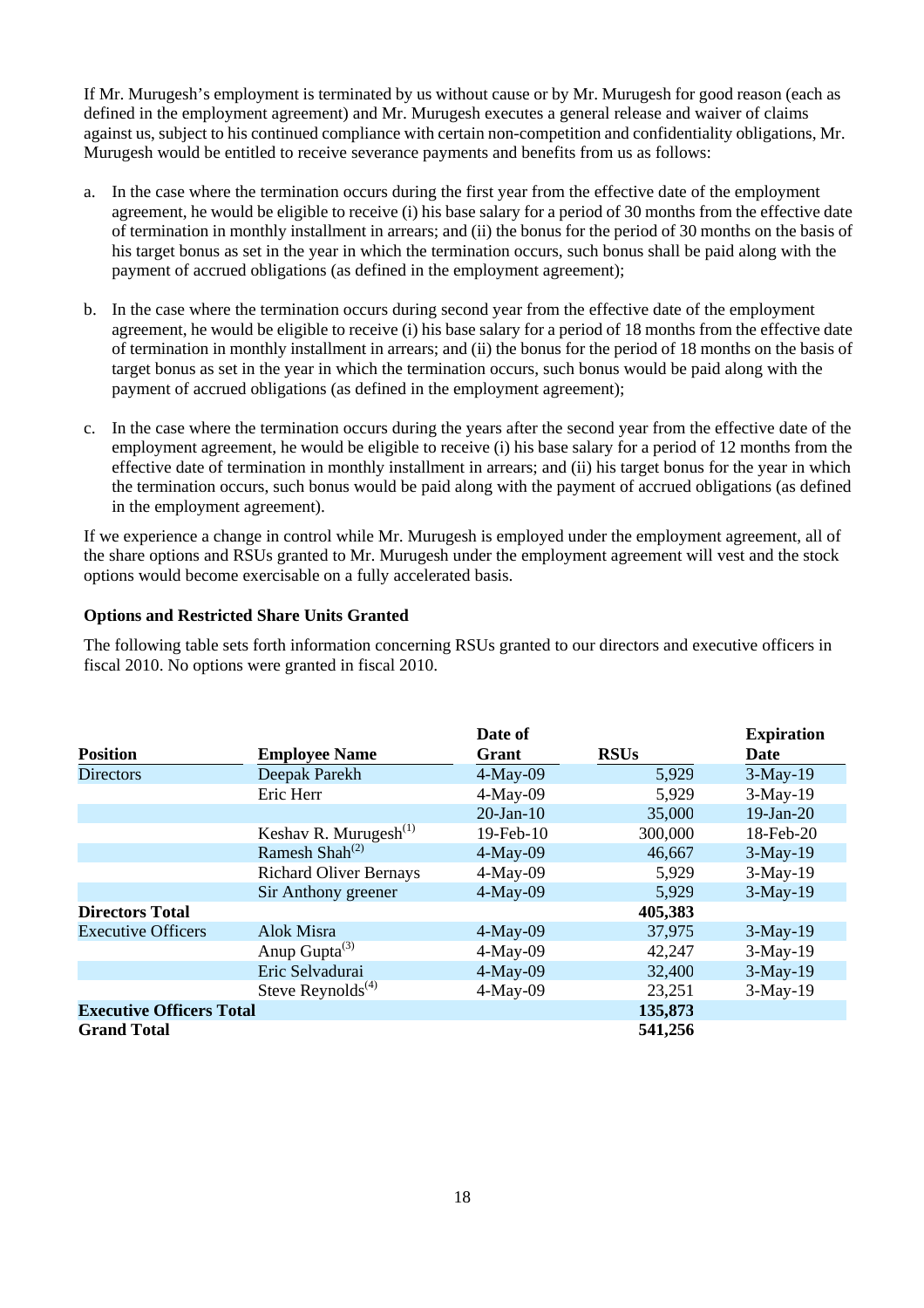#### **Notes:**

- (1) Keshav R. Murugesh joined our company as Group Chief Executive Officer effective from February 19, 2010. He was also appointed as a Director of our company.
- (2) With effect from December 17, 2009, Ramesh Shah stepped down as Chairman and served as vice-chairman of the Board until March 29, 2010 when he resigned from our company.
- (3) With effect from March 26, 2010, Anup Gupta resigned as an executive officer of our company.
- (4) With effect from September 13, 2010, Steve Reynolds' employment agreement was terminated and he ceased to be the Managing Director – North America.

#### **Employee Benefit Plans**

We maintain employee benefit plans in the form of certain statutory and incentive plans covering substantially all of our employees. For fiscal 2010, the total amount accrued by us to provide for pension, retirement or similar benefits was \$8.3 million.

#### *Provident Fund*

In accordance with Indian, Sri Lankan and the Philippines laws, all of our employees in these countries are entitled to receive benefits under the respective government provident fund, a defined contribution plan to which both we and the employee contribute monthly at a pre-determined rate (for India and Sri Lanka, currently 12% of the employee's base salary and for the Philippines peso 100/-per month for every employee). These contributions are made to the respective government provident fund and we have no further obligation under this fund apart from our monthly contributions. We contributed an aggregate of \$5.7 million in fiscal 2010, \$5.7 million in fiscal 2009 and \$5.5 million in fiscal 2008 to the government provident fund.

#### *US Savings Plan*

Eligible employees in the US participate in a savings plan, or the US Savings Plan, pursuant to Section 401(k) of the United States Internal Revenue Code of 1986, as amended, or the Code. The US Savings Plan allows our employees to defer a portion of their annual earnings on a pre-tax basis through voluntary contributions there under. The US Savings Plan provides that we can make optional contributions up to the maximum allowable limit under the Code.

### *UK Pension Scheme*

Eligible employees in the UK contribute to a defined contribution pension scheme operated in the UK. The assets of the scheme are held separately from ours in an independently administered fund. The pension expense represents contributions payable to the fund by us.

#### *Gratuity*

In accordance with Indian and Sri Lankan laws, we provide for gratuity liability pursuant to a defined benefit retirement plan covering all our employees in India and Sri Lanka. Our gratuity plan provides for a lump sum payment to eligible employees on retirement, death, incapacitation or on termination of employment (provided such employee has worked for at least five years with our company) which is computed on the basis of employee's salary and length of service with us (subject to a maximum of approximately \$7,660 per employee in India). In India, we provide the gratuity benefit through determined contributions pursuant to a non-participating annuity contract administered and managed by the Life Insurance Corporation of India, or LIC, and AVIVA Life Insurance Company Private Limited. Under this plan, the obligation to pay gratuity remains with us although LIC and AVIVA Life Insurance Company Private Limited administer the plan. We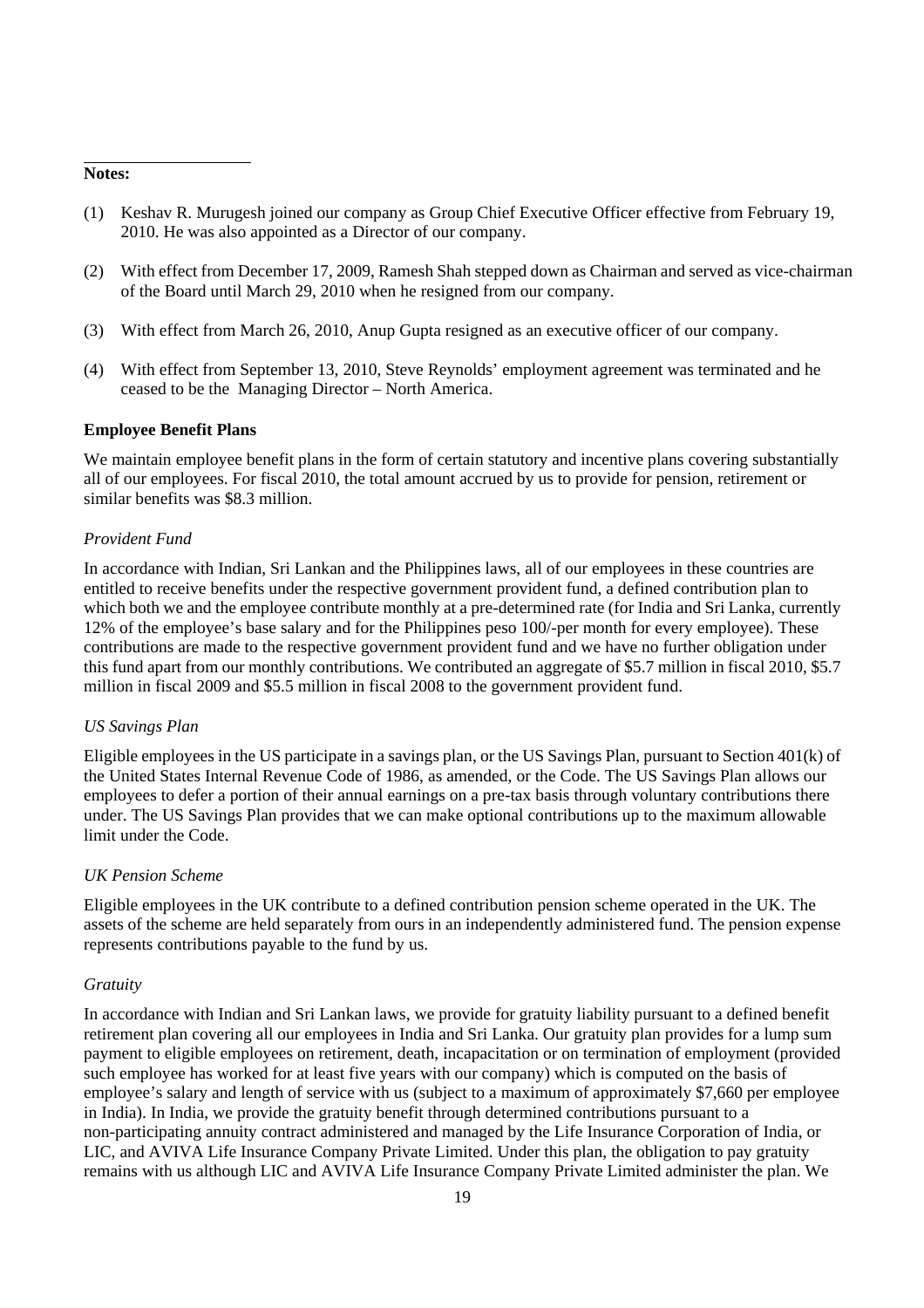contributed an aggregate of \$0.1 million, \$0.1 million and \$0.1 million in fiscal 2010, 2009 and 2008, respectively, to LIC and AVIVA Life Insurance Company Private Limited.

### *Compensated Absence*

Our liability for compensated absences is determined on an accrual basis for the entire unused vacation balance standing to the credit of each employee as at year-end and were charged to income in the year in which they accrue.

### **2002 Stock Incentive Plan**

We adopted the 2002 Stock Incentive Plan on July 3, 2002 to help attract and retain the best available personnel to serve us and our subsidiaries as officers, directors and employees. We terminated the 2002 Stock Incentive Plan upon our adoption of our 2006 Incentive Award Plan effective upon the pricing of our initial public offering as described below. Upon termination of the 2002 Stock Incentive Plan, the shares that would otherwise have been available for the grant under the 2002 Stock Incentive Plan were effectively rolled over into the 2006 Incentive Award Plan which was amended and restated in 2009 and any awards outstanding remain in full force and effect in accordance with the terms of the 2002 Stock Incentive Plan.

*Administration*. The 2002 Stock Incentive Plan is administered by our Board of Directors, which may delegate its authority to a committee (in either case, the "Administrator"). The Administrator has complete authority, subject to the terms of the 2002 Stock Incentive Plan and applicable law, to make all determinations necessary or advisable for the administration of the 2002 Stock Incentive Plan.

*Eligibility.* Under the 2002 Stock Incentive Plan, the Administrator was authorized to grant stock options to our officers, directors and employees, and those of our subsidiaries, subject to the terms and conditions of the 2002 Stock Incentive Plan.

*Stock Options.* Stock options vest and become exercisable as determined by the Administrator and set forth in individual stock option agreements, but may not, in any event, be exercised later than ten years after their grant dates. In addition, stock options may be exercised prior to vesting in some cases. Upon exercise, an optionee must tender the full exercise price of the stock option in cash, check or other form acceptable to the Administrator, at which time the stock options are generally subject to applicable income, employment and other withholding taxes. Stock options may, in the sole discretion of the Administrator as set forth in applicable award agreements, continue to be exercisable for a period following an optionee's termination of service. Shares issued in respect of exercised stock options may be subject to additional transfer restrictions. Any grants of stock options under the 2002 Stock Incentive Plan to US participants were in the form of non-qualified stock options. Optionees, other than optionees who are employees of our subsidiaries in India, are entitled to exercise their stock options for shares or ADSs in the company.

*Corporate Transactions.* If we engage in a merger or similar corporate transaction, except as may otherwise be provided in an individual award agreement, outstanding stock options will be terminated unless they are assumed by a successor corporation. In addition, the Administrator has broad discretion to adjust the 2002 Stock Incentive Plan and any stock options thereunder to account for any changes in our capitalization.

*Amendment.* Our Board of Directors may amend or suspend the 2002 Stock Incentive Plan at any time, provided that any such amendment or suspension must not impact any holder of outstanding stock options without such holder's consent.

*Transferability of Stock Options.* Each stock option may be exercised during the optionee's lifetime only by the optionee. No stock option may be sold, pledged, assigned, hypothecated, transferred or disposed of by an optionee other than by express permission of the Administrator (only in the case of employees of non-Indian subsidiaries), by will or by the laws of descent and distribution.

*Number of Shares Authorized;* Outstanding Options. As of the date of termination of the 2002 Stock Incentive Plan on July 25, 2006, the day immediately preceding the date of pricing of our initial public offering, an aggregate of 6,082,042 of our ordinary shares had been authorized for grant under the 2002 Stock Incentive Plan, of which options to purchase 2,116,266 ordinary shares were issued and exercised and options to purchase 3,875,655 ordinary shares were issued and outstanding. Of the options to purchase 3,875,655 ordinary shares, options to purchase 3,315,986 ordinary shares have been exercised and options to purchase 269,010 ordinary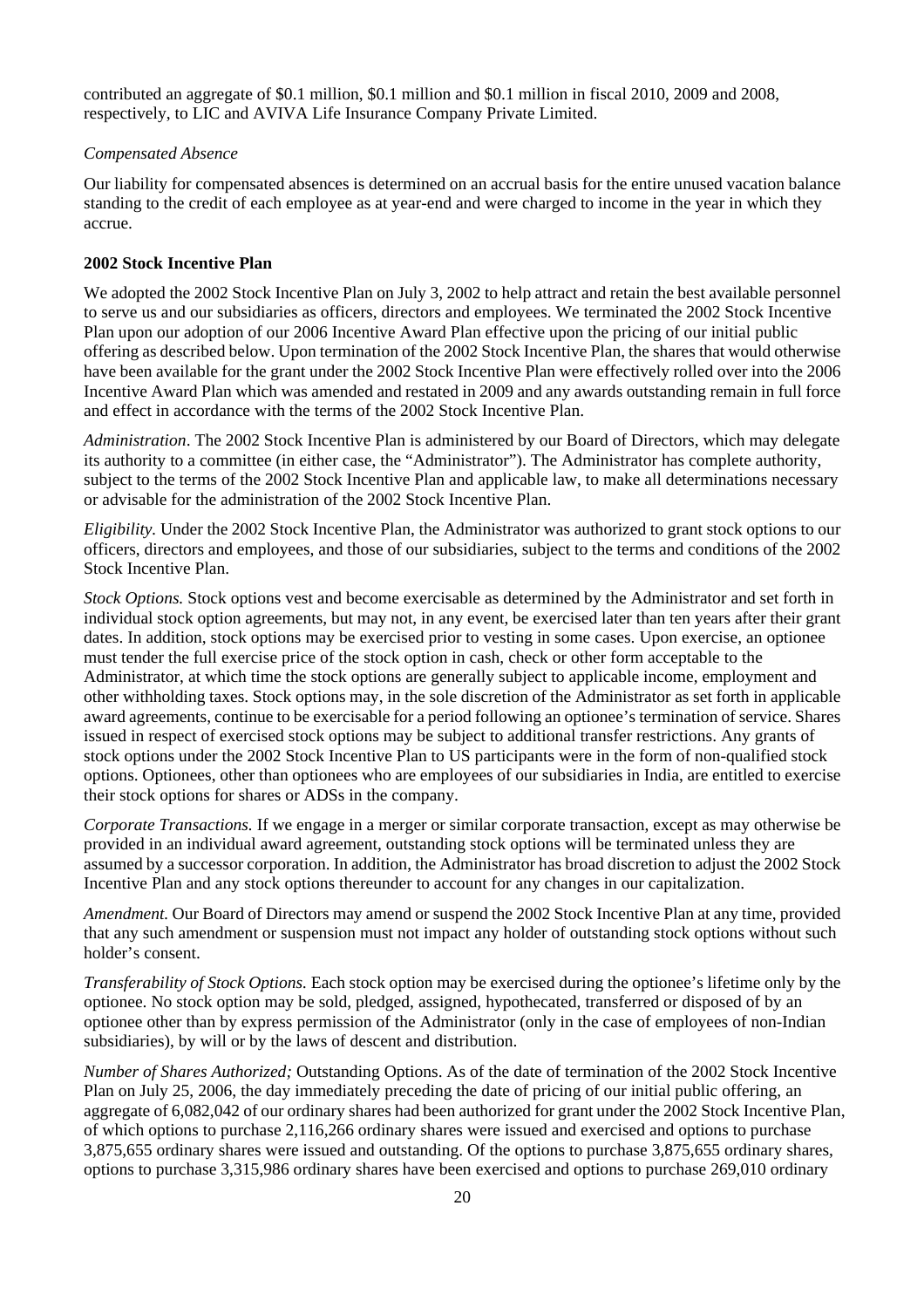shares remain outstanding as of August 31, 2010. As of August 31, 2010, there were no options under the 2002 Stock Incentive Plan to purchase any ordinary shares were held by all our directors and executive officers as a group. Options granted under the 2002 Stock Incentive Plan that are forfeited, lapsed or cancelled, settled in cash, that expire or are repurchased by us at the original purchase price would have been available for grant under the 2002 Stock Incentive Plan and would be effectively rolled over into our 2006 Incentive Award Plan which was amended and restated in 2009.

### *Amended and Restated 2006 Incentive Award Plan*

We adopted our 2006 Incentive Award Plan on June 1, 2006. The purpose of the 2006 Incentive Award Plan is to promote the success and enhance the value of our company by linking the personal interests of the directors, employees and consultants of our company and our subsidiaries to those of our shareholders and by providing these individuals with an incentive for outstanding performance. The 2006 Incentive Award Plan is further intended to provide us with the ability to motivate, attract and retain the services of these individuals.

On February 13, 2009, we adopted the Amended and Restated 2006 Incentive Award Plan. The Amended and Restated 2006 Incentive Award Plan reflects, among other changes to our 2006 Incentive Award Plan, an increase in the number of ordinary shares and ADSs available for grant under the Amended and Restated 2006 Incentive Award Plan from that available under our 2006 Incentive Award Plan by 1,000,000 shares/ADSs. Our shareholders have previously authorized the issuance under our 2006 Incentive Award Plan of up to a total of 3,000,000 ordinary shares/ADSs, subject to specified adjustments under our 2006 Incentive Award Plan. The increased number of ordinary shares/ADSs available for grant under the Amended and Restated 2006 Incentive Award Plan is expected to meet our anticipated needs over the next 12 to 18 months from April 1, 2009.

*Shares Available for Awards.* Subject to certain adjustments set forth in the Amended and Restated 2006 Incentive Award Plan, the maximum number of shares that may be issued or awarded under the Amended and Restated 2006 Incentive Award Plan is equal to the sum of  $(x)$  4,000,000 shares,  $(y)$  any shares that remain available for issuance under the 2002 Stock Incentive Plan, and (z) any shares subject to awards under the 2002 Stock Incentive Plan which terminate, expire or lapse for any reason or are settled in cash on or after the effective date of our 2006 Incentive Award Plan. The maximum number of shares which may be subject to awards granted to any one participant during any calendar year is 500,000 shares and the maximum amount that may be paid to a participant in cash during any calendar year with respect to cash-based awards is \$10,000,000. To the extent that an award terminates or is settled in cash, any shares subject to the award will again be available for the grant. Any shares tendered or withheld to satisfy the grant or exercise price or tax withholding obligation with respect to any award will not be available for subsequent grant. Except as described below with respect to independent directors, no determination has been made as to the types or amounts of awards that will be granted to specific individuals pursuant to the Amended and Restated 2006 Incentive Award Plan.

*Administration.* The Amended and Restated 2006 Incentive Award Plan is administered by our Board of Directors, which may delegate its authority to a committee. We anticipate that the compensation committee of our Board of Directors will administer the Amended and Restated 2006 Incentive Award Plan, except that our Board of Directors will administer the plan with respect to awards granted to our independent directors. The plan administrator will determine eligibility, the types and sizes of awards, the price and timing of awards and the acceleration or waiver of any vesting restriction, provided that the plan administrator will not have the authority to accelerate vesting or waive the forfeiture of any performance-based awards.

*Eligibility.* Our employees, consultants and directors and those of our subsidiaries are eligible to be granted awards, except that only employees of our company and our qualifying corporate subsidiaries are eligible to be granted options that are intended to qualify as "incentive stock options" under Section 422 of the Code.

#### *Awards*

*Options.* The plan administrator may grant options on shares. The per share option exercise price of all options granted pursuant to the Amended and Restated 2006 Incentive Award Plan will not be less than 100% of the fair market value of a share on the date of grant. No incentive stock option may be granted to a grantee who owns more than 10% of our outstanding shares unless the exercise price is at least 110% of the fair market value of a share on the date of grant. To the extent that the aggregate fair market value of the shares subject to an incentive stock option become exercisable for the first time by any optionee during any calendar year exceeds \$100,000,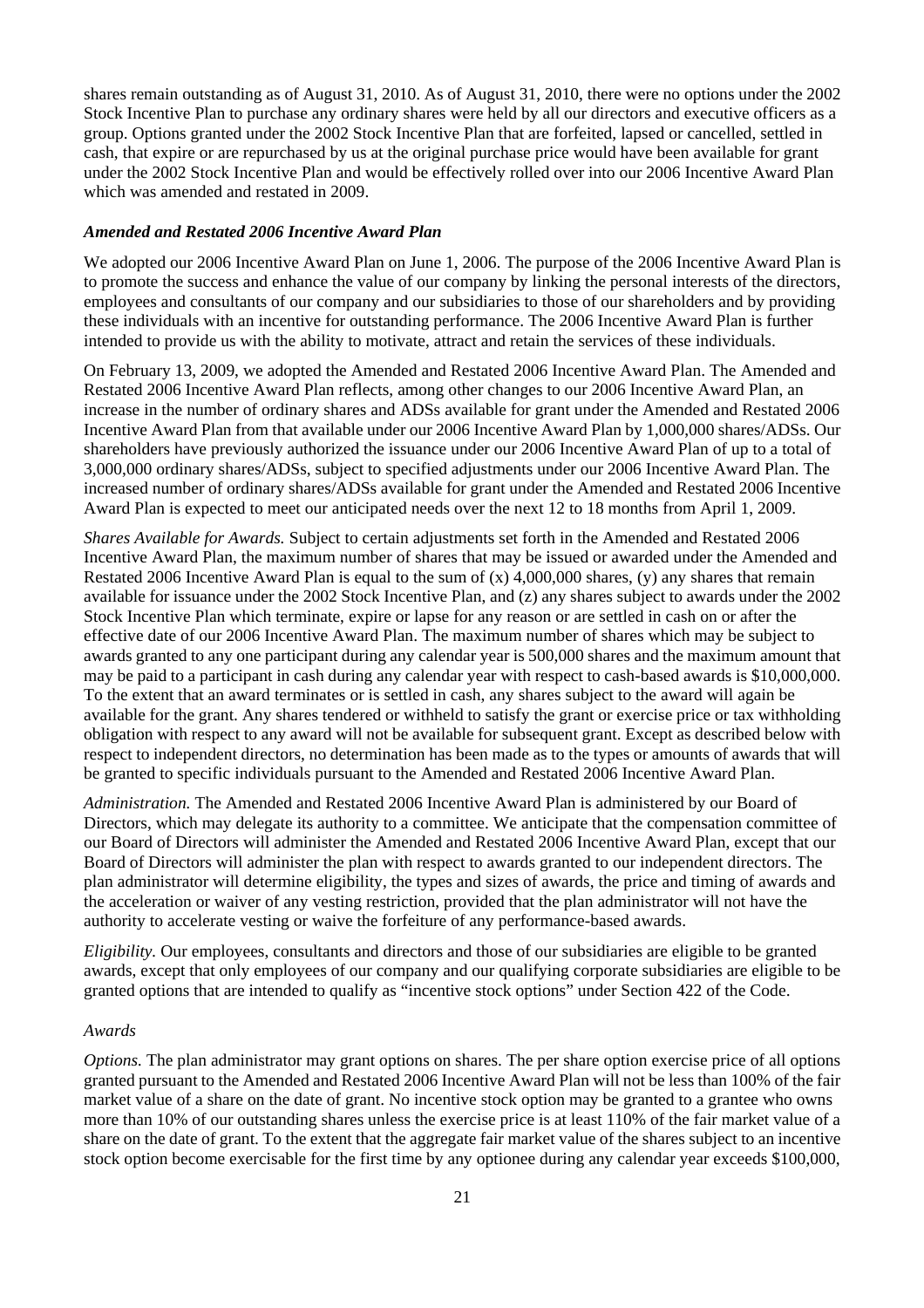such excess will be treated as a non-qualified option. The plan administrator will determine the methods of payment of the exercise price of an option, which may include cash, shares or other property acceptable to the plan administrator (and may involve a cashless exercise of the option). The plan administrator shall designate in the award agreement evidencing each stock option grant whether such stock option shall be exercisable for shares or ADSs. The award agreement may, in the sole discretion of the plan administrator, permit the optionee to elect, at the time of exercise, whether to receive shares or ADSs in respect of the exercised stock option or a portion thereof. The term of options granted under the Amended and Restated 2006 Incentive Award Plan may not exceed ten years from the date of grant. However, the term of an incentive stock option granted to a person who owns more than 10% of our outstanding shares on the date of grant may not exceed five years. Under the Amended and Restated 2006 Incentive Award Plan, the number of awards to be granted to our independent directors will be determined by our Board of Directors or our compensation committee.

*Restricted Shares.* The plan administrator may grant shares subject to various restrictions, including restrictions on transferability, limitations on the right to vote and/or limitations on the right to receive dividends.

*Share Appreciation Rights*. The plan administrator may grant share appreciation rights representing the right to receive payment of an amount equal to the excess of the fair market value of a share on the date of exercise over the fair market value of a share on the date of grant. The term of share appreciation rights granted may not exceed ten years from the date of grant. The plan administrator may elect to pay share appreciation rights in cash, in shares or in a combination of cash and shares.

*Performance Shares and Performance Shares Units*. The plan administrator may grant awards of performance shares denominated in a number of shares and/or awards of performance share units denominated in unit equivalents of shares and/or units of value, including dollar value of shares. These awards may be linked to performance criteria measured over performance periods as determined by the plan administrator.

*Share Payments*. The plan administrator may grant share payments, including payments in the form of shares or options or other rights to purchase shares. Share payments may be based upon specific performance criteria determined by the plan administrator on the date such share payments are made or on any date thereafter.

*Deferred Shares*. The plan administrator may grant awards of deferred shares linked to performance criteria determined by the plan administrator. Shares underlying deferred share awards will not be issued until the deferred share awards have vested, pursuant to a vesting schedule or upon the satisfaction of any vesting conditions or performance criteria set by the plan administrator. Recipients of deferred share awards generally will have no rights as shareholders with respect to such deferred shares until the shares underlying the deferred share awards have been issued.

*Restricted Share Units*. The plan administrator may grant RSUs, subject to various vesting conditions. On the maturity date, we will transfer to the participant one unrestricted, fully transferable share for each vested RSU scheduled to be paid out on such date. The plan administrator will specify the purchase price, if any, to be paid by the participant for such shares. Generally, a participant will have to be employed by us on the date of payment of vested RSUs to be eligible to receive the payment of shares issuable upon vesting of the RSUs.

*Performance Bonus Awards*. The plan administrator may grant a cash bonus payable upon the attainment of performance goals based on performance criteria and measured over a performance period determined appropriate by the plan administrator. Any such cash bonus paid to a "covered employee" within the meaning of Section 162(m) of the Code may be a performance-based award as described below.

*Performance-Based Awards*. The plan administrator may grant awards other than options and share appreciation rights to employees who are or may be "covered employees," as defined in Section 162(m) of the Code, that are intended to be performance-based awards within the meaning of Section 162(m) of the Code in order to preserve the deductibility of these awards for federal income tax purposes. Participants are only entitled to receive payment for performance-based awards for any given performance period to the extent that pre-established performance goals set by the plan administrator for the period are satisfied. The plan administrator will determine the type of performance-based awards to be granted, the performance period and the performance goals. Generally, a participant will have to be employed by us on the date the performance-based award is paid to be eligible for a performance-based award for any period.

*Adjustments*. In the event of certain changes in our capitalization, the plan administrator has broad discretion to adjust awards, including without limitation, (i) the aggregate number and type of shares that may be issued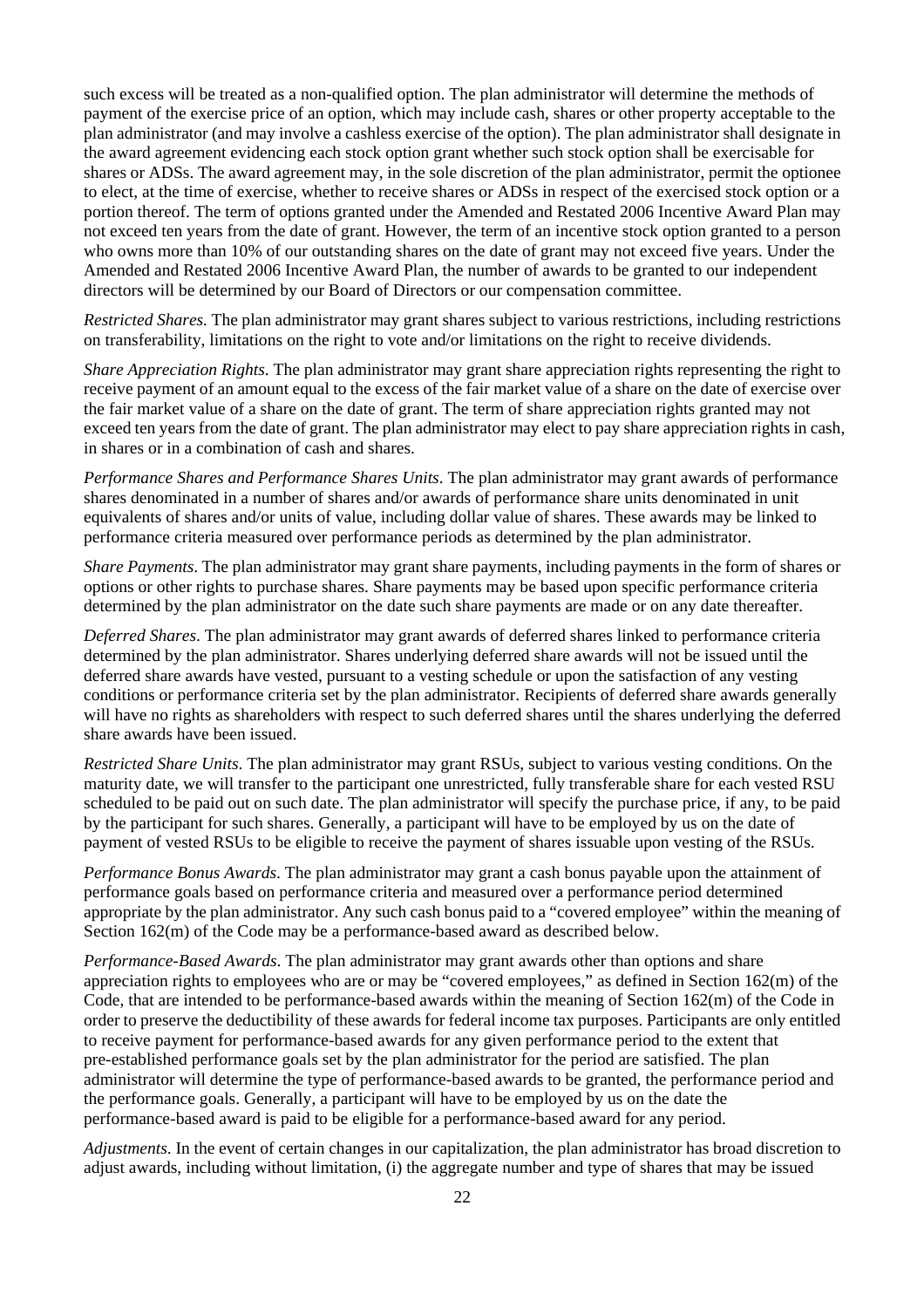under the Amended and Restated 2006 Incentive Award Plan, (ii) the terms and conditions of any outstanding awards, and (iii) the grant or exercise price per share for any outstanding awards under such plan to account for such changes. The plan administrator also has the authority to cash out, terminate or provide for the assumption or substitution of outstanding awards in the event of a corporate transaction.

*Change in Control*. In the event of a change in control of our company in which outstanding awards are not assumed by the successor, such awards will generally become fully exercisable and all forfeiture restrictions on such awards will lapse. Upon, or in anticipation of, a change in control, the plan administrator may cause any awards outstanding to terminate at a specific time in the future and give each participant the right to exercise such awards during such period of time as the plan administrator, in its sole discretion, determines.

*Vesting of Full Value Awards*. Full value awards (generally, any award other than an option or share appreciation right) will vest over a period of at least three years (or, in the case of vesting based upon attainment of certain performance goals, over a period of at least one year). However, full value awards that result in the issuance of an aggregate of up to 5% to the total issuable shares under the Amended and Restated 2006 Incentive Award Plan may be granted without any minimum vesting periods. In addition, full value awards may vest on an accelerated basis in the event of a participant's death, disability, or retirement, or in the event of our change in control or other special circumstances.

*Non-transferability*. Awards granted under the Amended and Restated 2006 Incentive Award Plan are generally not transferable.

*Withholding.* We have the right to withhold, deduct or require a participant to remit to us an amount sufficient to satisfy federal, state, local or foreign taxes (including the participant's employment tax obligations) required by law to be withheld with respect to any tax concerning the participant as a result of the Amended and Restated 2006 Incentive Award Plan.

*Termination or Amendment*. Unless terminated earlier, the Amended and Restated 2006 Incentive Award Plan will remain in effect for a period of ten years from the effective date of the 2006 Incentive Award Plan, after which no award may be granted under the Amended and Restated 2006 Incentive Award Plan. With the approval of our Board of Directors, the plan administrator may terminate or amend the Amended and Restated 2006 Incentive Award Plan at any time. However, shareholder approval will be required for any amendment (i) to the extent required by applicable law, regulation or stock exchange rule, (ii) to increase the number of shares available under the Amended and Restated 2006 Incentive Award Plan, (iii) to permit the grant of options or share appreciation rights with an exercise price below fair market value on the date of grant, (iv) to extend the exercise period for an option or share appreciation right beyond ten years from the date of grant, or (v) that results in a material increase in benefits or a change in eligibility requirements. Any amendment or termination must not materially adversely affect any participant without such participant's consent.

Outstanding Awards. As of August 31, 2010, options or RSUs to purchase an aggregate of 2,607,445 ordinary shares were outstanding, out of which options or restricted share units to purchase 785,282 ordinary shares were held by all our directors and executive officers as a group. The exercise prices of these options range from \$20 to \$28.27 and the expiration dates of these options range from July 24, 2016 to August 12, 2020. The weighted average grant date fair value of RSUs granted during fiscal 2010, 2009 and 2008 were \$10.28, \$13.39 and \$21.68 per ADS, respectively. There were no grants of RSUs during fiscal 2006 and 2005. There is no purchase price for the RSUs.

## **C. Board Practices**

#### **Composition of the Board of Directors**

Our Memorandum and Articles of Association provide that our Board of Directors consists of not less than three directors, and such maximum number as our directors may determine from time to time. Our Board of Directors currently consists of seven directors. Messrs. Herr, Bernays, Aboody and Sir Anthony satisfy the "independence" requirements of the NYSE rules.

On June 1, 2010, Mr. Parekh entered into a consulting arrangement with another party, whereupon he ceased to qualify as independent under Rule 10A-3 of the Exchange Act. Accordingly, Mr. Parekh stepped down from our audit committee effective June 1, 2010. Further, our Board of Directors has decided that it will not consider Mr. Parekh as an independent director under the NYSE listing standards effective June 1, 2010. Accordingly, our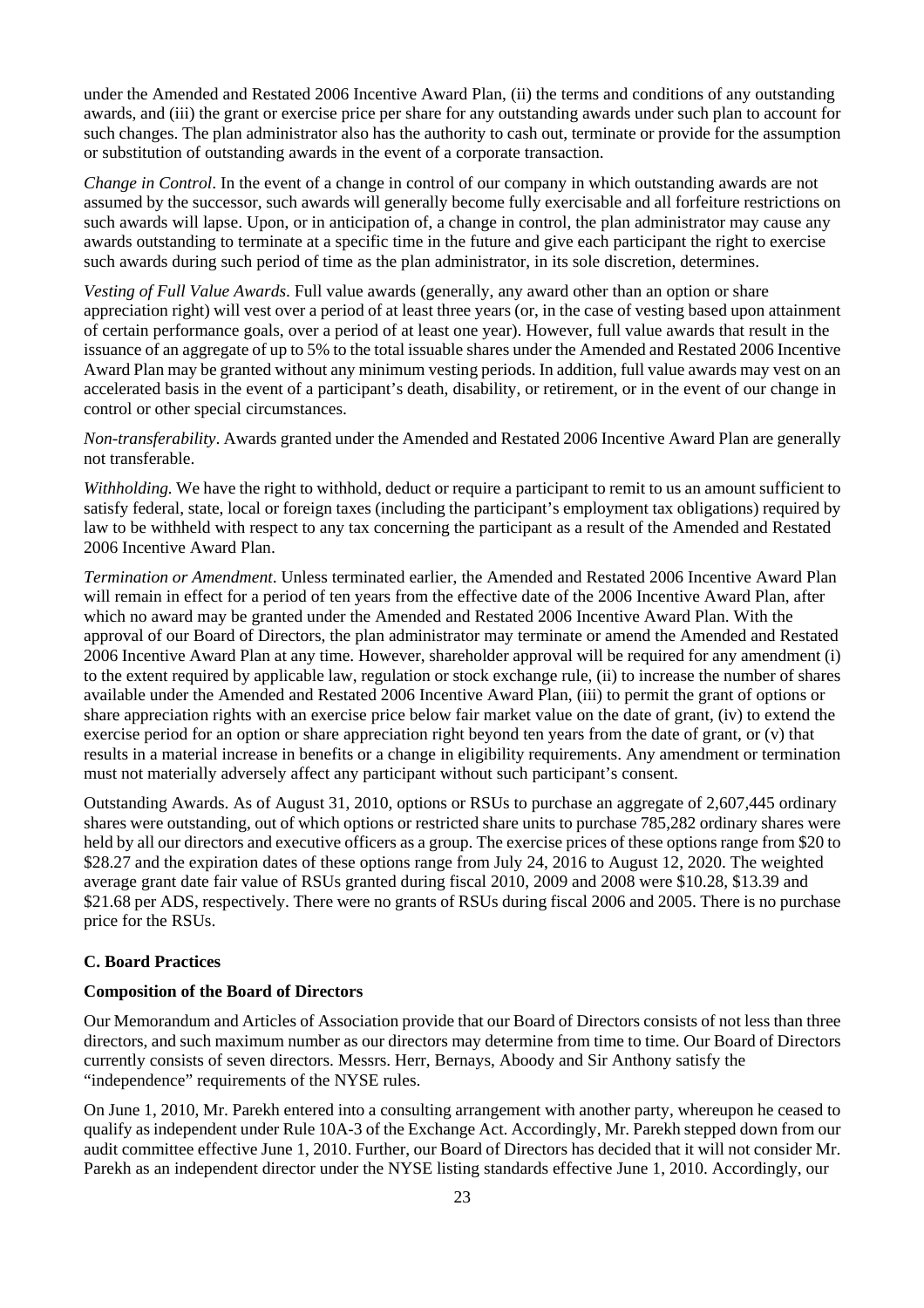Board of Directors decided that from June 1, 2010 to June 27, 2010 (immediately prior to the appointment of Albert Aboody as a member of our Board of directors), it was not majority independent and effective June 1, 2010, our nominating and corporate governance committee and our compensation committee are no longer fully independent. From June 1, 2010 to June 27, 2010, we elected to follow our home country (Jersey, Channel Islands) practice, which does not impose a board or committee independence requirement.

We appointed Albert Aboody as a member of our Board of Directors and as Chairman of our audit committee effective June 28, 2010. Mr. Aboody satisfies the "independence" requirements of Rule 10A-3 of the Exchange Act and the NYSE listing standards. With Mr. Aboody's appointment as an independent director, our Board of Directors once again became majority independent effective June 28, 2010. We continue to follow home country practice in respect of committee independence requirement. Our nominating and corporate governance committee and our compensation committee continue to not be fully independent and our home country does not impose any committee independence requirement.

All directors hold office until the expiry of their term of office, their resignation or removal from office for gross negligence or criminal conduct by a resolution of our shareholders or until they cease to be directors by virtue of any provision of law or they are disqualified by law from being directors or they become bankrupt or make any arrangement or composition with their creditors generally or they become of unsound mind. The term of office of the directors is divided into three classes:

- Class I, whose term will expire at the annual general meeting to be held in fiscal 2011**;**
- Class II, whose term will expire at the annual general meeting to be held in fiscal 2012; and
- Class III, whose term will expire at the annual general meeting to be held in fiscal 2013.

Our directors for fiscal 2010 are classified as follows:

- Class I: Sir Anthony Armitage Greener and Mr. Richard O. Bernays;
- Class II \*: Mr. Keshav R. Murugesh and Mr. Albert Aboody; and
- Class III: Mr. Jeremy Young, Mr. Eric B. Herr and Mr. Deepak S. Parekh.
- \* Mr. Ramesh Shah and Mr. Neeraj Bhargava both were class II directors and they resigned as directors from our company with effect from March 29, 2010 and January 31, 2010, respectively.

The appointments of Sir Anthony Armitage Greener and Mr. Richard O. Bernays will expire at the Annual General Meeting to be held on October 20, 2010. We are seeking shareholders' approval for the re-election of Sir Anthony Armitage Greener and Mr. Richard O. Bernays at the Annual General Meeting.

At each annual general meeting after the initial classification or special meeting in lieu thereof, the successors to directors whose terms will then expire serve from the time of election until the third annual meeting following election or special meeting held in lieu thereof. Any additional directorships resulting from an increase in the number of directors will be distributed among the three classes so that, as nearly as possible, each class will consist of one-third of the directors. This classification of the Board of Directors may have the effect of delaying or preventing changes in control of management of our company.

Jeremy has been appointed as a director as a nominee of Warburg Pincus, the principal shareholder of our company. There are no family relationships among any of our directors or executive officers. The employment agreement governing the services of one of our directors provide for benefits upon termination of employment as described above.

Our Board of Directors held 13 meetings in fiscal 2010.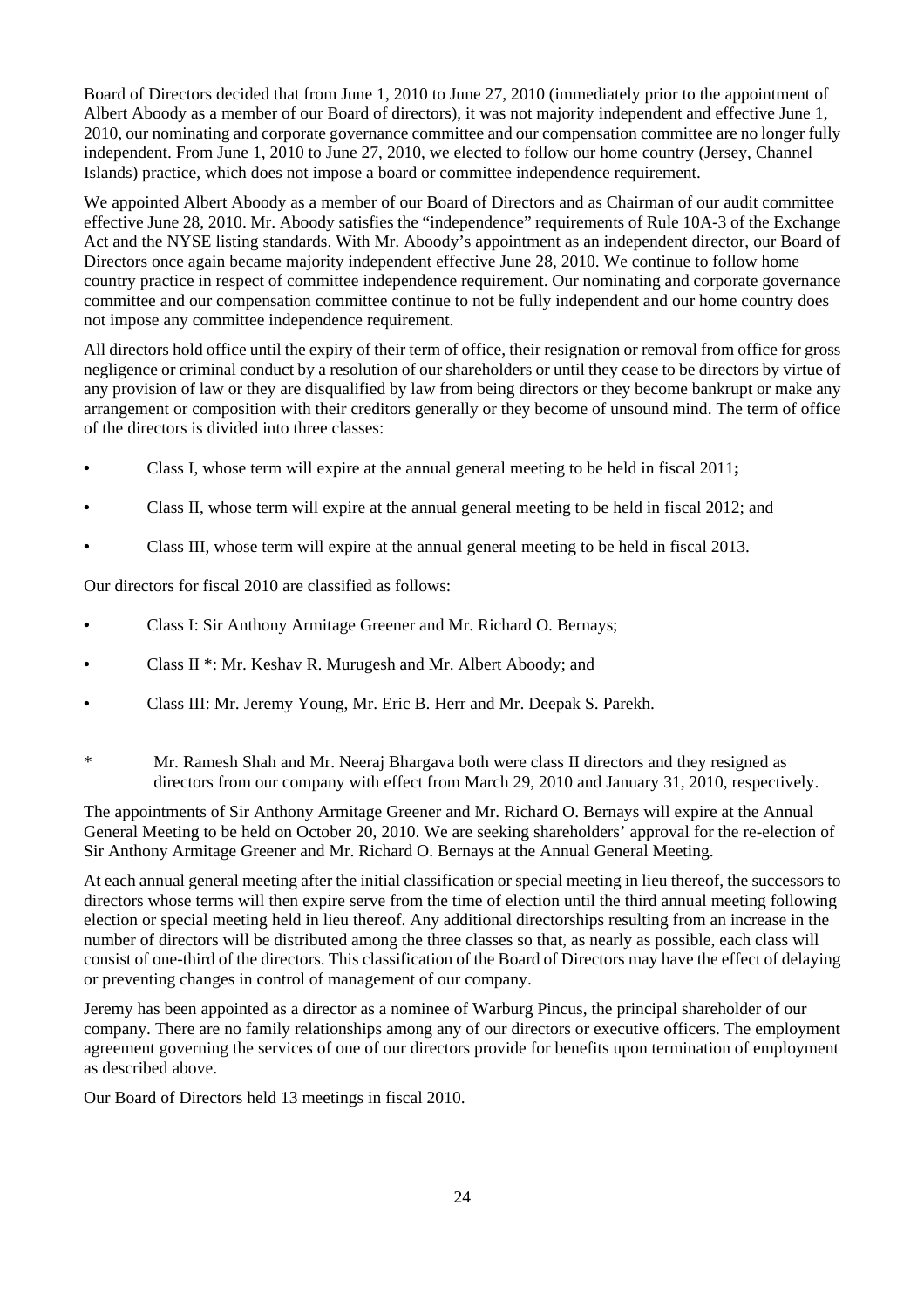# **Board Leadership Structure and Board Oversight of Risk**

Different individuals currently serve in the roles of Chairman of the Board and Group Chief Executive Officer of our company. Our Board believes that splitting the roles of Chairman of the Board and Group Chief Executive Officer is currently the most appropriate leadership structure for our company, for a number of reasons. This leadership structure will bring in greater efficiency as a result of vesting two important leadership roles in separate individuals and increased independence for the Board of Directors. Further, until recently, Mr. Ramesh N. Shah served as an Executive Chairman of the Board. However, on December 17, 2009, Mr. Shah stepped down from the role of Chairman of the Board, and Mr. Eric B. Herr became the Non-Executive Chairman of the Board. Mr. Shah left our company and resigned as a director with effect from March 29, 2010.

## **Board's Role in Risk Oversight**

Our Board of Directors is primarily responsible for overseeing our risk management processes. The Board of Directors receives and reviews periodic reports from the Head of Risk Management and Audit as considered appropriate regarding our company's assessment of risks. The Board of Directors focuses on the most significant risks facing our company and our company's general risk management strategy, and also ensures that risks undertaken by our company are consistent with the Board's appetite for risk. While the Board oversees our company's risk management, management is responsible for day-to-day risk management processes. We believe this division of responsibilities is the most effective approach for addressing the risks facing our company and that our Board leadership structure supports this approach.

The Board's audit committee has special responsibilities with respect to financial risks, and regularly reports to the full Board of Directors on these issues. Among other responsibilities, the audit committee reviews the company's policies with respect to contingent liabilities and risks that may be material to our company, our company's policies and procedures designed to promote compliance with laws, regulations, and internal policies and procedures, and major legislative and regulatory developments which could materially impact our company.

The compensation committee also plays a role in risk oversight as it relates to our company's compensation policies and practices. Among other responsibilities, the compensation committee designs and evaluates our company's executive compensation policies and practices so that our company's compensation programs promote accountability among employees and the interests of employees are properly aligned with the interests of our shareholders.

## **Committees of the Board**

Our Board of Directors has three standing committees: an audit committee, a compensation committee and a nominating and corporate governance committee.

## *Audit Committee*

The audit committee comprises four directors: Albert Aboody (Chairman), Eric B. Herr, Sir Anthony Armitage Greener, and Richard O. Bernays. Each of Sir Anthony Greener and Messrs. Herr, Bernays and Aboody satisfies the "independence" requirements of Rule 10A-3 of the Exchange Act and the NYSE listing standards. Prior to June 1, 2010, Mr Parekh was a member of our audit committee. Effective June 1, 2010, Mr. Parekh entered into a consulting arrangement with another party, whereupon he ceased to qualify as independent under Rule 10A-3 of the Exchange Act. Accordingly, Mr. Parekh stepped down from our audit committee effective June 1, 2010. We appointed Albert Aboody as a member of our Board of Directors and as a Chairman of our audit committee effective June 28, 2010. Mr. Aboody satisfies the "independence" requirements of Rule 10A-3 of the Exchange Act and the NYSE listing standards.

The principal duties and responsibilities of our audit committee are as follows:

**•** to serve as an independent and objective party to monitor our financial reporting process and internal control systems;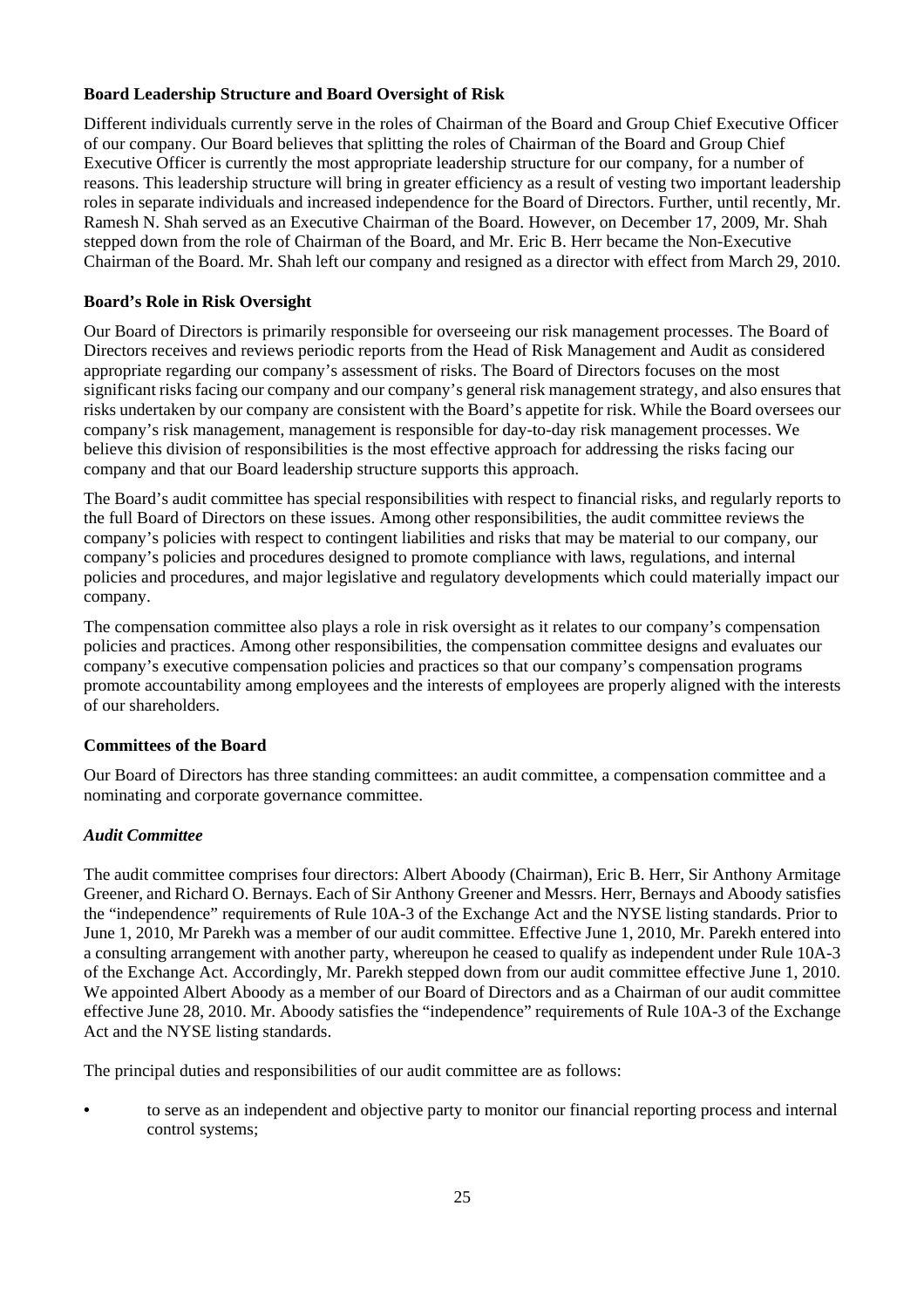- to review and appraise the audit efforts of our independent accountants and exercise ultimate authority over the relationship between us and our independent accountants; and
- to provide an open avenue of communication among the independent accountants, financial and senior management and the Board of Directors.

The audit committee has the power to investigate any matter brought to its attention within the scope of its duties. It also has the authority to retain counsel and advisors to fulfill its responsibilities and duties. Mr. Herr serves as our audit committee financial expert, within the requirements of the rules promulgated by the Commission relating to listed-company audit committees.

We have posted our audit committee charter on our website at *www.wns.com*. **Information contained in our website does not constitute a part of this annual report.** 

The audit committee held five meetings in fiscal 2010.

### *Compensation Committee*

The compensation committee comprises four directors: Messrs. Richard O. Bernays (Chairman), Eric B. Herr, Deepak Parekh and Sir Anthony Armitage Greener. Each of Messrs. Bernays, Herr and Sir Anthony satisfies the "independence" requirements of the NYSE listing standards. Effective June 1, 2010, Mr. Parekh entered into a consulting arrangement with another party. Our Board of Directors has decided that it will not consider Mr. Parekh as an independent director under the NYSE listing standards from the effectiveness of such arrangement. Accordingly, our Board of Directors has determined that effective June 1, 2010, our compensation committee is no longer fully independent, whereupon we decided to follow our home country (Jersey, Channel Islands) practice, which does not impose a committee independent requirement. The scope of this committee's duties includes determining the compensation of our executive officers and other key management personnel. The compensation committee also administers the 2002 Stock Incentive Plan and the Amended and Restated 2006 Incentive Award Plan, reviews performance appraisal criteria and sets standards for and decides on all employee shares options allocations when delegated to do so by our Board of Directors.

We have posted our compensation committee charter on our website at *www.wns.com*. **Information contained in our website does not constitute a part of this annual report.** 

The compensation committee held six meetings in fiscal 2010.

## *Nominating and Corporate Governance Committee*

The nominating and corporate governance committee comprises four directors: Messrs. Deepak Parekh (Chairman), Eric B. Herr, Richard O. Bernays and Sir Anthony Armitage Greener. Each of Messrs. Herr and Bernays and Sir Anthony satisfies the "independence" requirements of the NYSE listing standards. Effective June 1, 2010 Mr. Parekh entered into a consulting arrangement with another party. Our Board of Directors has decided that it will not consider Mr. Parekh as an independent director under the NYSE listing standards from date of the effectiveness of such arrangement. Accordingly, our Board of Directors has determined that effective June 1, 2010, our nominating and corporate governance committee is no longer full independent, whereupon we decided to elect to follow our home country (Jersey, Channel Islands) practice, which does not impose a committee independence requirement. The principal duties and responsibilities of the nominating and governance committee are as follows:

- to assist the Board of Directors by identifying individuals qualified to become Board members and members of Board committees, to recommend to the Board of Directors nominees for the next annual meeting of shareholders, and to recommend to the Board of Directors nominees for each committee of the Board of Directors;
- to monitor our corporate governance structure; and
- to periodically review and recommend to the Board of Directors any proposed changes to the corporate governance guidelines applicable to us.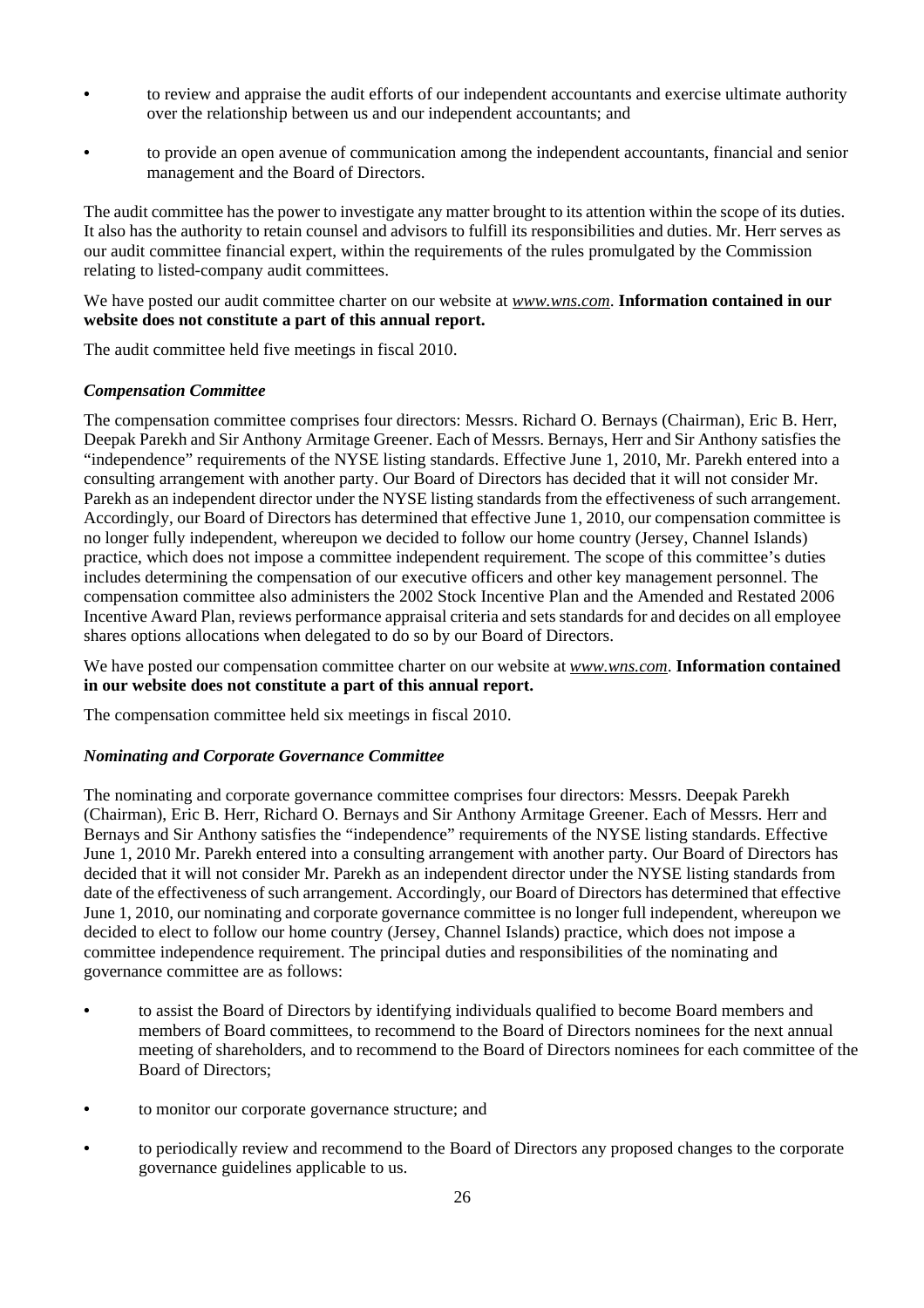We have posted our nominating and corporate governance committee charter on our website at *www.wns.com*. **Information contained in our website does not constitute a part of this annual report.** 

The nominating and corporate governance committee uses its judgment to identify well qualified individuals who are willing and able to serve on our Board of Directors. Pursuant to its charter, the nominating and corporate governance committee may consider a variety of criteria in recommending candidates for election to our Board, including an individual's personal and professional integrity, ethics and values; experience in corporate management, such as serving as an officer or former officer of a publicly held company, and a general understanding of marketing, finance and other elements relevant to the success of a publicly-traded company in today's business environment; experience in our company's industry and with relevant social policy concerns; experience as a Board member of another publicly held company; academic expertise in an area of our company's operations; and practical and mature business judgment, including ability to make independent analytical inquiries.

While the nominating and corporate governance committee does not have a formal policy with respect to the consideration of diversity in identifying director nominees, it nevertheless considers director nominees with a diverse range of backgrounds, skills, national origins, values, experiences, and occupations.

The nominating and corporate governance committee held two meetings in fiscal 2010.

### **Executive Sessions**

Our non-executive directors meet regularly in executive session without executive directors or management present. The purpose of these executive sessions is to promote open and candid discussion among the non-executive directors. Mr. Eric B. Herr has presided over all executive sessions. Our non-executive directors held four executive sessions in fiscal 2010.

Shareholders and other interested parties may communicate directly with the presiding director or with our non-executive directors as a group by writing to the following address: WNS (Holdings) Limited, Attention: Non-Executive Directors, Gate 4, Godrej & Boyce Complex, Pirojshanagar, Vikhroli (W), Mumbai 400 079, India.

## **D. Employees**

For a description of our employees, see "Item 4. Information on the Company — Business Overview — Human Capital."

## **E. Share Ownership**

The following table sets forth information with respect to the beneficial ownership of our ordinary shares as of August 31, 2010 by each of our directors and all our directors and executive officers as a group. As used in this table, beneficial ownership means the sole or shared power to vote or direct the voting or to dispose of or direct the sale of any security. A person is deemed to be the beneficial owner of securities that can be acquired within 60 days upon the exercise of any option, warrant or right. Ordinary shares subject to options, warrants or rights that are currently exercisable or exercisable within 60 days are deemed outstanding for computing the ownership percentage of the person holding the options, warrants or rights, but are not deemed outstanding for computing the ownership percentage of any other person. The amounts and percentages as of August 31, 2010 are based on an aggregate of 44,311,477 ordinary shares outstanding as of that date.

|                                 | <b>Number of Ordinary Shares Beneficially</b><br>Owned |                |  |  |
|---------------------------------|--------------------------------------------------------|----------------|--|--|
|                                 |                                                        |                |  |  |
| <b>Name</b>                     | <b>Number</b>                                          | <b>Percent</b> |  |  |
| <b>Directors</b>                |                                                        |                |  |  |
| Keshav Murugesh                 |                                                        |                |  |  |
| Jeremy Young <sup>(1)(3)</sup>  | 21,366,644                                             | 48.22%         |  |  |
| Eric B. Herr                    | 24,626                                                 | 0.06%          |  |  |
| Deepak S. Parekh                | 24,626                                                 | 0.06%          |  |  |
| Richard O. Bernays              | 24,626                                                 | 0.06%          |  |  |
| <b>Anthony Armitage Greener</b> | 23,696                                                 | 0.05%          |  |  |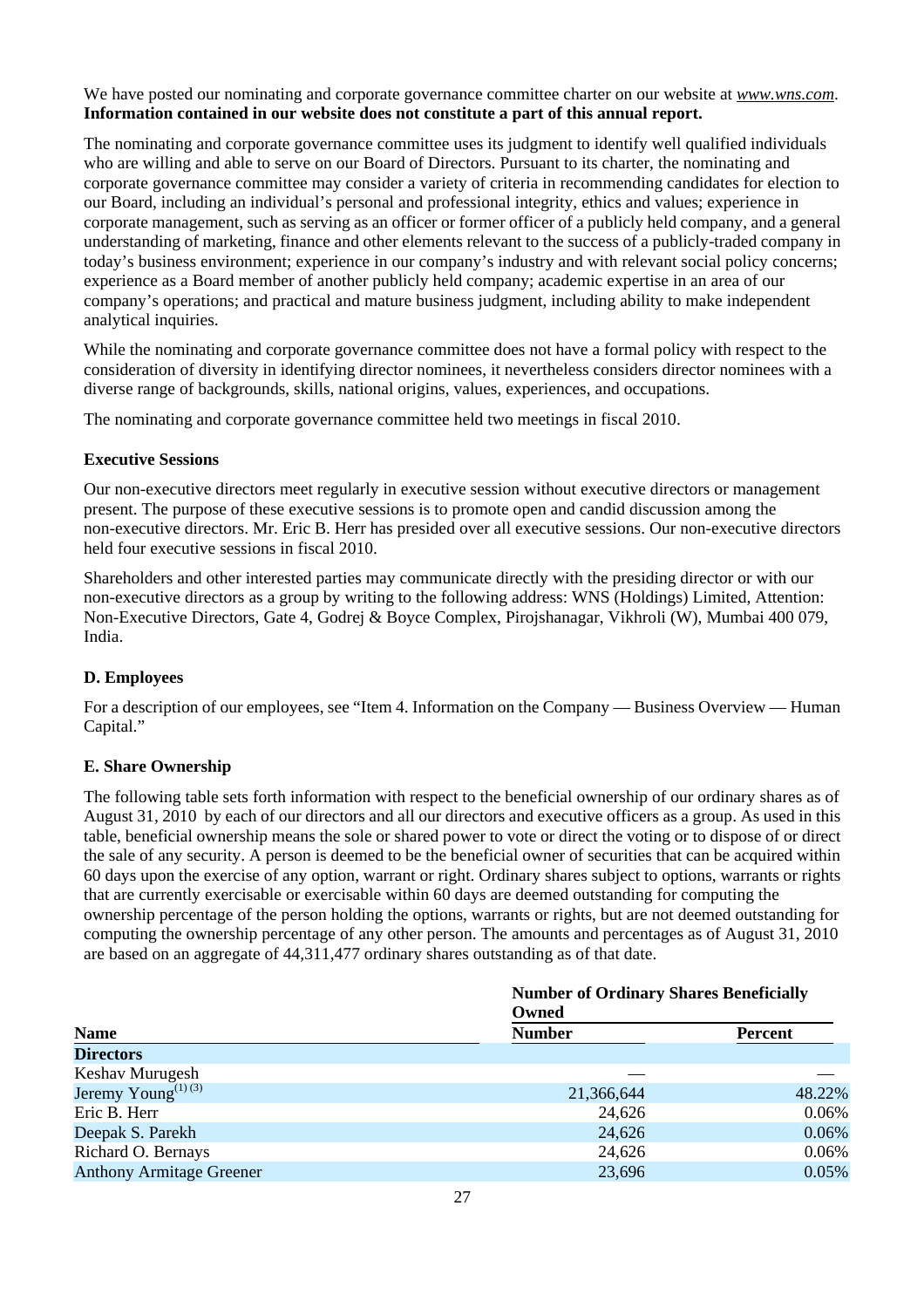| <b>Albert Aboody</b>                                      |            |        |
|-----------------------------------------------------------|------------|--------|
| <b>Executive Officers</b>                                 |            |        |
| Alok Misra                                                | 46.749     | 0.10%  |
| J.J. Selvadurai <sup>(2)</sup>                            | 301,425    | 0.68%  |
|                                                           |            |        |
| All our directors and executive officers as a group (nine |            |        |
| $persons)^{(3)}$                                          | 21,812,392 | 49.23% |

## **Notes:**

- (1) Jeremy Young is a director of our company and a Managing Director and member of Warburg Pincus LLC. All shares indicated as owned by Mr. Young was a result of his affiliation with the Warburg Pincus entities. Mr. Young disclaims beneficial ownership of all shares held by the Warburg Pincus entities.
- (2) Of the 301,425 shares beneficially owned by J.J. Selvadurai, 251,666 shares are indirectly held via a trust which is controlled by Mr. Selvadurai.
- (3) Includes the shares beneficially owned by Jeremy Young, nominee director of Warburg Pincus, because of his affiliation with the Warburg Pincus entities. Mr. Young disclaims beneficial ownership of all shares held by the Warburg Pincus entities.

The following table sets forth information concerning options and RSUs held by our directors and executive officers as of August 31, 2010:

|                                                         | <b>Options Summary</b>                                                    |                          |                                                                                                                             | <b>RSU Summary</b>                                                      |                          |                                                                                                 |                                                                                                                     |                                                                                  |
|---------------------------------------------------------|---------------------------------------------------------------------------|--------------------------|-----------------------------------------------------------------------------------------------------------------------------|-------------------------------------------------------------------------|--------------------------|-------------------------------------------------------------------------------------------------|---------------------------------------------------------------------------------------------------------------------|----------------------------------------------------------------------------------|
| <b>Name</b>                                             | Number of<br>shares<br>underlying<br>unexercised<br>but vested<br>options | <b>Exercise</b><br>price | Number of<br>shares<br>underlying<br>unexercised<br>options that<br>will vest in<br>next 60 days<br>from August<br>31, 2010 | Number of<br>shares<br>underlying<br>options that<br>have not<br>vested | <b>Exercise</b><br>price | Number of<br>shares<br>underlying<br><b>RSUs</b> held<br>that have<br>vested but<br>unexercised | Number of<br>shares<br>underlying<br><b>RSUs that</b><br>will vest in<br>next 60<br>days from<br>August 31,<br>2010 | Number of<br>shares<br>underlying<br><b>RSUs</b> held<br>that have<br>not vested |
| <b>Directors</b>                                        |                                                                           |                          |                                                                                                                             |                                                                         |                          |                                                                                                 |                                                                                                                     |                                                                                  |
| Keshav R.<br>Murugesh                                   |                                                                           |                          |                                                                                                                             |                                                                         |                          |                                                                                                 |                                                                                                                     | 347,800                                                                          |
| Jeremy<br>Young                                         |                                                                           |                          |                                                                                                                             |                                                                         |                          |                                                                                                 |                                                                                                                     |                                                                                  |
| Eric B. Herr                                            | 14,000                                                                    | 20.00                    |                                                                                                                             |                                                                         |                          |                                                                                                 | 2,470                                                                                                               | 42,503                                                                           |
|                                                         | 2,000                                                                     | 22.98                    |                                                                                                                             |                                                                         |                          |                                                                                                 |                                                                                                                     |                                                                                  |
| Deepak S.<br>Parekh                                     | 14,000                                                                    | 20.00                    |                                                                                                                             |                                                                         |                          |                                                                                                 | 2,470                                                                                                               | 7,503                                                                            |
|                                                         | 2,000                                                                     | 22.98                    |                                                                                                                             |                                                                         |                          |                                                                                                 |                                                                                                                     |                                                                                  |
| Richard O.<br><b>Bernays</b>                            | 14,000                                                                    | 28.87                    |                                                                                                                             |                                                                         |                          |                                                                                                 | 2,470                                                                                                               | 7,503                                                                            |
| Anthony                                                 | 2,000                                                                     | 22.98                    |                                                                                                                             |                                                                         |                          |                                                                                                 |                                                                                                                     |                                                                                  |
| Armitage<br>Greener                                     | 14000                                                                     | 28.48                    |                                                                                                                             |                                                                         |                          |                                                                                                 | 2,005                                                                                                               | 8,433                                                                            |
|                                                         | 2,000                                                                     | 22.98                    |                                                                                                                             |                                                                         |                          |                                                                                                 |                                                                                                                     |                                                                                  |
| Albert<br>Aboody<br><b>Executive</b><br><b>Officers</b> |                                                                           |                          |                                                                                                                             |                                                                         |                          |                                                                                                 |                                                                                                                     | 9,031                                                                            |
| Alok Misra                                              | 8,840                                                                     | 15.32                    |                                                                                                                             | 4,420                                                                   | 15.32                    | 37,909                                                                                          |                                                                                                                     | 99,004                                                                           |
| J.J.<br>Selvadurai                                      | 20,000<br>5,000                                                           | 20.00<br>30.21           |                                                                                                                             |                                                                         |                          | 16,532                                                                                          |                                                                                                                     | 58,019                                                                           |
|                                                         | 8,227                                                                     | 27.75                    |                                                                                                                             |                                                                         |                          |                                                                                                 |                                                                                                                     |                                                                                  |
|                                                         |                                                                           |                          |                                                                                                                             |                                                                         |                          |                                                                                                 |                                                                                                                     |                                                                                  |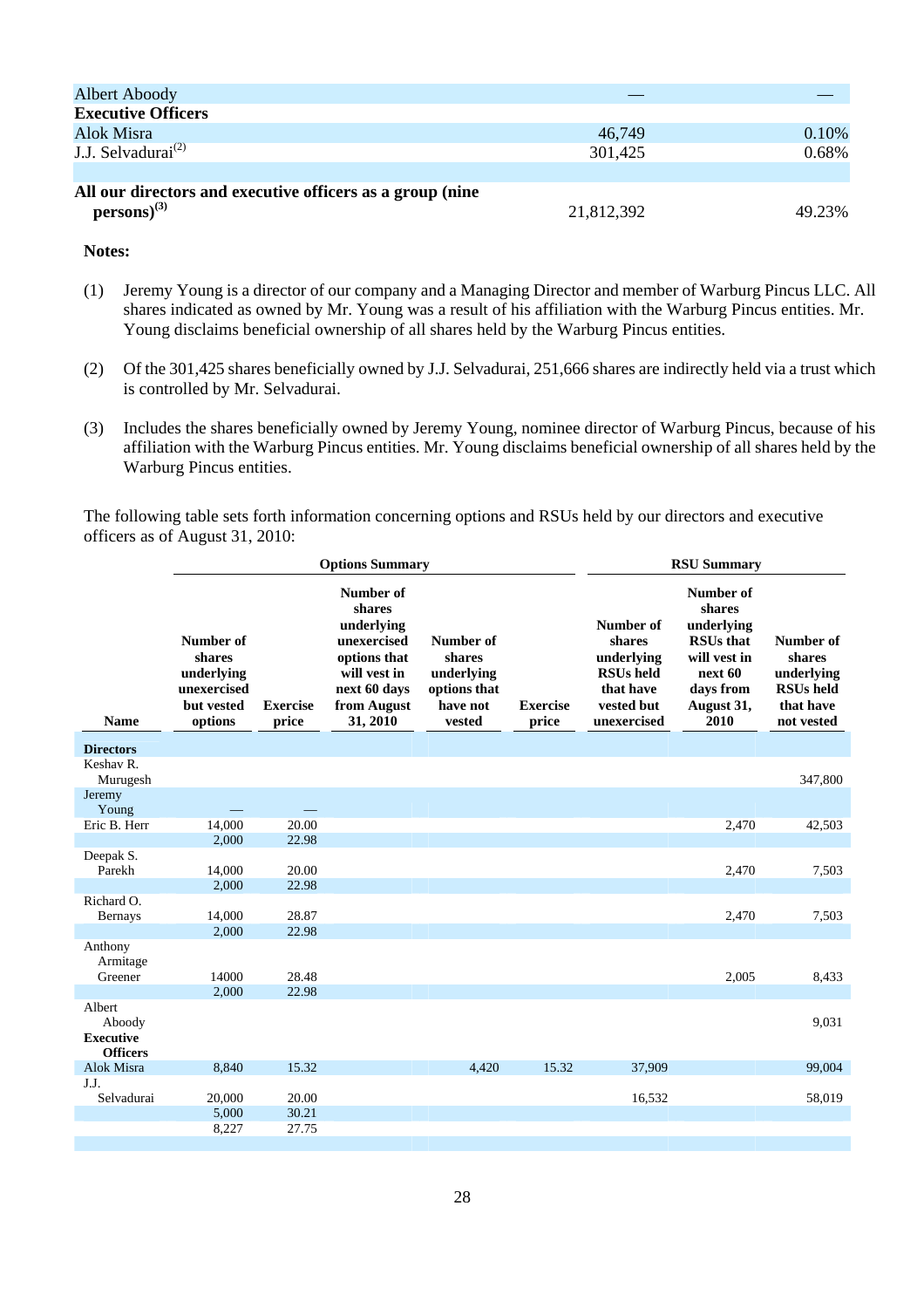# **MAJOR SHAREHOLDERS AND RELATED PARTY TRANSACTIONS**

## **A. Major Shareholders**

The following table sets forth information regarding beneficial ownership of our ordinary shares as of August 31, 2010 held by each person who is known to us to have 5.0% or more beneficial share ownership based on an aggregate of 44,311,477 ordinary shares outstanding as of that date. Beneficial ownership is determined in accordance with the rules of the Commission and includes shares over which the indicated beneficial owner exercises voting and/or investment power or receives the economic benefit of ownership of such securities. Ordinary shares subject to options currently exercisable or exercisable within 60 days are deemed outstanding for the purposes of computing the percentage ownership of the person holding the options but are not deemed outstanding for the purposes of computing the percentage ownership of any other person.

| <b>Name of Beneficial Owner</b>                       | <b>Number of Shares Beneficially</b><br>Owned | <b>Percentage Beneficially</b><br>$Owned^{(1)}$ |
|-------------------------------------------------------|-----------------------------------------------|-------------------------------------------------|
| Warburg Pincus <sup><math>(2)</math></sup>            | 21,366,644                                    | 48.22%                                          |
| $FMRLLC^{(3)}$                                        | 5,355,211                                     | 12.09%                                          |
| Nalanda India Fund Limited <sup>(4)</sup>             | 5,211,410                                     | 11.76%                                          |
| Columbia Wanger Asset Management, L.P. <sup>(5)</sup> | 5,185,299                                     | 11.70%                                          |

### **Notes:**

- (1) Based on an aggregate of 44,311,477 ordinary shares outstanding as of August 31, 2010.
- (2) Information is based on a report on Schedule 13G jointly filed with the Commission on August 22, 2006 by Warburg Pincus Private Equity VIII, L.P., or WP VIII, Warburg Pincus International Partners, L.P., or WPIP, Warburg Pincus Netherlands International Partners I, CV, or WP Netherlands, Warburg, Pincus Partners, LLC, or WPP LLC, Warburg, Pincus & Co., or Warburg Pincus, and Warburg Pincus LLC, or WP LLC. The sole general partner of each of WP VIII, WPIP and WP Netherlands is WPP LLC. WPP LLC is managed by Warburg Pincus. WP LLC manages each of WP VIII, WPIP and WP Netherlands. Charles R. Kaye and Joseph P. Landy are each Managing General Partners of Warburg Pincus and Co-President and Managing Members of WP LLC. Each of Warburg Pincus, WPP LLC, WP LLC, Mr. Kaye and Mr. Landy disclaims beneficial ownership of the ordinary shares except to the extent of any indirect pecuniary interest therein.
- (3) Information is based on a report on Amendment No. 4 to Schedule 13G jointly filed with the Commission on February 16, 2010 by FMR LLC, Edward C. Johnson 3d, Fidelity Management & Research Company and Fidelity Mid Cap Stock Fund. Edward C. Johnson 3d is the Chairman of FMR LLC. Fidelity Management & Research Company, a wholly owned subsidiary of FMR LLC, is the investment adviser to Fidelity Mid Cap Stock Fund.
- (4) Information is based on a report on Schedule 13G filed with the Commission on January 13, 2010 by Nalanda India Fund Limited.
- (5) Information is based on a report on Amendment No. 2 to Schedule 13G jointly filed with the Commission on February 10, 2010 by Columbia Wanger Asset Management, L.P. and Columbia Acorn Trust.

The following summarizes the significant changes in the percentage ownership held by our major shareholders during the past three years: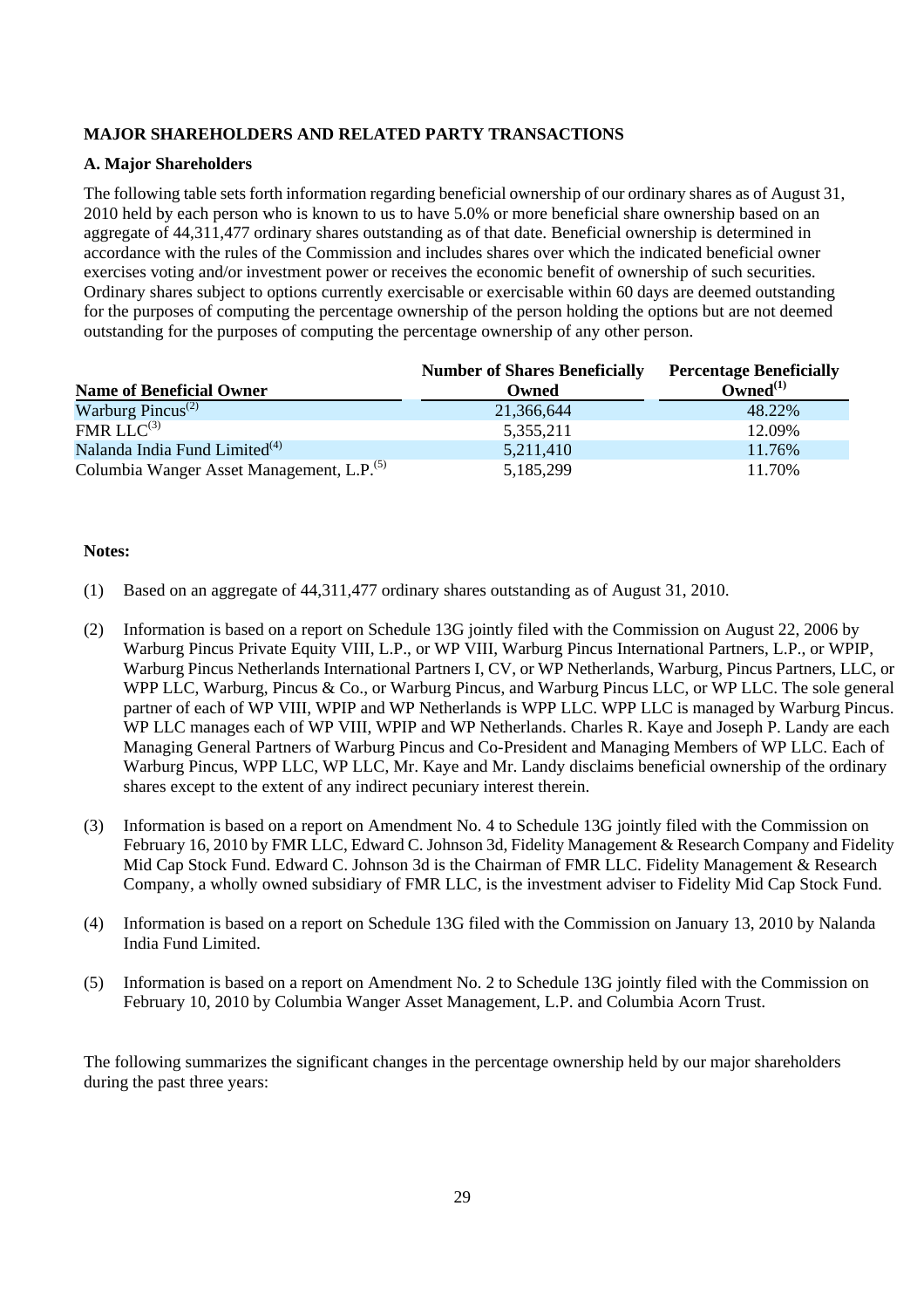- FMR LLC reported its percentage ownership of our ordinary shares to be 10.264% in a report on Schedule 13G jointly filed with the Commission on June 19, 2007, 14.999% in a report on Amendment No. 1 to Schedule 13G jointly filed with the Commission on February 14, 2008, 9.49% in a report on Amendment No. 3 to Schedule 13G jointly filed with the Commission on February 17, 2009 and 12.641% (based on the then number of our ordinary shares reported as outstanding at that time) in a report on Amendment No. 4 to Schedule 13G jointly filed with the Commission on February 16, 2010.
- Nalanda India Fund Limited reported its percentage ownership of our ordinary shares to be 5.25% in a report on Schedule 13G filed with the Commission on March 20, 2008, 9.86% in a report on Amendment No. 1 to Schedule 13G filed with the Commission on February 9, 2009 and 12.3% (based on the then number of our ordinary shares reported as outstanding at that time) in reports on Schedule 13G filed with the Commission on February 10, 2009 and January 13, 2010.
- Columbia Wanger Asset Management, L.P. reported its percentage ownership of our ordinary shares to be Columbia 8.16% in a report on Schedule 13G filed with the Commission on February 5, 2009, 10.05% in a report on Amendment No. 1 to Schedule 13G filed with the Commission on March 9, 2009 and 12.2% (based on the then number of our ordinary shares reported as outstanding at that time) in a report on Amendment No. 2 to Schedule 13G filed with the Commission on February 10, 2010.
- Tiger Global Management, LLC reported that it owned 6.6% of our ordinary shares in a report on Amendment No. 1 to Schedule 13G filed with the Commission on February 12, 2009 and thereafter divested its entire interest in a report on Amendment No. 2 to Schedule 13G filed with the Commission on February 12, 2010.
- Lone Spruce, L.P., Lone Balsam, Lone Sequoia, Lone Pine Associates LLC, Lone Pine Capital LLC (which we refer to collectively herein as "Lone Capital") and Stephen F. Mandel reported Lone Pine Associates's ownership of 1.0%, Lone Pine Capital's ownership of 4.4% and Mr. Mandel's ownership of 5.4% of our ordinary shares in a report on Schedule 13G jointly filed with the Commission on August 17, 2007 by Lone Capital and Mr. Mandel. Lone Capital and Mr. Mandel thereafter in a report on Amendment No. 1 to Schedule 13G jointly filed with the Commission on February 14, 2008 reported that they ceased to own more than 5% of our ordinary shares. Lone Pine Associates, the general partner of Lone Spruce, Lone Sequoia and Lone Balsam, has the power to direct the affairs of Lone Spruce, Lone Sequoia and Lone Balsam. Mr. Mandel is the Managing Member of each of Lone Pine Associates and Lone Pine Capital and in such capacity directs their operations.

None of our major shareholders have different voting rights from our other shareholders.

As of August 31, 2010, 21,536,391 of our ordinary shares, representing 48.60% of our outstanding ordinary shares, were held by a total of 29 holders of record with addresses in the US. As of the same date, 21,943,366 of our ADSs (representing 21,943,366 ordinary shares), representing 49.52% of our outstanding ordinary shares, were held by one registered holder of record with addresses in and outside of the US. Since certain of these ordinary shares and ADSs were held by brokers or other nominees, the number of record holders in the US may not be representative of the number of beneficial holders or where the beneficial holders are resident. All holders of our ordinary shares are entitled to the same voting rights.

## **Related Party Transactions**

(Amounts in thousands, unless otherwise indicated)

Since fiscal 2003, we have entered into agreements with certain investee companies of another of our principal shareholders, Warburg Pincus, to provide business process outsourcing services. These investee companies are companies in which Warburg Pincus has 10% or more beneficial share ownership. In fiscal 2010, 2009 and 2008, these investee companies in the aggregate accounted for \$2.6 million, \$3.2 million and \$3.5 million, respectively, representing 0.5%, 0.6% and 0.8% of our revenue, respectively, and 0.7%, 0.8% and 1.2% of our revenue less repair payments, respectively. We have also entered into agreements with certain other investee companies of Warburg Pincus under which we receive certain enterprise resource planning services from them. In fiscal 2010, 2009 and 2008, these investee companies in the aggregate accounted for \$nil, \$109 and \$189 in expenses, respectively. We also purchase equipment from certain investee companies of Warburg Pincus. In fiscal 2010, 2009 and 2008, we paid these investee companies in the aggregate \$nil, \$2 and \$0.7 million,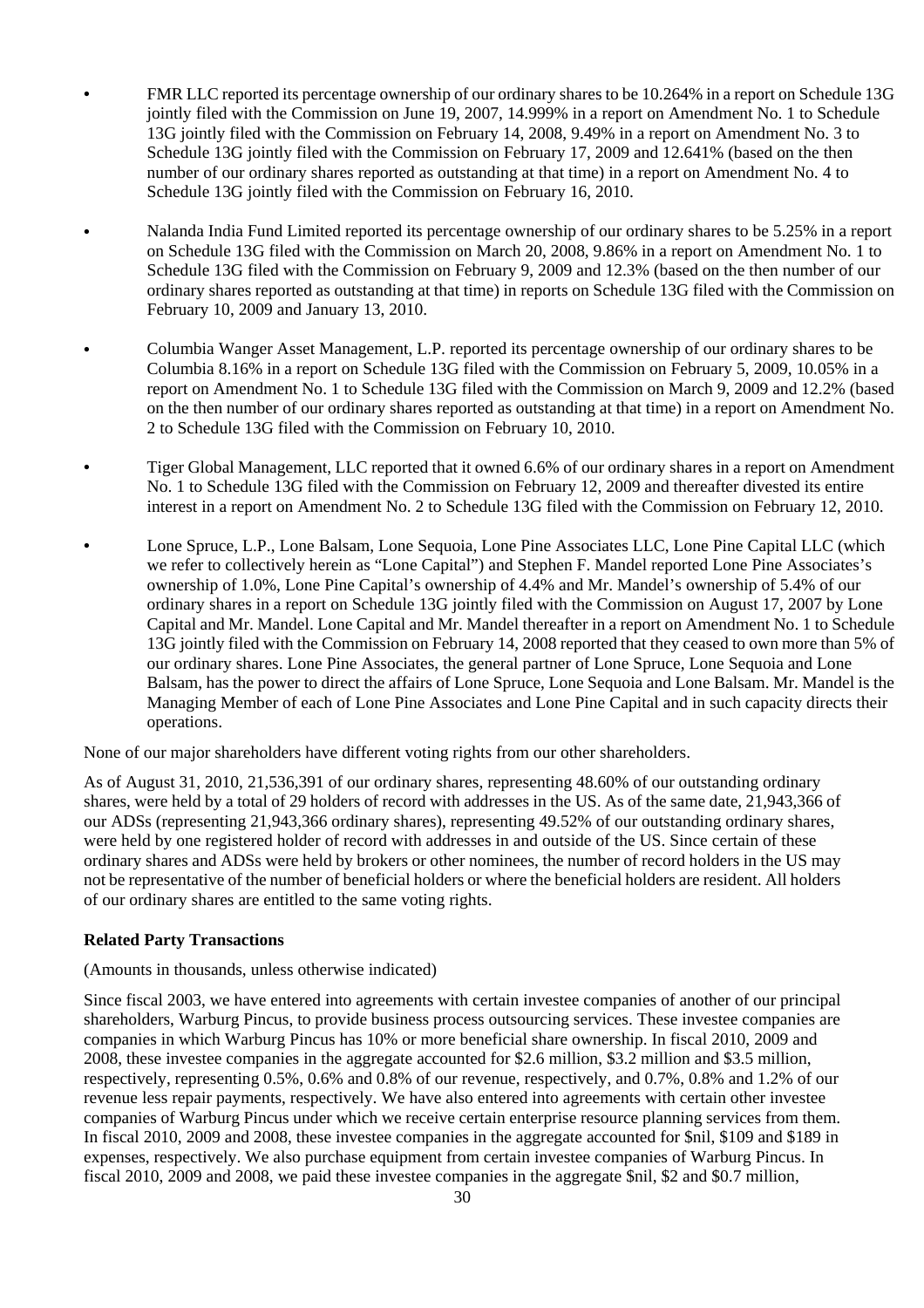respectively, for these equipment. In fiscal 2010, 2009 and 2008, we received as other income from Warburg Pincus \$nil, \$nil and \$25 for sponsorship of corporate events.

In fiscal 2004, we have entered into an agreement with Flovate, a company in which Edwin Donald Harrell, who was until April 2006 one of our executive officers, was a majority shareholder, under which we license certain software. Flovate is engaged in the development and maintenance of software products and solutions primarily used by WNS Assistance in providing services to its customers. In fiscal 2008 (until June 2007 when we acquired Flovate) and 2007, payments by us to Flovate pursuant to this agreement amounted to \$0.8 million and \$4.6 million in the aggregate, respectively.

On January 1, 2005, we entered into an agreement with Datacap Software Private Limited, or Datacap, pursuant to which Datacap granted us the license to use its proprietary ITES software program. J.J. Selvadurai, our Managing Director of European Operations, is a principal shareholder of Datacap**.** In fiscal 2010, 2009 and 2008, we paid \$5, \$30 and \$26, respectively, for the license under the agreement. In fiscal 2010, 2009 and 2008, we paid Datacap \$2, \$5 and \$nil, respectively, for purchase of computers and software.

On June 6, 2007, we entered into an agreement with Edwin Donald Harrell, Theodore Agnew and Clare Margaret Agnew to purchase all the shares of Flovate for a consideration comprising £3.3 million in cash and have deposited an additional retention amount of £0.7 million into an escrow account which has been paid to the selling shareholders.

On September 18, 2007, we entered into an agreement with Mahindra & Mahindra Limited for the hire of transport services. Our director, Mr. Deepak Parekh, is an executive director of Mahindra & Mahindra Limited. In fiscal 2010, 2009 and 2008 we paid \$nil, \$4 and \$ nil respectively, for such transport services.

In March 2008, we entered into an agreement with Singapore Telecommunications Ltd for the provision of lease line services. Our director, Mr. Deepak Parekh, is an executive director of Singapore Telecommunications Ltd. In fiscal 2010, 2009 and 2008 we paid \$319, \$274 and \$ nil, respectively, for such services.

In fiscal 2009, we obtained a short-term loan of Rs. 440 million (\$10.04 million based on the spot rate of Rs. 43.84 per \$1.00 on the date of the loan) from HDFC Limited for working capital purposes. Our director, Mr. Deepak Parekh, is the Chairman of HDFC Limited. Interest was payable at the rate of 15.5% per annum. In fiscal 2009, an interest amount of \$269 was paid to HDFC Limited. The loan was repaid in September and November 2008.

In fiscal 2010, we paid \$4 to Indian Hotels Company Limited towards hiring of accommodation and related services. Our director, Mr. Deepak Parekh, is a director of Indian Hotels Limited.

## **Principal Accountant Fees and Services**

Ernst & Young served as our independent registered public accounting firm from fiscal 2003 to the first quarter ended June 30, 2010. The following table shows the fees we paid or accrued for the audit and other services provided by Ernst & Young for fiscal 2010 and 2009.

|                    |             | Fiscal    |  |  |
|--------------------|-------------|-----------|--|--|
|                    | <b>2010</b> | 2009      |  |  |
| Audit fees         | \$822,000   | \$868,000 |  |  |
|                    |             |           |  |  |
| Audit-related fees | 48,200      | 20,000    |  |  |
| Tax fees           | 27,000      | 60,000    |  |  |
| All other fees     | 17,600      | 2,495     |  |  |

*Audit fees.* This category consists of fees billed for the audit of financial statements, quarterly review of financial statements and other audit services, which are normally provided by the independent auditors in connection with statutory and accounting matters that arose during, or as a result of, the audit or the review of interim financial statements and include the group audit; statutory audits required by non-US jurisdictions; comfort letters and consents; attest services; and assistance with and review of documents filed with the Commission.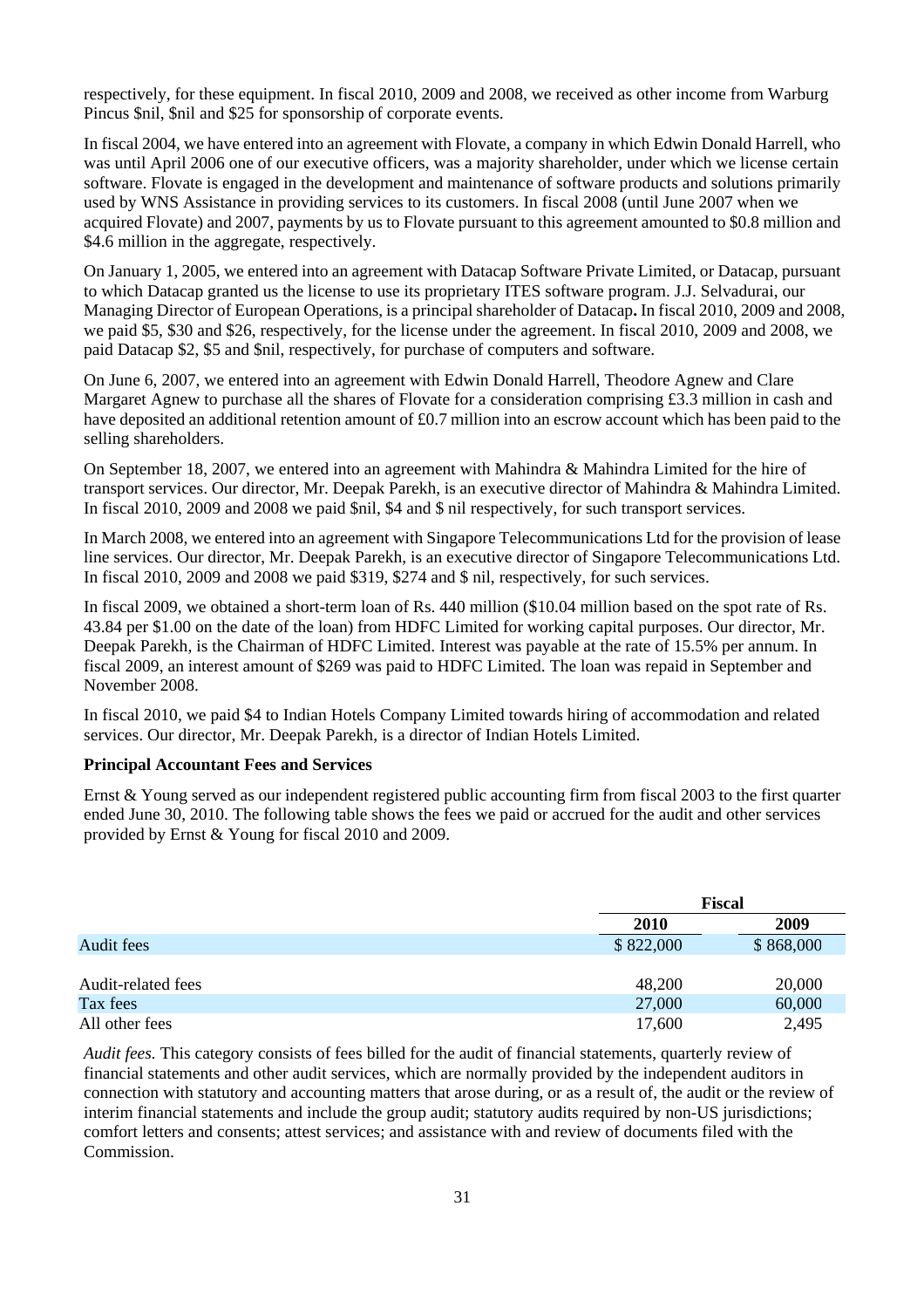*Audit-related fees.* This category consists of fees billed for assurance and related services that are reasonably related to the performance of the audit or review of our financial statements or that are traditionally performed by the external auditor, and include service tax certifications, advisory services relating to financial reporting in interactive data format (XBRL) and SAS 70 audits

*Tax fees.* This category includes fees billed for tax compliance services, including tax consultations, such as assistance and representation in connection with tax audits and appeals, tax advice related to mergers and acquisitions, and requests for rulings or technical advice from taxing authorities and tax planning services.

*All other fees.* This category includes fees billed for advisory services in relation with STPI and SEZ set ups.

## **Audit Committee Pre-approval Process**

Our audit committee reviews and pre-approves the scope and the cost of all audit and permissible non-audit services performed by the independent auditors. All of the services provided by Ernst & Young during the last fiscal year have been approved by our audit committee.

### **STOCK PERFORMANCE GRAPH**

The stock performance graph below shall not be deemed incorporated by reference by any general statement incorporating by reference this Proxy Statement into any filing under the U.S. Securities Act of 1933, as amended (the "1933 Act"), or under the U.S. Securities Exchange Act of 1934, as amended (the "Exchange Act," together with the 1933 Act, the "Acts"), except to the extent the Company specifically incorporates this information by reference, and shall not otherwise be deemed filed under such Acts. This graph below compares the total shareholder return of the Company's ADSs, each represented by one ordinary share, with the S&P 500 Index, the NYSE Composite Index and our peer group index over a period from July 26, 2006 to March 31, 2010. Our peer group index is constructed based on the following selected peer group of companies: Infosys Technologies Limited, Wipro Limited, Cognizant Technology Solutions Corporation, Tata Consultancy Services Limited (trading on the Bombay Stock Exchange and National Stock Exchange, India) and Exlservice Holdings, Inc and Genpact Limited. The Company believes that these companies most closely resemble business mix and that their performance is representative of its industry. The returns of the component entities of the Company's peer group index are weighed according to the market capitalization of each entity as of the beginning of each period for which a return is presented. July 26, 2006 was the first day of trading in the Company's ADSs. The total shareholder return assumes US\$100 invested at the beginning of the period in the Company's ADSs, the S&P 500 Index, the NYSE composite Index and our peer group index. It also assumes reinvestment of all dividends. Pursuant to the rules and interpretations of the Commission, the graph is calculated using, as the beginning measurement point, the closing price of the Company's ADSs on July 26, 2006, which was US\$24.50. The initial public offering price of the Company's ADSs was US\$20.00 per share.